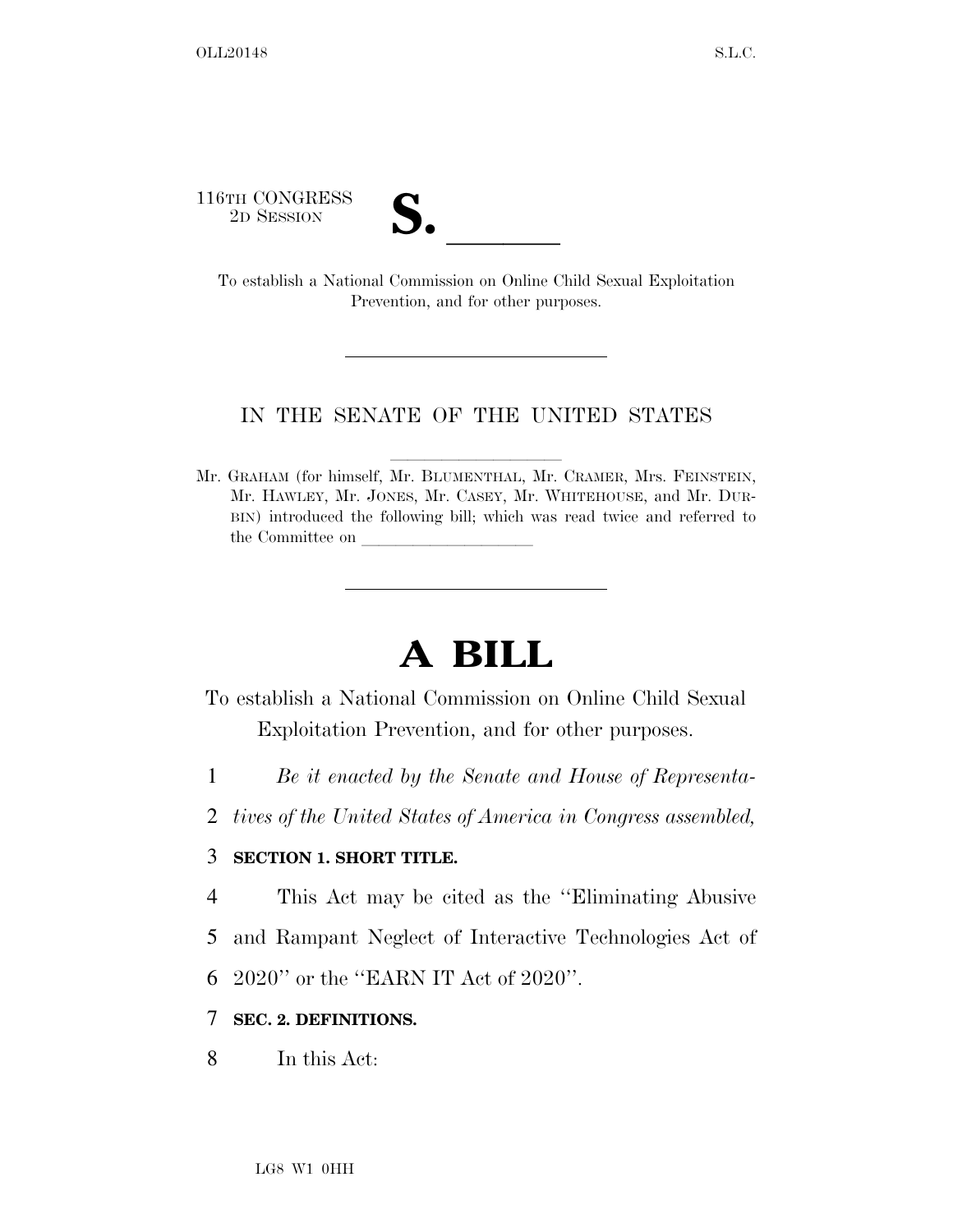(1) COMMISSION.—The term ''Commission'' means the National Commission on Online Child Sexual Exploitation Prevention. (2) INTERACTIVE COMPUTER SERVICE.—The term ''interactive computer service'' has the meaning 6 given the term in section  $230(f)(2)$  of the Commu- nications Act of 1934 (47 U.S.C. 230(f)(2)). **SEC. 3. NATIONAL COMMISSION ON ONLINE CHILD SEXUAL EXPLOITATION PREVENTION.**  (a) ESTABLISHMENT.—There is established a Na- tional Commission on Online Child Sexual Exploitation Prevention. (b) PURPOSE.—The purpose of the Commission is to develop recommended best practices that providers of interactive computer services may choose to implement to prevent, reduce, and respond to the online sexual exploi- tation of children, including the enticement, grooming, sex trafficking, and sexual abuse of children and the prolifera- tion of online child sexual abuse material. (c) MEMBERSHIP.—

- 21 (1) COMPOSITION.—
- (A) IN GENERAL.—The Commission shall be composed of 19 members.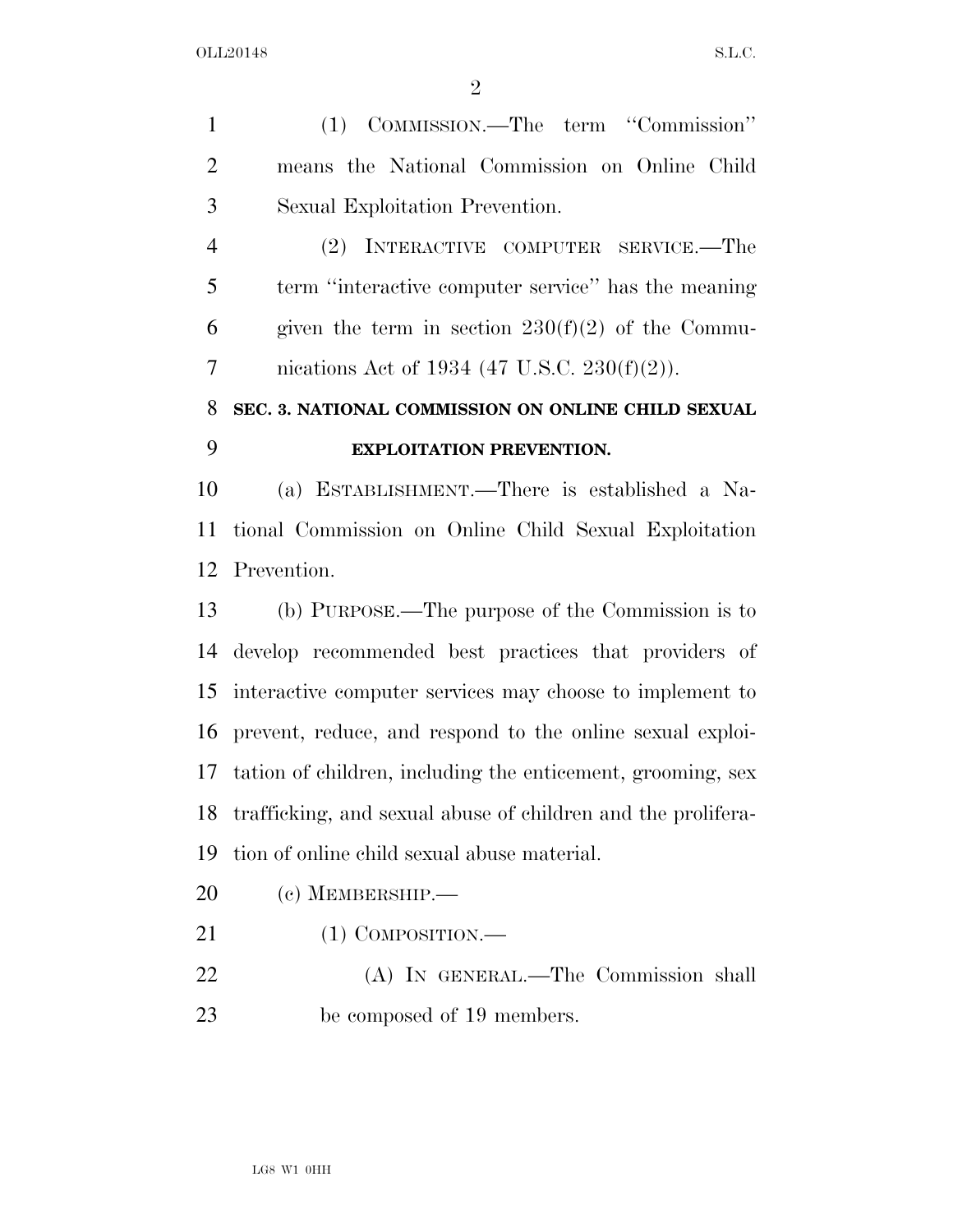| $\mathbf{1}$   | (B) AGENCY HEADS.—The following Fed-         |
|----------------|----------------------------------------------|
| $\overline{2}$ | eral officials shall serve as members of the |
| 3              | Commission:                                  |
| $\overline{4}$ | (i) The Attorney General or his or her       |
| 5              | representative.                              |
| 6              | (ii) The Secretary of Homeland Secu-         |
| 7              | rity or his or her representative.           |
| 8              | (iii) The Chairman of the Federal            |
| 9              | Trade Commission or his or her represent-    |
| 10             | ative.                                       |
| 11             | (C) OTHER MEMBERS.—Of the remaining          |
| 12             | 16 members of the Commission—                |
| 13             | (i) 4 shall be appointed by the Major-       |
| 14             | ity Leader of the Senate, of whom—           |
| 15             | $(I)$ 1 shall have the qualifications        |
| 16             | required under clause (i) or (ii) of         |
| 17             | paragraph $(2)(A);$                          |
| 18             | (II) 1 shall have the qualifica-             |
| 19             | tions required under paragraph               |
| 20             | (2)(B);                                      |
| 21             | (III) 1 shall have the qualifica-            |
| 22             | tions required under clause (i) or (ii)      |
| 23             | of paragraph $(2)(C)$ ; and                  |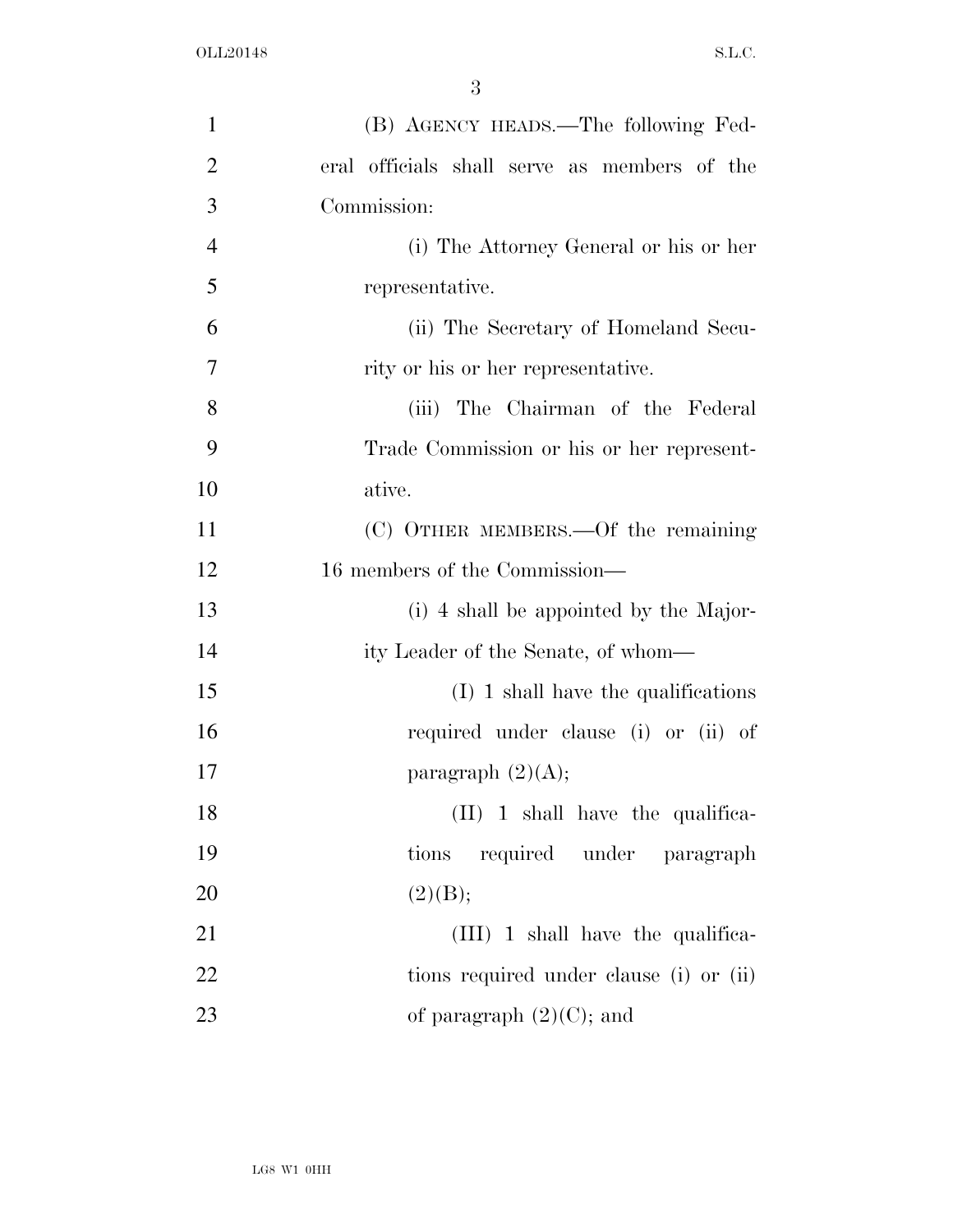| $\mathbf{1}$   | $(IV)$ 1 shall have the qualifica-       |
|----------------|------------------------------------------|
| $\overline{2}$ | tions required under clause (i) or (ii)  |
| 3              | of paragraph $(2)(D)$ ;                  |
| $\overline{4}$ | (ii) 4 shall be appointed by the Minor-  |
| 5              | ity Leader of the Senate, of whom—       |
| 6              | $(I)$ 1 shall have the qualifications    |
| $\overline{7}$ | required under clause (i) or (ii) of     |
| 8              | paragraph $(2)(A);$                      |
| 9              | $(II)$ 1 shall have the qualifica-       |
| 10             | tions required under paragraph           |
| 11             | (2)(B);                                  |
| 12             | $(III)$ 1 shall have the qualifica-      |
| 13             | tions required under clause (i) or (ii)  |
| 14             | of paragraph $(2)(C)$ ; and              |
| 15             | $(IV)$ 1 shall have the qualifica-       |
| 16             | tions required under clause (i) or (ii)  |
| 17             | of paragraph $(2)(D)$ ;                  |
| 18             | (iii) 4 shall be appointed by the        |
| 19             | Speaker of the House of Representatives, |
| 20             | of whom-                                 |
| 21             | $(I)$ 1 shall have the qualifications    |
| 22             | required under clause (i) or (ii) of     |
| 23             | paragraph $(2)(A);$                      |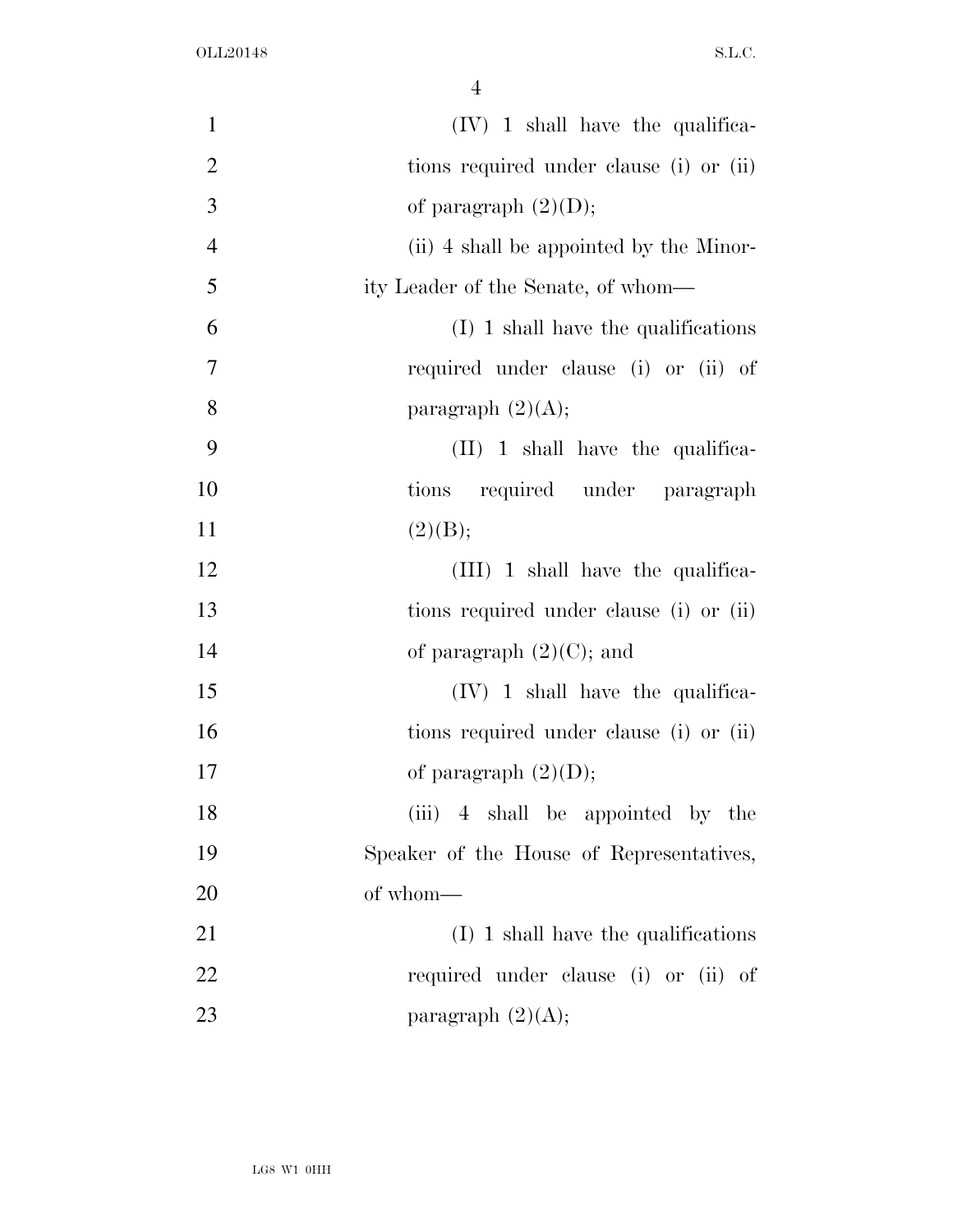| $\mathbf{1}$   | $(II)$ 1 shall have the qualifica-        |
|----------------|-------------------------------------------|
| $\mathbf{2}$   | tions required under paragraph            |
| 3              | (2)(B);                                   |
| $\overline{4}$ | $(III)$ 1 shall have the qualifica-       |
| 5              | tions required under clause (i) or (ii)   |
| 6              | of paragraph $(2)(C)$ ; and               |
| $\overline{7}$ | $(IV)$ 1 shall have the qualifica-        |
| 8              | tions required under clause (i) or (ii)   |
| 9              | of paragraph $(2)(D)$ ; and               |
| 10             | (iv) 4 shall be appointed by the Mi-      |
| 11             | nority Leader of the House of Representa- |
| 12             | tives, of whom—                           |
| 13             | $(I)$ 1 shall have the qualifications     |
| 14             | required under clause (i) or (ii) of      |
| 15             | paragraph $(2)(A);$                       |
| 16             | $(II)$ 1 shall have the qualifica-        |
| $17\,$         | tions required under paragraph            |
| 18             | (2)(B);                                   |
| 19             | $(III)$ 1 shall have the qualifica-       |
| 20             | tions required under clause (i) or (ii)   |
| 21             | of paragraph $(2)(C)$ ; and               |
| 22             | $(IV)$ 1 shall have the qualifica-        |
| 23             | tions required under clause (i) or (ii)   |
| 24             | of paragraph $(2)(D)$ .                   |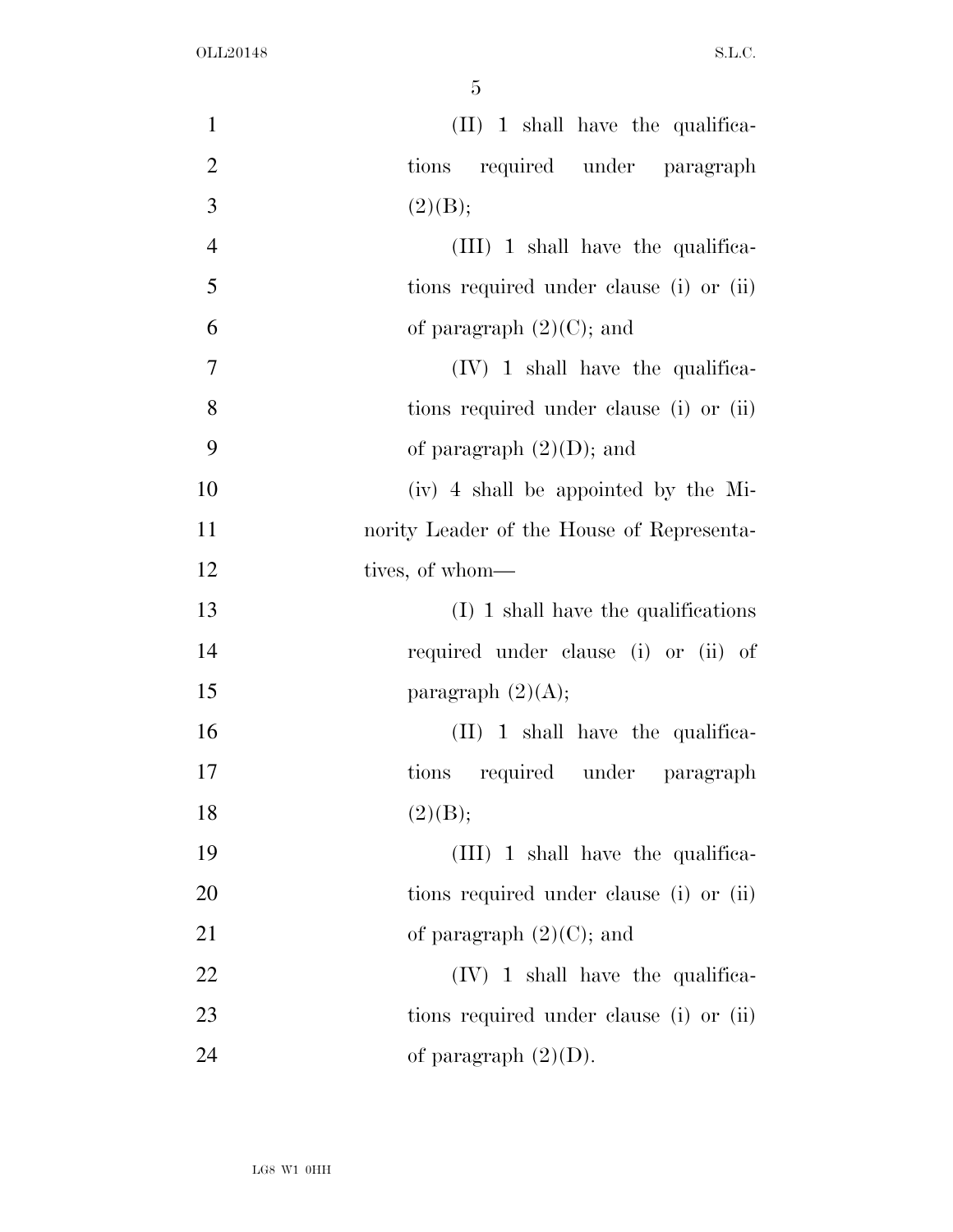| $\mathbf{1}$   | (2) QUALIFICATIONS.—Of the 16 members of         |
|----------------|--------------------------------------------------|
| $\overline{2}$ | Commission appointed under paragraph<br>the      |
| 3              | $(1)(C)$ —                                       |
| $\overline{4}$ | $(A)$ 4 shall have current experience in in-     |
| 5              | vestigating online child sexual exploitation     |
| 6              | crimes, of whom—                                 |
| $\overline{7}$ | (i) 2 shall have such experience in a            |
| 8              | law enforcement capacity; and                    |
| 9              | (ii) 2 shall have such experience in a           |
| 10             | prosecutorial capacity;                          |
| 11             | (B) 4 shall be survivors of online child sex-    |
| 12             | ual exploitation, or have current experience in  |
| 13             | providing services for victims of online child   |
| 14             | sexual exploitation in a non-governmental ca-    |
| 15             | pacity;                                          |
| 16             | $(C)(i)$ 2 shall have current experience in      |
| 17             | matters related to constitutional law, consumer  |
| 18             | protection, or privacy; and                      |
| 19             | (ii) 2 shall have current experience in com-     |
| 20             | puter science or software engineering related to |
| 21             | matters of cryptography, data security, or arti- |
| 22             | ficial intelligence in a non-governmental capac- |
| 23             | ity; and                                         |
| 24             | (D) 4 shall be individuals who each cur-         |
| 25             | rently work for an interactive computer service  |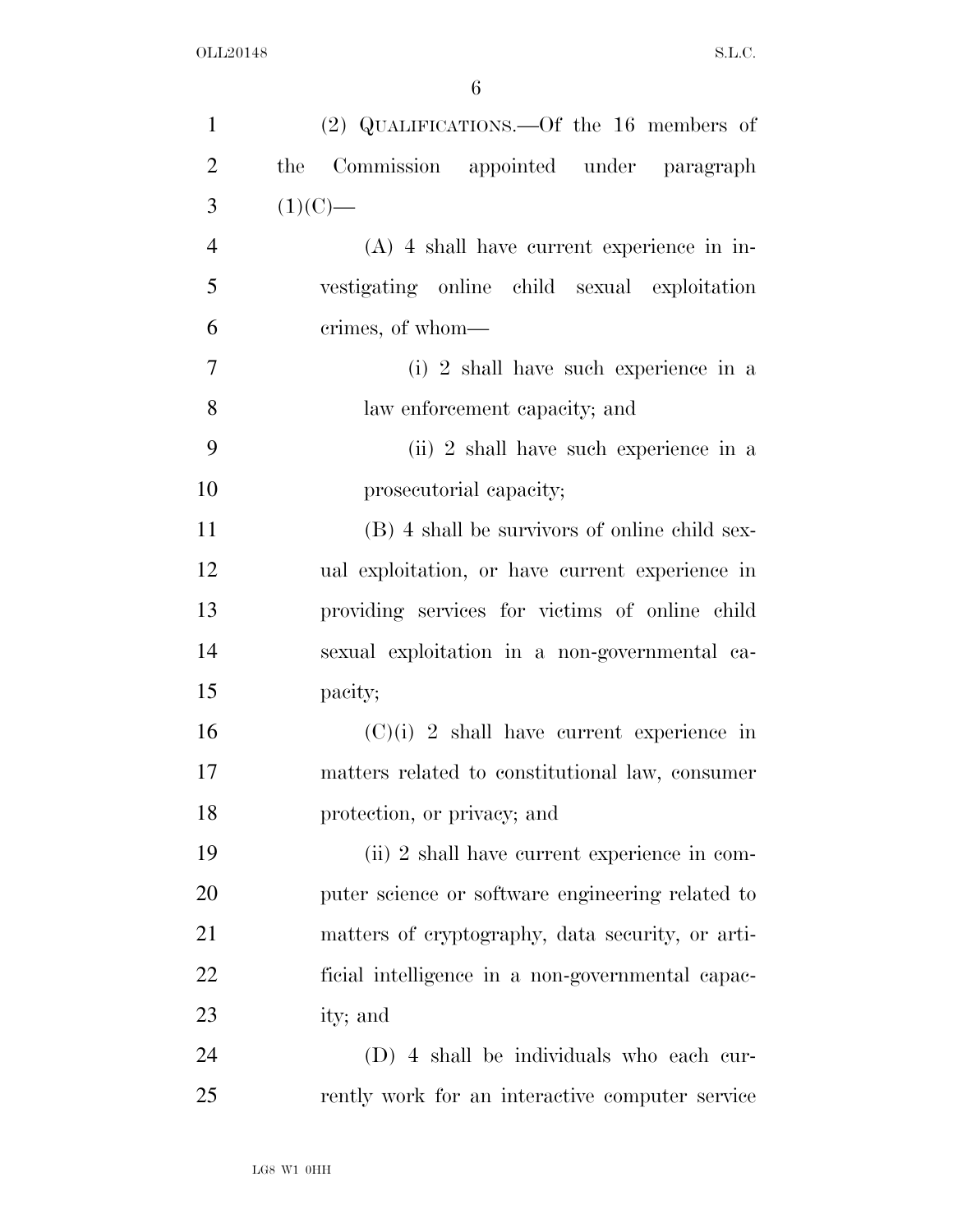| $\mathbf{1}$   | that is unrelated to each other interactive com-    |
|----------------|-----------------------------------------------------|
| $\overline{2}$ | puter service represented under this subpara-       |
| 3              | graph, representing diverse types of businesses     |
| $\overline{4}$ | and areas of professional expertise, of whom—       |
| 5              | (i) 2 shall have current experience in              |
| 6              | addressing online child sexual exploitation         |
| 7              | and promoting child safety at an inter-             |
| 8              | active computer service with not less than          |
| 9              | $30,000,000$ registered monthly users in the        |
| 10             | United States; and                                  |
| 11             | (ii) 2 shall have current experience in             |
| 12             | addressing online child sexual exploitation         |
| 13             | and promoting child safety at an inter-             |
| 14             | active computer service with less than              |
| 15             | $10,000,000$ registered monthly users in the        |
| 16             | United States.                                      |
| 17             | (3) DATE.—The initial appointments of mem-          |
| 18             | bers to the Commission under paragraph $(1)(C)$     |
| 19             | shall be made not later than 90 days after the date |
| 20             | of enactment of this Act.                           |
| 21             | (d) PERIOD OF APPOINTMENT; VACANCIES.—              |
| 22             | (1) PERIOD OF APPOINTMENT.—A member of              |
| 23             | the Commission shall be appointed for a term of 5   |
| 24             | years.                                              |
| 25             | $(2)$ VACANCIES.—                                   |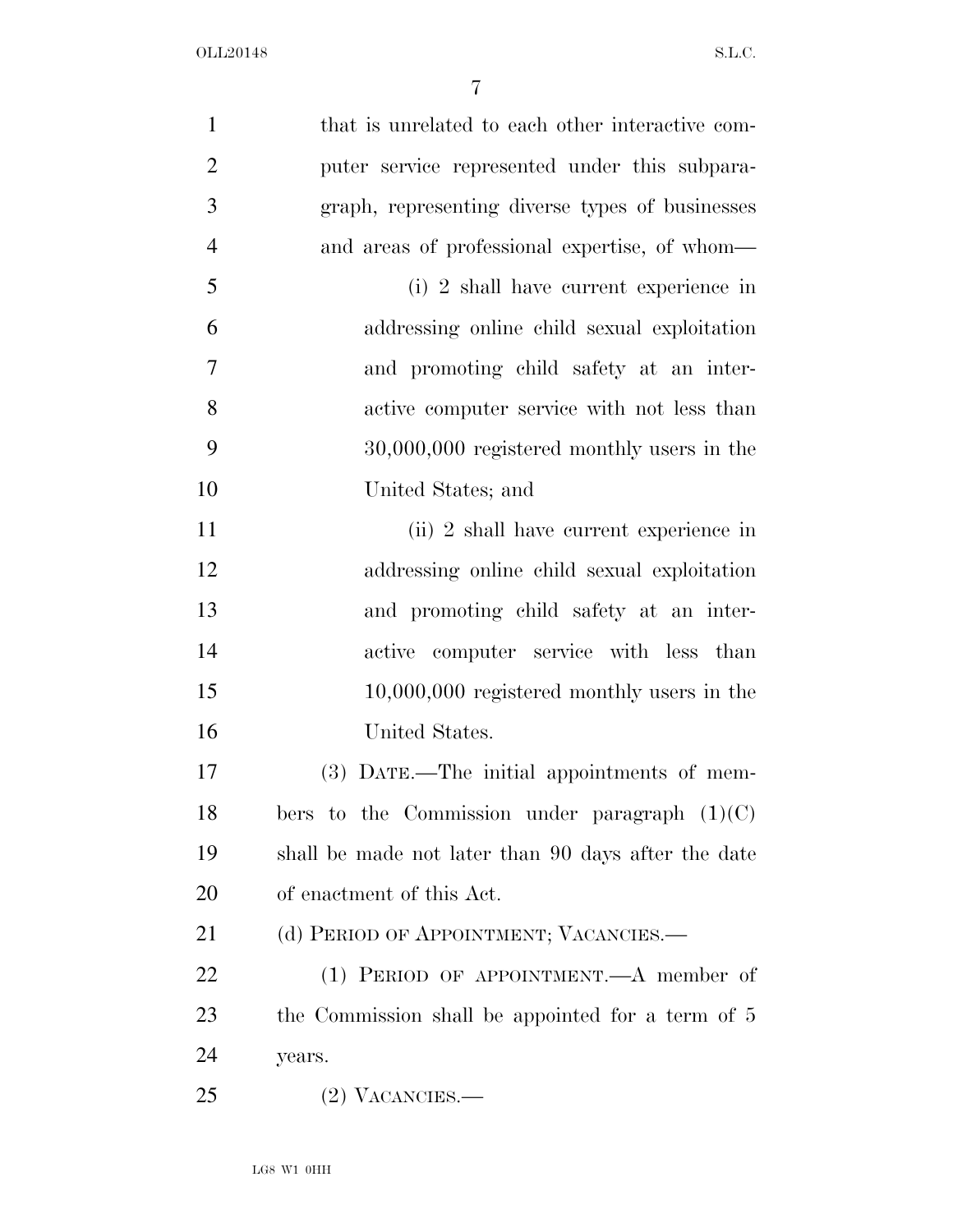(A) EFFECT ON COMMISSION.—Any va- cancy in the Commission shall not affect the powers of the Commission. (B) FILLING OF VACANCIES.—A vacancy in the Commission shall be filled in the same manner as the original appointment under sub-7 section  $(e)(1)$ . (e) INITIAL MEETING.—The Commission shall hold the first meeting of the Commission not later than 60 days after the date on which a majority of the members of the Commission have been appointed. (f) CHAIRPERSON.—The Attorney General or his or her representative shall serve as the Chairperson of the Commission. (g) QUORUM.—A majority of the members of the Commission shall constitute a quorum, but a lesser num- ber of members may hold a meeting. (h) MEETINGS.—The Commission shall meet at the call of the Chairperson. (i) AUTHORITY OF COMMISSION.—The Commission may, for the purpose of carrying out this section and sec- tion 4, hold such hearings, sit and act at such times and places, take such testimony, and receive such evidence as the Commission considers appropriate. 25 (i) INFORMATION FROM FEDERAL AGENCIES.

LG8 W1 0HH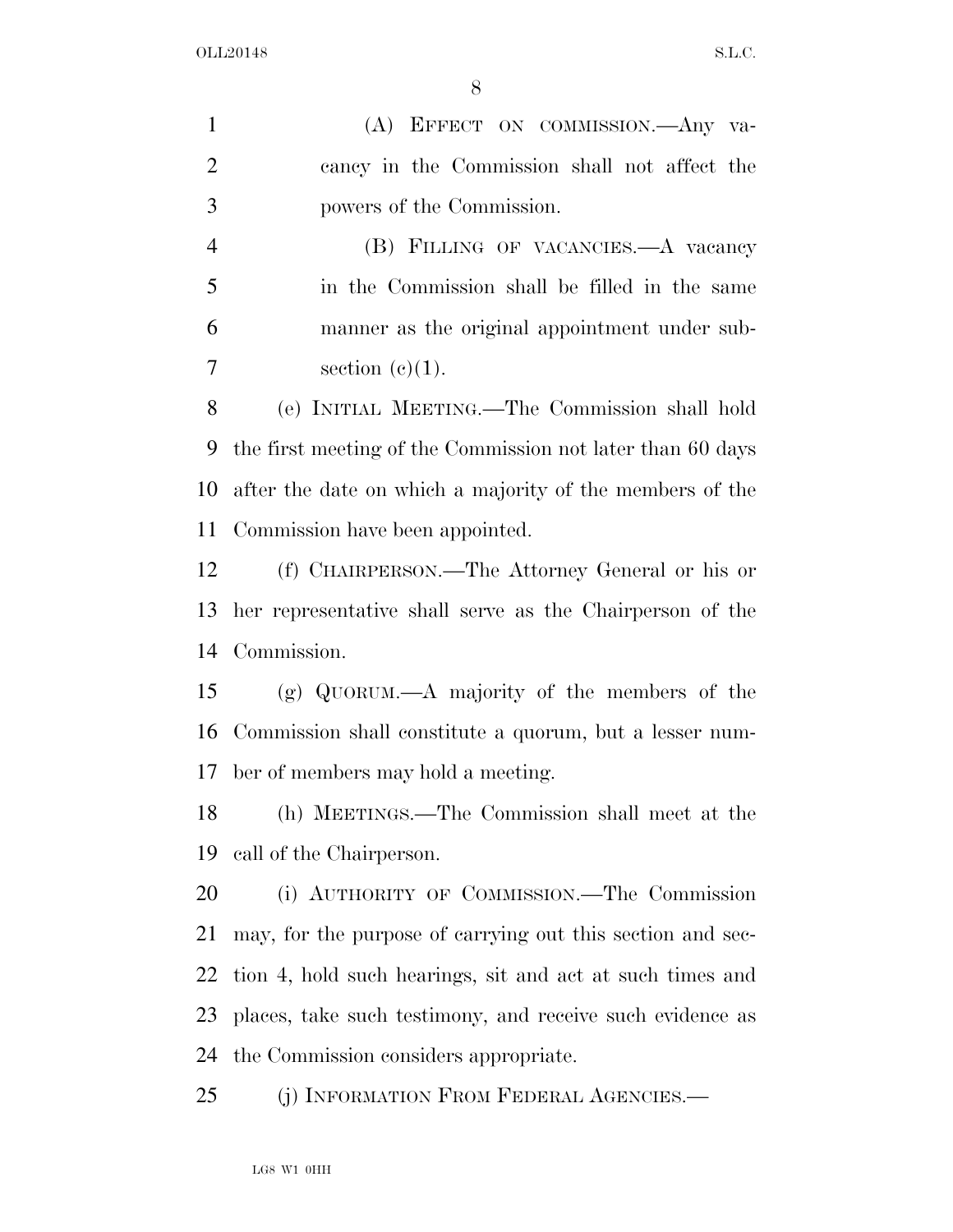(1) IN GENERAL.—The Commission may secure directly from any Federal department or agency such information as the Commission considers nec-essary to carry out this section and section 4.

 (2) FURNISHING INFORMATION.—Upon request of the Chairperson of the Commission for informa- tion under paragraph (1), the head of a Federal de- partment or agency shall furnish the information to the Commission, unless the information is subject to an active investigation or otherwise privileged or confidential.

 (k) TRAVEL EXPENSES.—A member of the Commis- sion shall serve without compensation, but shall be allowed travel expenses, including per diem in lieu of subsistence, at rates authorized for employees of agencies under sub- chapter I of chapter 57 of title 5, United States Code, while away from the home or regular places of business of the member in the performance of services for the Com-mission.

 (l) DURATION.—Section 14 of the Federal Advisory Committee Act (5 U.S.C. App.) shall not apply to the Commission.

#### **SEC. 4. DUTIES OF THE COMMISSION.**

(a) RECOMMENDED BEST PRACTICES.—

(1) INITIAL RECOMMENDATIONS.—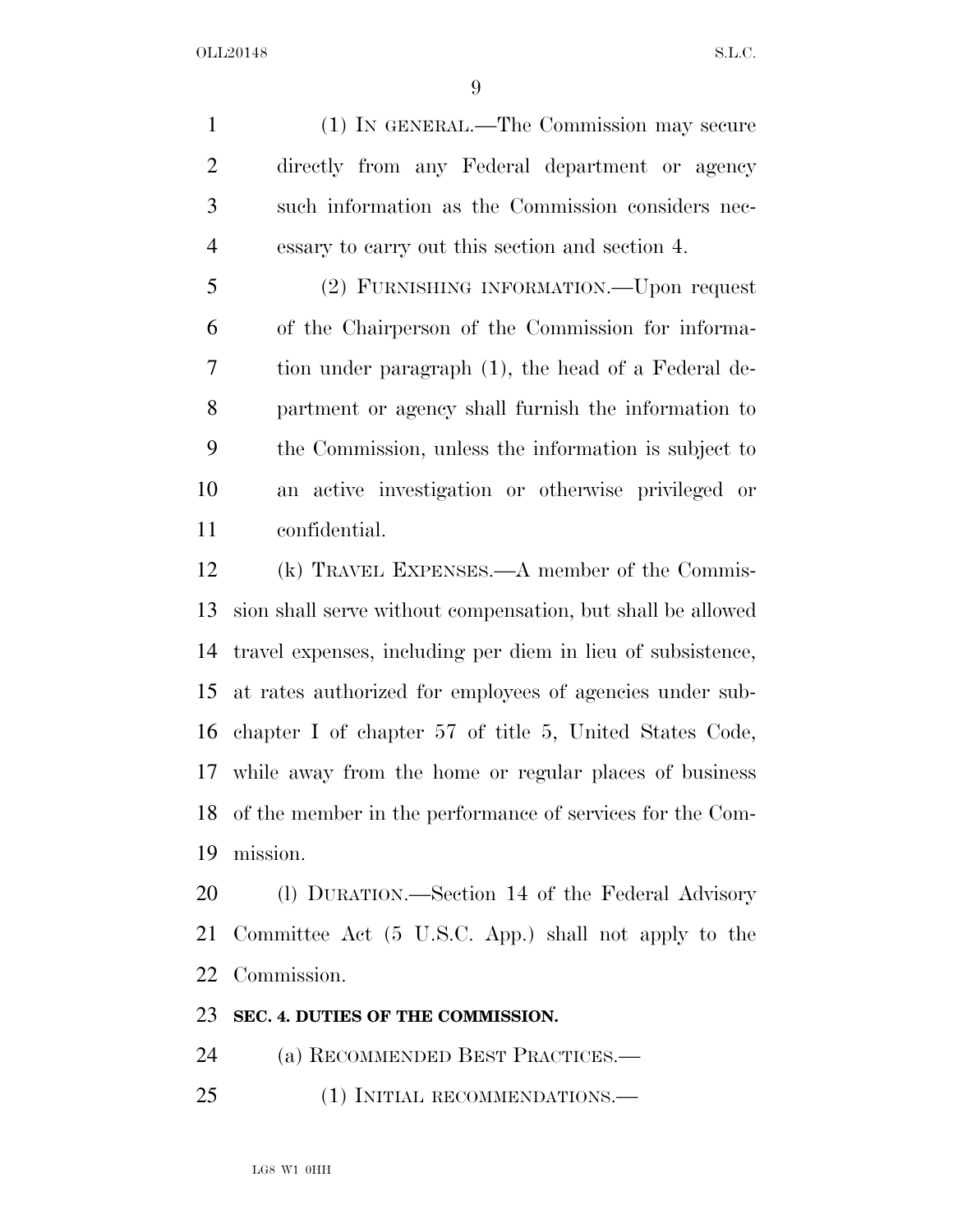| $\mathbf{1}$   | (A) IN GENERAL.—Not later than 18                 |
|----------------|---------------------------------------------------|
| $\overline{2}$ | months after the date on which a majority of      |
| 3              | the members of the Commission required to be      |
| $\overline{4}$ | appointed under section $3(c)(1)(C)$ have been so |
| 5              | appointed, the Commission shall develop and       |
| 6              | submit to the Attorney General recommended        |
| 7              | best practices that providers of interactive com- |
| 8              | puter services may choose to engage in to pre-    |
| 9              | vent, reduce, and respond to the online sexual    |
| 10             | exploitation of children, including the entice-   |
| 11             | ment, grooming, sex trafficking, and sexual       |
| 12             | abuse of children and the proliferation of online |
| 13             | child sexual abuse material.                      |
| 14             | (B) REQUIREMENTS.—                                |
| 15             | (i) ALTERNATIVE BEST PRACTICES.—                  |
| 16             | The best practices required to be developed       |
| 17             | and submitted under subparagraph (A)              |
| 18             | shall include alternatives that take into         |
| 19             | consideration-                                    |
| 20             | (I) the size, type of product, and                |
| 21             | business model of a provider of an                |
| 22             | interactive computer service;                     |
| 23             | (II) whether an interactive com-                  |
| 24             | puter service—                                    |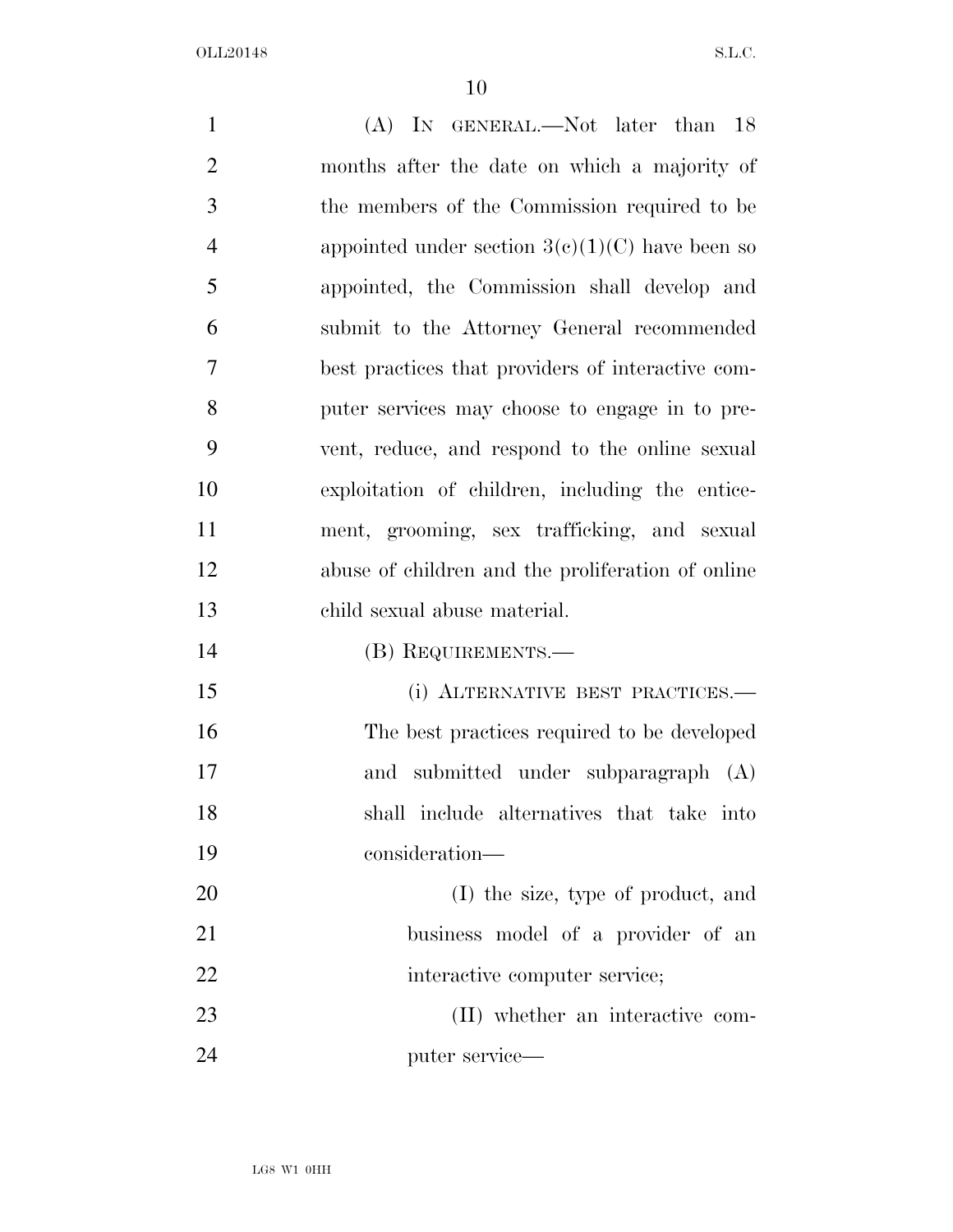| $\mathbf{1}$   | (aa) is made available to the               |
|----------------|---------------------------------------------|
| $\overline{2}$ | public;                                     |
| 3              | (bb) is primarily responsible               |
| $\overline{4}$ | for the transmission and storage            |
| 5              | of information on behalf of other           |
| 6              | interactive computer services; or           |
| 7              | (cc) provides the capability                |
| 8              | to transmit data to and receive             |
| 9              | data from all or substantially all          |
| 10             | internet endpoints on behalf of a           |
| 11             | consumer; and                               |
| 12             | (III) whether a type of product,            |
| 13             | business model, product design, or          |
| 14             | other factors related to the provision      |
| 15             | of an interactive computer service          |
| 16             | could make a product or service sus-        |
| 17             | ceptible to the use and facilitation of     |
| 18             | online child sexual exploitation.           |
| 19             | (ii) SCOPE.—Notwithstanding para-           |
| 20             | $graph$ (3), the alternatives described in  |
| 21             | clause (i) of this subparagraph may ex-     |
| 22             | clude certain matters required to be ad-    |
| 23             | dressed under paragraph $(3)$ , as the Com- |
| 24             | mission determines appropriate based on     |
| 25             | the nature of particular products or serv-  |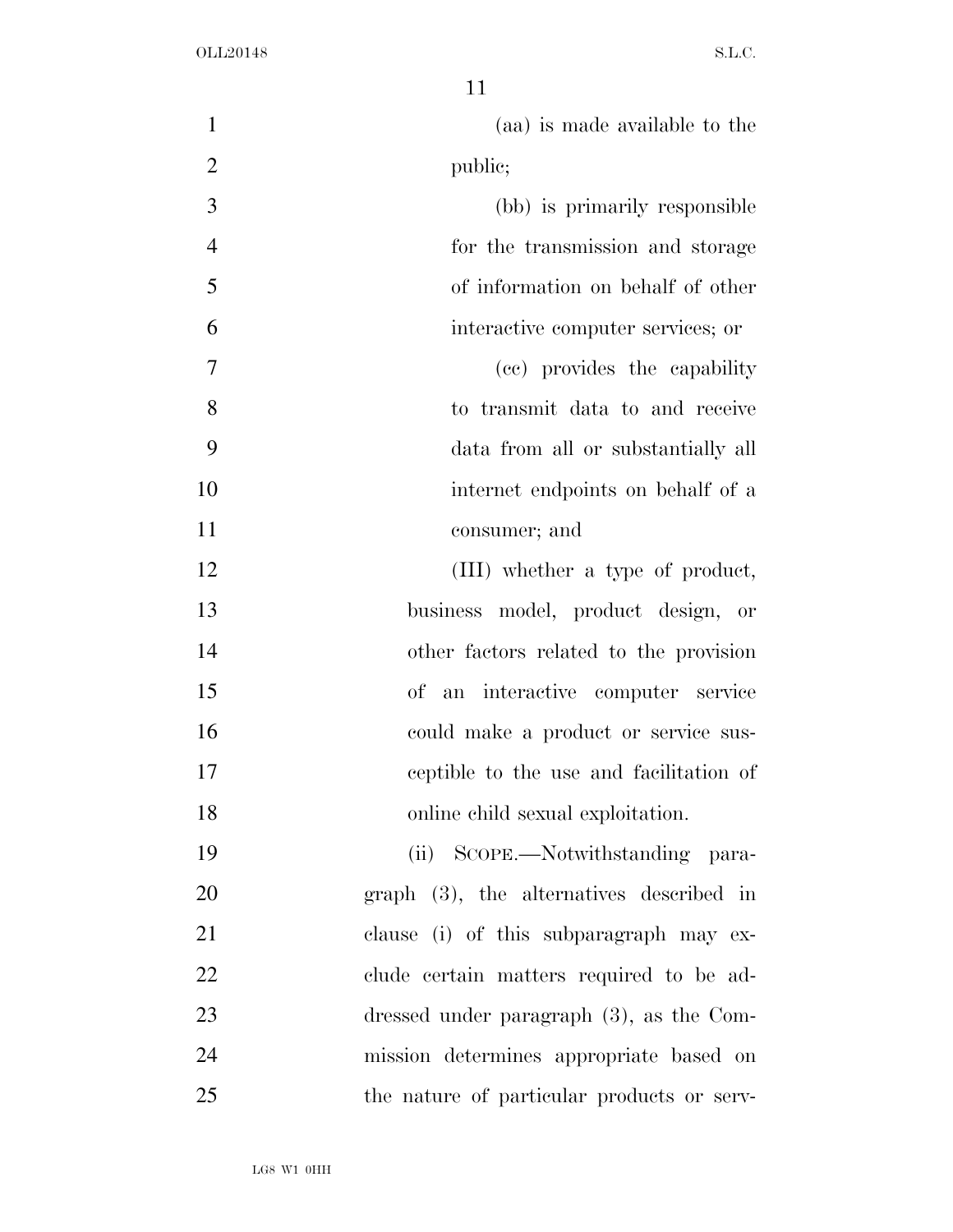| $\mathbf{1}$   | ices or other factors relevant to the pur-           |
|----------------|------------------------------------------------------|
| $\overline{2}$ | poses of this Act.                                   |
| 3              | (2) SUPPORT REQUIREMENT.—The Commission              |
| $\overline{4}$ | may only recommend the best practices under para-    |
| 5              | graph $(1)$ if not fewer than 14 members of the Com- |
| 6              | mission support the best practices.                  |
| 7              | (3) MATTERS ADDRESSED.—The matters ad-               |
| 8              | dressed by the recommended best practices devel-     |
| 9              | oped and submitted by the Commission under para-     |
| 10             | graph(1) shall include—                              |
| 11             | (A) preventing, identifying, disrupting, and         |
| 12             | reporting child sexual exploitation;                 |
| 13             | (B) coordinating with non-profit organiza-           |
| 14             | tions and other providers of interactive com-        |
| 15             | puter services to preserve, remove from view,        |
| 16             | and report child sexual exploitation;                |
| 17             | (C) retaining child sexual exploitation con-         |
| 18             | tent and related user identification and location    |
| 19             | data;                                                |
| 20             | (D) receiving and triaging reports of child          |
| 21             | sexual exploitation by users of interactive com-     |
| 22             | puter services, including self-reporting;            |
| 23             | (E) implementing a standard rating and               |
| 24             | categorization system to identify the type and       |
| 25             | severity of child sexual abuse material;             |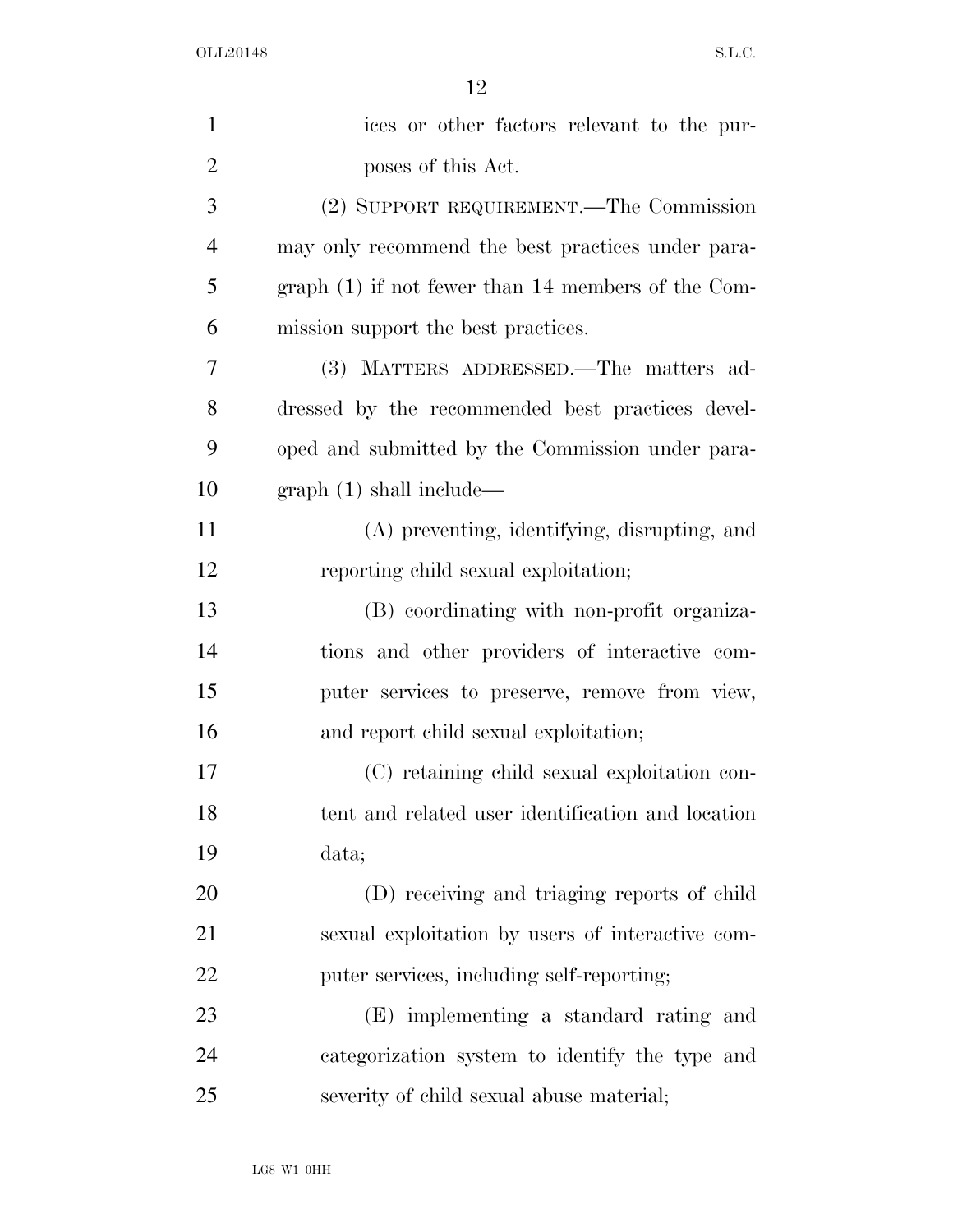| $\mathbf{1}$   | (F) training and supporting content mod-           |
|----------------|----------------------------------------------------|
| $\overline{2}$ | erators who review child sexual exploitation con-  |
| 3              | tent for the purposes of preventing and dis-       |
| $\overline{4}$ | rupting online child sexual exploitation;          |
| 5              | (G) preparing and issuing transparency re-         |
| 6              | ports, including disclosures in terms of service,  |
| $\overline{7}$ | relating to identifying, categorizing, and report- |
| 8              | ing child sexual exploitation and efforts to pre-  |
| 9              | vent and disrupt online child sexual exploi-       |
| 10             | tation;                                            |
| 11             | (H) coordinating with voluntary initiatives        |
| 12             | offered among and to providers of interactive      |
| 13             | computer services relating to identifying, cat-    |
| 14             | egorizing, and reporting child sexual exploi-      |
| 15             | tation;                                            |
| 16             | (I) employing age rating and age gating            |
| 17             | systems to reduce child sexual exploitation;       |
| 18             | (J) offering parental control products that        |
| 19             | enable customers to limit the types of websites,   |
| 20             | social media platforms, and internet content       |
| 21             | that are accessible to children; and               |
| 22             | (K) contractual and operational practices          |
| 23             | to ensure third parties, contractors, and affili-  |
| 24             | ates comply with the best practices.               |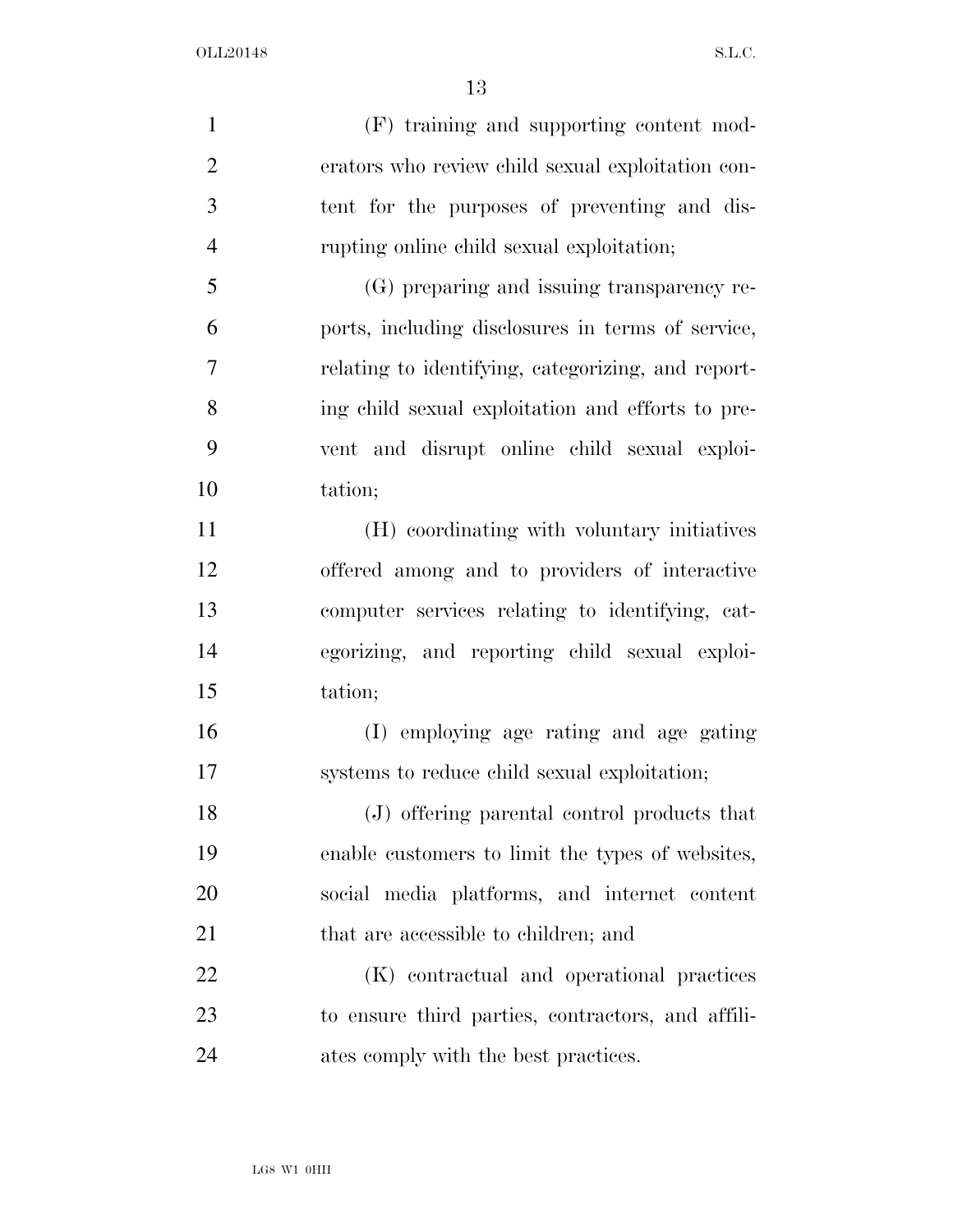| $\mathbf{1}$   | (4) RELEVANT CONSIDERATIONS. In devel-             |
|----------------|----------------------------------------------------|
| $\overline{2}$ | oping best practices under paragraph (1), the Com- |
| 3              | mission shall consider—                            |
| $\overline{4}$ | (A) the cost and technical limitations of          |
| 5              | implementing the best practices;                   |
| 6              | (B) the impact on competition, product             |
| $\overline{7}$ | and service quality, data security, and privacy;   |
| 8              | (C) the impact on the ability of law en-           |
| 9              | forcement agencies to investigate and prosecute    |
| 10             | child sexual exploitation and rescue victims; and  |
| 11             | (D) the current state of technology.               |
| 12             | (5) PERIODIC UPDATES.—Not less frequently          |
| 13             | than once every 5 years, the Commission shall up-  |
| 14             | and resubmit to the Attorney General rec-<br>date  |
| 15             | ommended best practices under paragraph (1).       |
| 16             | (6) RESUBMISSION AFTER DENIAL OR FAILURE           |
| 17             | TO APPROVE.-                                       |
| 18             | (A) IN GENERAL.—If, with respect to rec-           |
| 19             | ommended best practices submitted under para-      |
| 20             | $graph(1)$ , the best practices are denied under   |
| 21             | subsection $(b)(1)(A)$ or a bill that contains the |
| 22             | best practices is not enacted under the expe-      |
| 23             | dited procedures under subsection (c), the Com-    |
| 24             | mission may resubmit recommended best prac-        |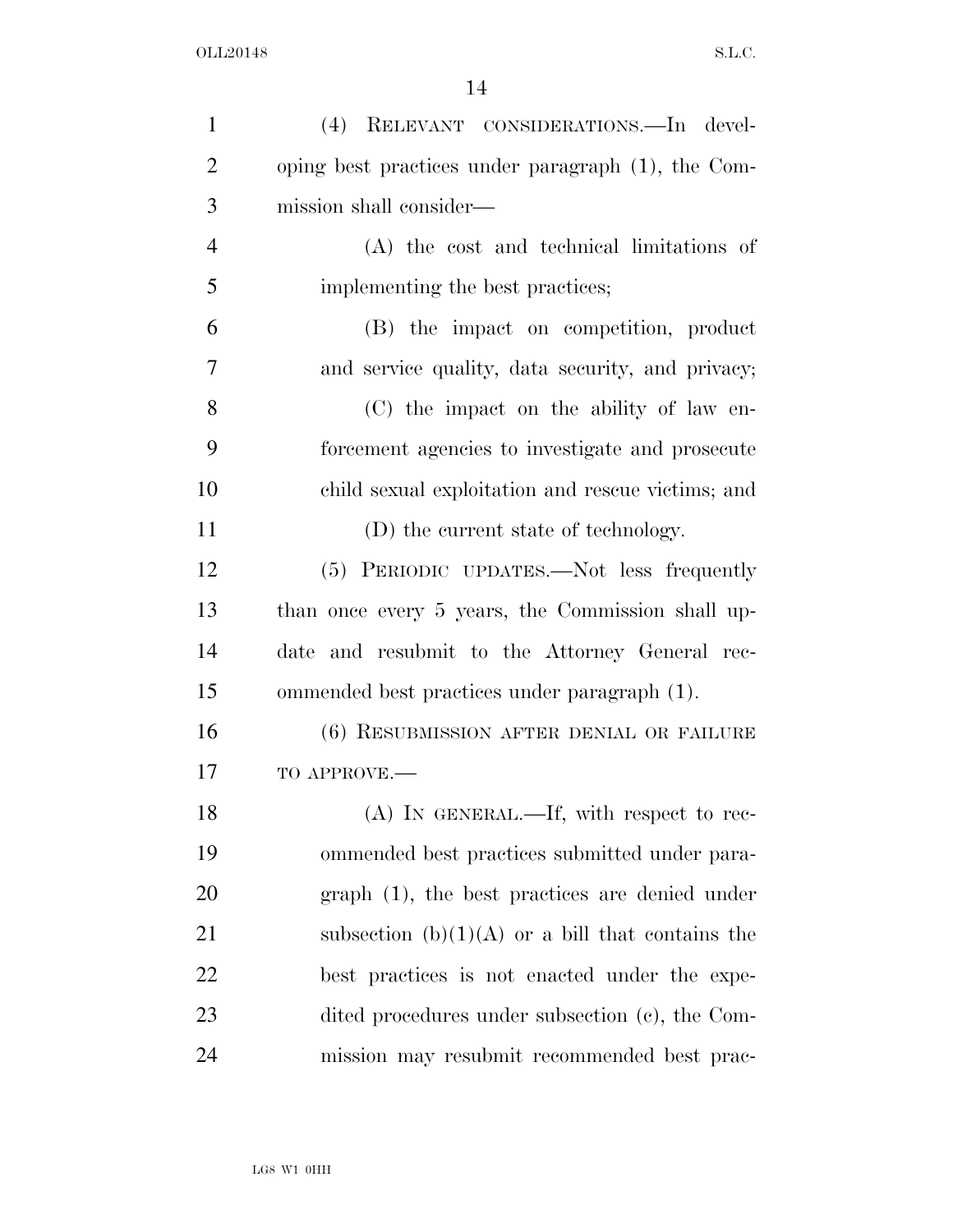| $\mathbf{1}$   | tices to the Attorney General until the applica- |
|----------------|--------------------------------------------------|
| $\overline{2}$ | ble deadline.                                    |
| 3              | (B) APPLICABLE DEADLINE.—                        |
| $\overline{4}$ | INITIAL BEST PRACTICES.-For<br>(i)               |
| 5              | purposes of subparagraph $(A)$ , in the case     |
| 6              | of resubmission of initial recommended           |
| 7              | best practices that were submitted under         |
| 8              | paragraph (1) before any bill that contains      |
| 9              | best practices has been enacted under the        |
| 10             | expedited procedures under subsection (c),       |
| 11             | the applicable deadline is the later of—         |
| 12             | the deadline described in<br>(I)                 |
| 13             | paragraph $(1)(A)$ of this subsection;           |
| 14             | <b>or</b>                                        |
| 15             | $(II)$ the date that is 60 days                  |
| 16             | after, as applicable—                            |
| 17             | (aa) the date of the denial;                     |
| 18             | or                                               |
| 19             | (bb) the last day on which a                     |
| 20             | bill containing the best practices               |
| 21             | could have been enacted under                    |
| 22             | the expedited procedures under                   |
| 23             | subsection $(c)$ .                               |
| 24             | (ii) UPDATED BEST PRACTICES.—For                 |
| 25             | purposes of subparagraph $(A)$ , in the case     |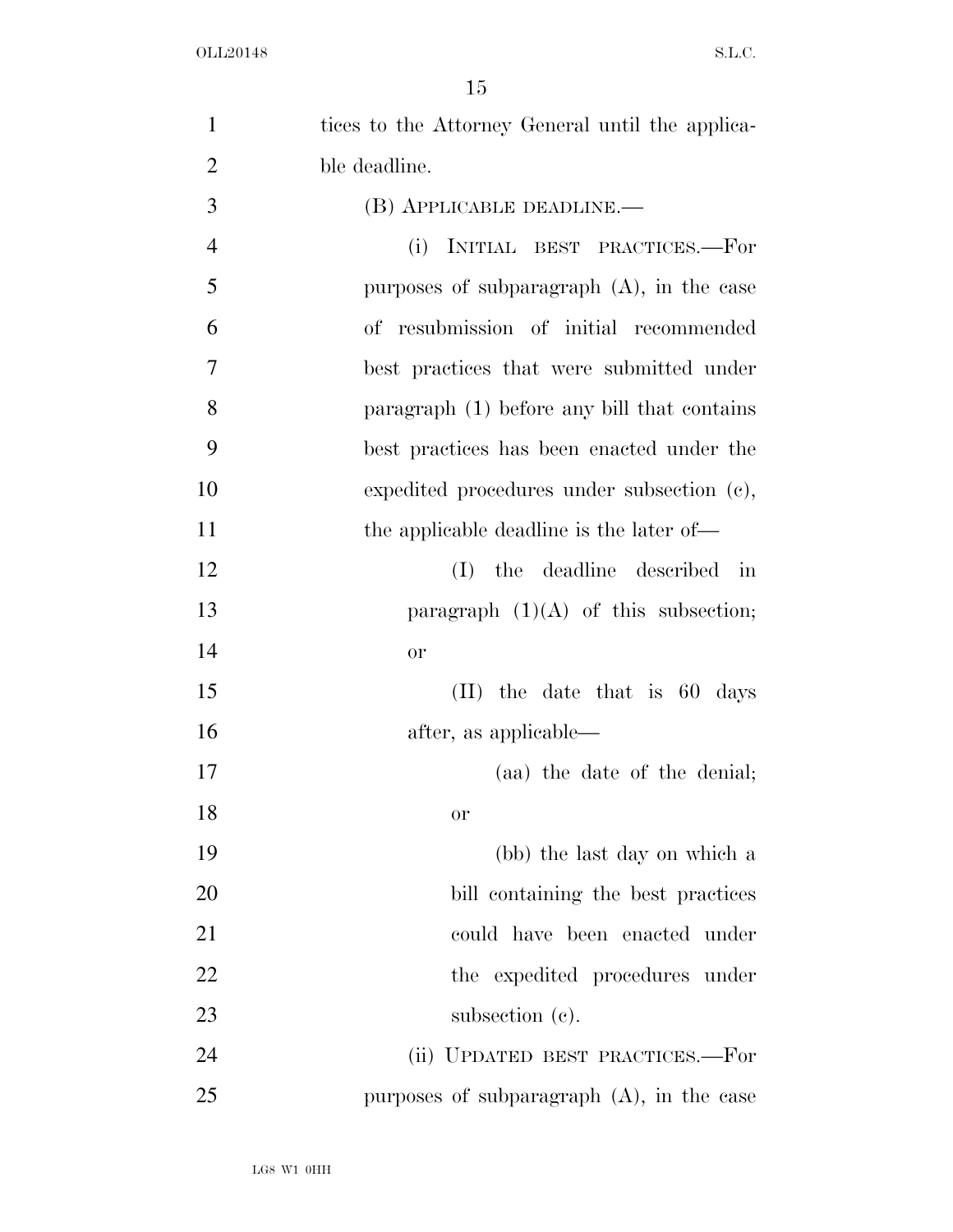| $\mathbf{1}$   | of resubmission of updated recommended              |
|----------------|-----------------------------------------------------|
| $\overline{2}$ | best practices that were submitted under            |
| 3              | paragraph (1) in accordance with para-              |
| $\overline{4}$ | $graph$ (5), the applicable deadline is the         |
| 5              | later of-                                           |
| 6              | the deadline described in<br>(I)                    |
| $\overline{7}$ | paragraph $(5)$ ; or                                |
| 8              | $(II)$ the date that is 60 days                     |
| 9              | after, as applicable—                               |
| 10             | (aa) the date of the denial;                        |
| 11             | <b>or</b>                                           |
| 12             | (bb) the last day on which a                        |
| 13             | bill containing the best practices                  |
| 14             | could have been enacted under                       |
| 15             | the expedited procedures under                      |
| 16             | subsection $(c)$ .                                  |
| 17             | (b) PUBLICATION OF BEST PRACTICES.—                 |
| 18             | (1) IN GENERAL.—Not later than 30 days after        |
| 19             | the date on which the Commission submits rec-       |
| 20             | ommended best practices under subsection (a), in-   |
| 21             | cluding updated recommended best practices under    |
| 22             | paragraph (5) of that subsection, the Attorney Gen- |
| 23             | eral, upon agreement with the Secretary of Home-    |
| 24             | land Security and the Chairman of the Federal       |
| 25             | Trade Commission, shall—                            |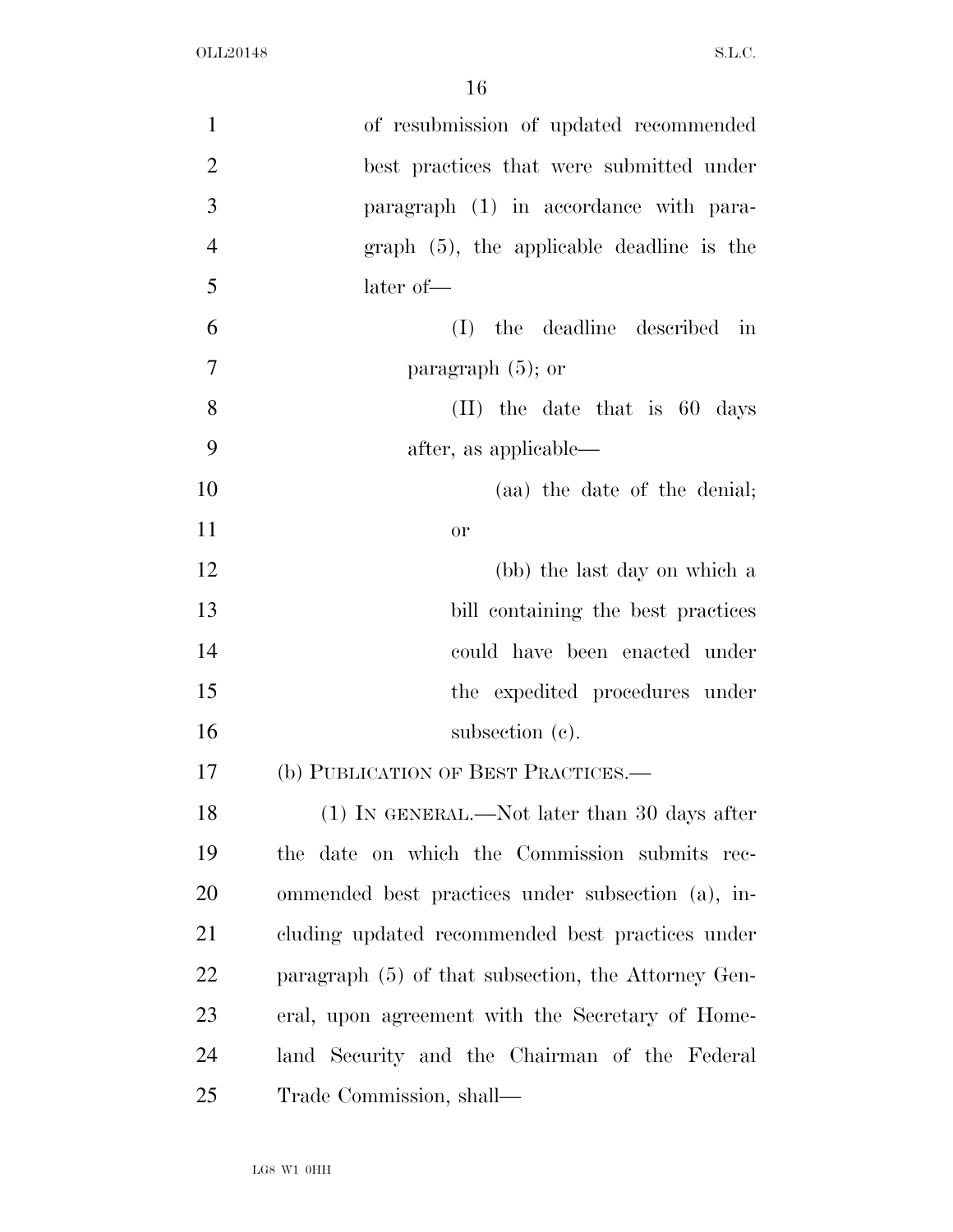| $\mathbf{1}$   | (A) approve or deny the recommended best        |
|----------------|-------------------------------------------------|
| $\overline{2}$ | practices; and                                  |
| 3              | (B) if approved—                                |
| $\overline{4}$ | publish the recommended<br>(i)<br>best          |
| 5              | practices on the website of the Department      |
| 6              | of Justice and in the Federal Register; and     |
| 7              | submit the recommended<br>(ii)<br>best          |
| 8              | practices to Congress, including to—            |
| 9              | (I) the Committee on the Judici-                |
| 10             | ary and the Committee on Commerce,              |
| 11             | Science, and Transportation of the              |
| 12             | Senate; and                                     |
| 13             | (II) the Committee on the Judici-               |
| 14             | ary and the Committee on Energy and             |
| 15             | Commerce of the House of Represent-             |
| 16             | atives.                                         |
| 17             | (2) CONSIDERATIONS.—In determining whether      |
| 18             | to approve or deny recommended best practices   |
| 19             | under paragraph (1), the Attorney General shall |
| 20             | consider—                                       |
| 21             | $(A)$ the purpose of the Commission, as set     |
| 22             | forth in section $3(b)$ ; and                   |
| 23             | (B) the relevant considerations set forth in    |
| 24             | subsection $(a)(4)$ of this section.            |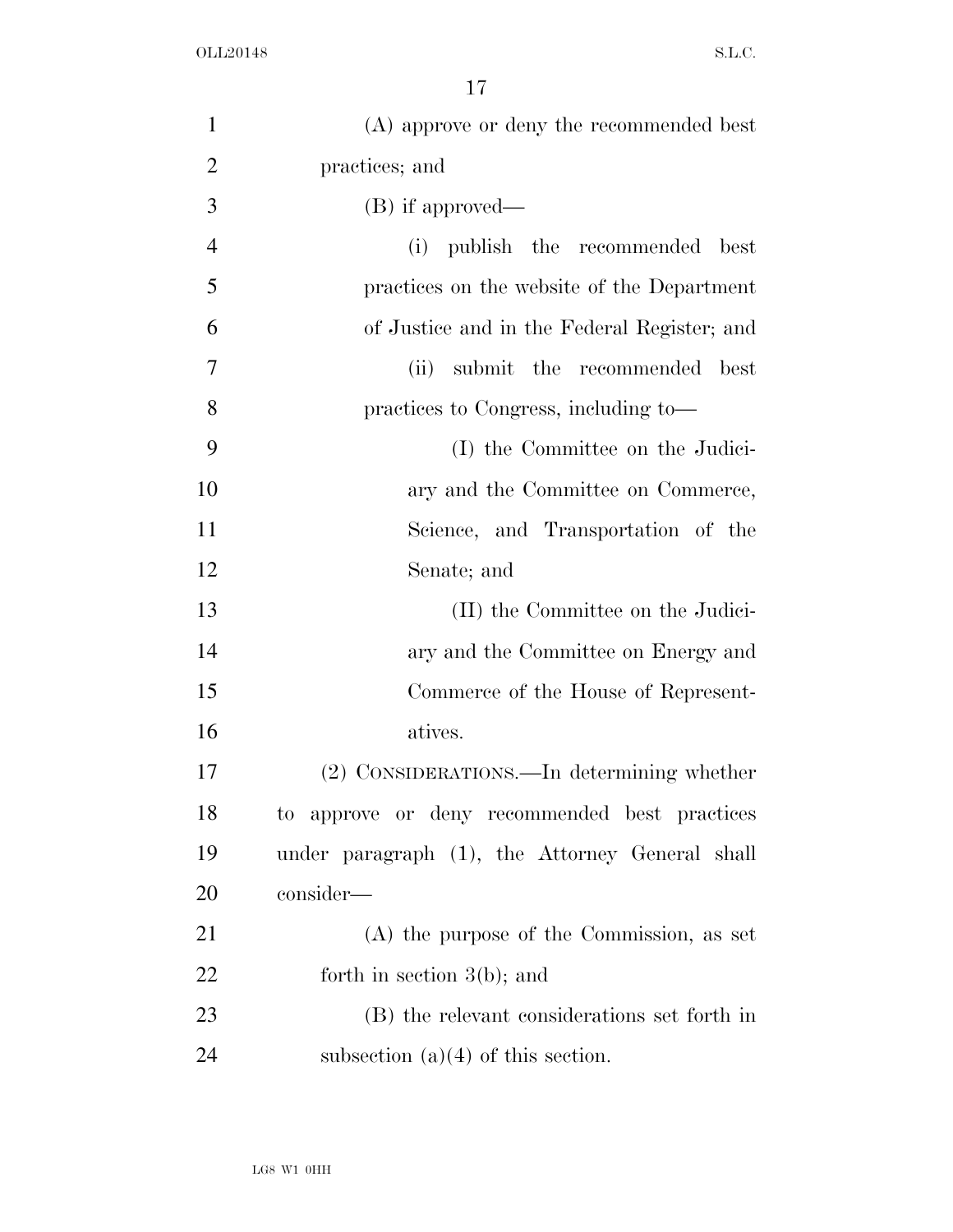| $\mathbf{1}$   | (3) WRITTEN FINDINGS.—Any denial of the                |
|----------------|--------------------------------------------------------|
| $\overline{2}$ | recommended best practices by the Attorney General     |
| 3              | under paragraph (1) shall be accompanied by public     |
| $\overline{4}$ | written findings setting forth the basis for, and rea- |
| 5              | sons supporting, the denial.                           |
| 6              | (c) CONGRESSIONAL APPROVAL.-                           |
| 7              | $(1)$ DEFINITION.—In this subsection, the term         |
| 8              | "covered bill" means a bill that—                      |
| 9              | (A) contains only the recommended best                 |
| 10             | practices that have been submitted to Congress         |
| 11             | under subsection (b), in their entirety; and           |
| 12             | $(B)$ is introduced under paragraph $(3)$ of           |
| 13             | this subsection.                                       |
| 14             | (2) RULES OF HOUSE OF REPRESENTATIVES                  |
| 15             | AND SENATE.—This subsection is enacted by Con-         |
| 16             | $gress$ —                                              |
| 17             | $(A)$ as an exercise of the rule making power          |
| 18             | of the Senate and the House of Representa-             |
| 19             | tives, respectively, and as such is deemed a part      |
| 20             | of the rules of each House, respectively, but ap-      |
| 21             | plicable only with respect to the procedure to be      |
| <u>22</u>      | followed in that House in the case of a covered        |
| 23             | bill, and it supersedes other rules only to the        |
| 24             | extent that it is inconsistent with such rules;        |
| 25             | and                                                    |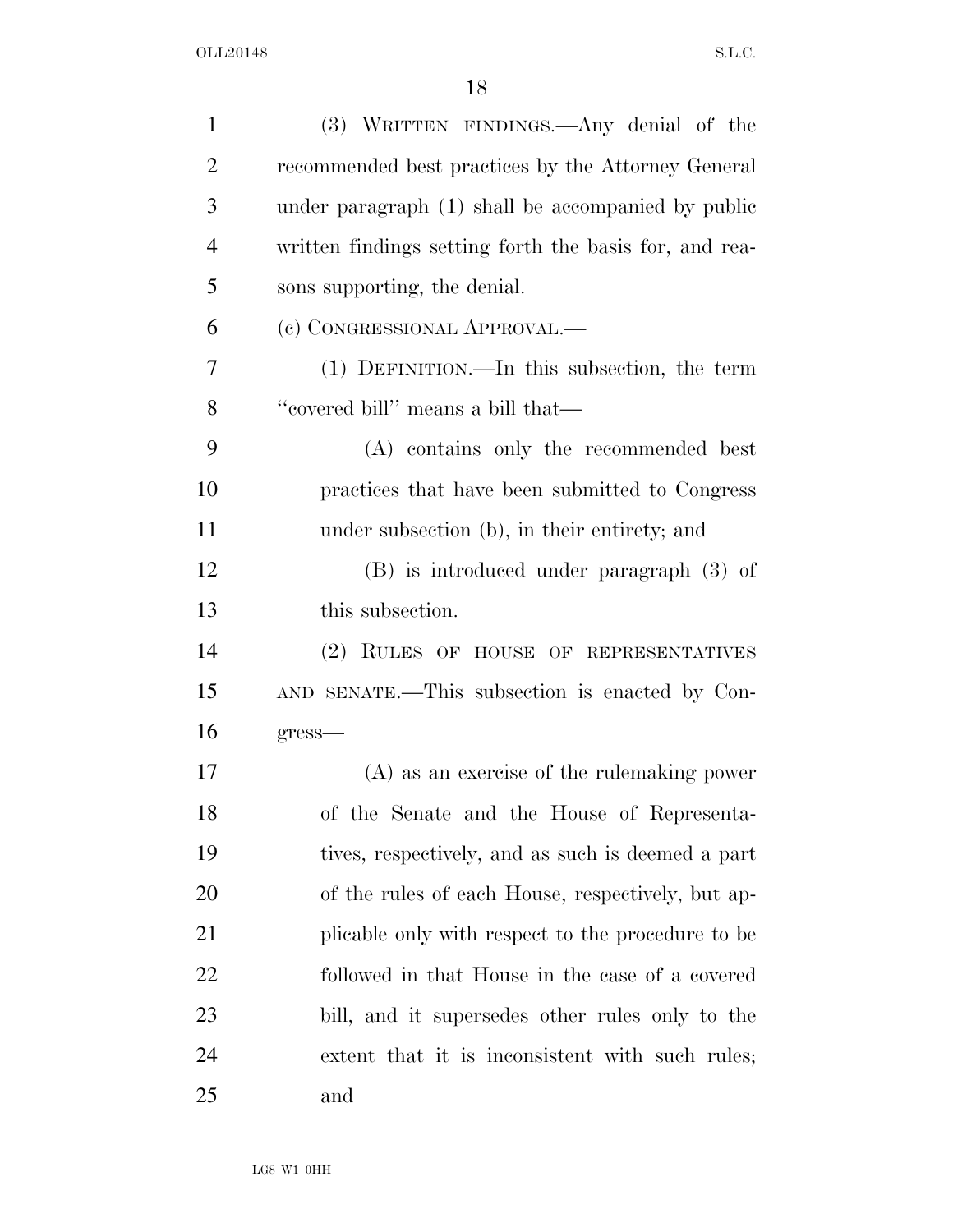| $\mathbf{1}$   | (B) with full recognition of the constitu-       |
|----------------|--------------------------------------------------|
| $\overline{2}$ | tional right of either House to change the rules |
| 3              | (so far as relating to the procedure of that     |
| $\overline{4}$ | House) in the same manner, and to the same       |
| 5              | extent, as in the case of any other rule of that |
| 6              | House.                                           |
| 7              | $(3)$ INTRODUCTION.—                             |
| 8              | $(A)$ In GENERAL.—On the day on which            |
| 9              | recommended best practices are submitted to      |
| 10             | Congress under subsection (b), a covered bill    |
| 11             | containing those best practices shall be intro-  |
| 12             | duced—                                           |
| 13             | $(i)$ in the Senate by—                          |
| 14             | (I) the majority leader of the                   |
| 15             | Senate, for himself or herself and the           |
| 16             | minority leader of the Senate; or                |
| 17             | (II) Members of the Senate des-                  |
| 18             | ignated by the majority leader and               |
| 19             | minority leader of the Senate; and               |
| 20             | (ii) in the House of Representatives             |
| 21             | $by-$                                            |
| 22             | the majority leader of the<br>(I)                |
| 23             | House of Representatives, for himself            |
| 24             | or herself and the minority leader of            |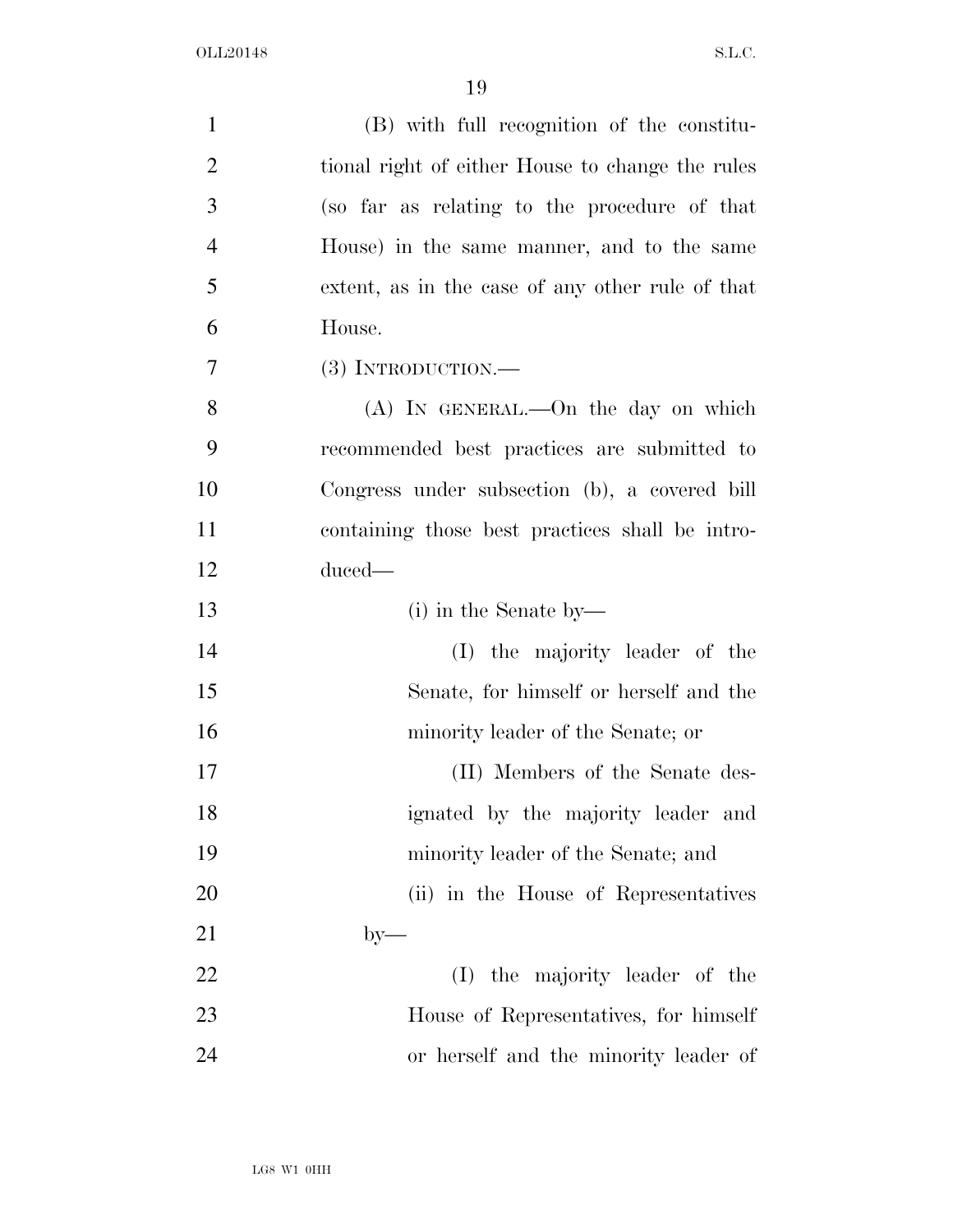| $\mathbf{1}$   | the House of the House of Represent-               |
|----------------|----------------------------------------------------|
| $\overline{2}$ | atives; or                                         |
| 3              | (II) Members of the House of                       |
| $\overline{4}$ | Representatives designated by the ma-              |
| 5              | jority leader and minority leader of               |
| 6              | the House of the House of Represent-               |
| 7              | atives.                                            |
| 8              | (B) NOT IN SESSION.—If either House is             |
| 9              | in session on the day on which rec-<br>not         |
| 10             | ommended best practices are submitted to Con-      |
| 11             | gress under subsection (b), a covered bill con-    |
| 12             | taining the best practices shall be introduced in  |
| 13             | that House, as provided in subparagraph $(A)$ ,    |
| 14             | on the first day thereafter on which that House    |
| 15             | is in session.                                     |
| 16             | (C) REFERRAL.—A covered bill introduced            |
| 17             | under this paragraph shall be referred by the      |
| 18             | Presiding Officers of the respective Houses to     |
| 19             | the appropriate committee, or, in the case of a    |
| 20             | bill containing provisions within the jurisdiction |
| 21             | of 2 or more committees, jointly to such com-      |
| 22             | mittees for consideration of those provisions      |
| 23             | within their respective jurisdictions.             |
| 24             | (4) FAST TRACK CONSIDERATION IN HOUSE OF           |
| 25             | REPRESENTATIVES.-                                  |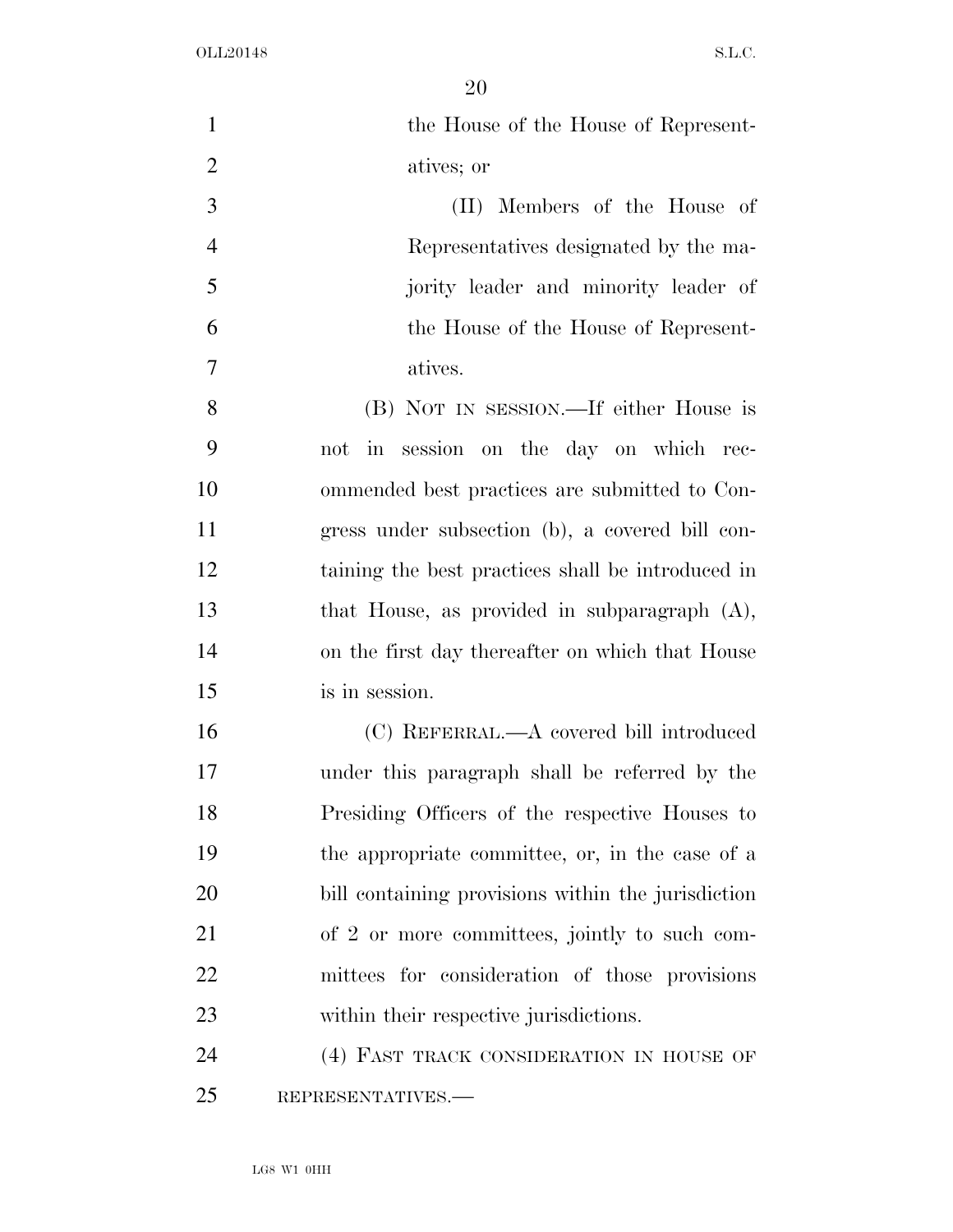(A) REPORTING AND DISCHARGE.—Any committee of the House of Representatives to which a covered bill is referred shall report it to the House not later than 45 calendar days after the date of introduction under paragraph (3). If a committee fails to report the covered bill within that period, the committee shall be discharged from further consideration of the covered bill and the covered bill shall be re-ferred to the appropriate calendar.

 (B) PROCEEDING TO CONSIDERATION.— After each committee authorized to consider a covered bill reports it to the House or has been discharged from its consideration, it shall be in order, not later than 60 calendar days after the date of introduction under paragraph (3), to move to proceed to consider the covered bill in the House. All points of order against the mo- tion are waived. Such a motion shall not be in order after the House has disposed of a motion to proceed on the covered bill. The previous question shall be considered as ordered on the motion to its adoption without intervening mo-tion. The motion shall not be debatable. A mo-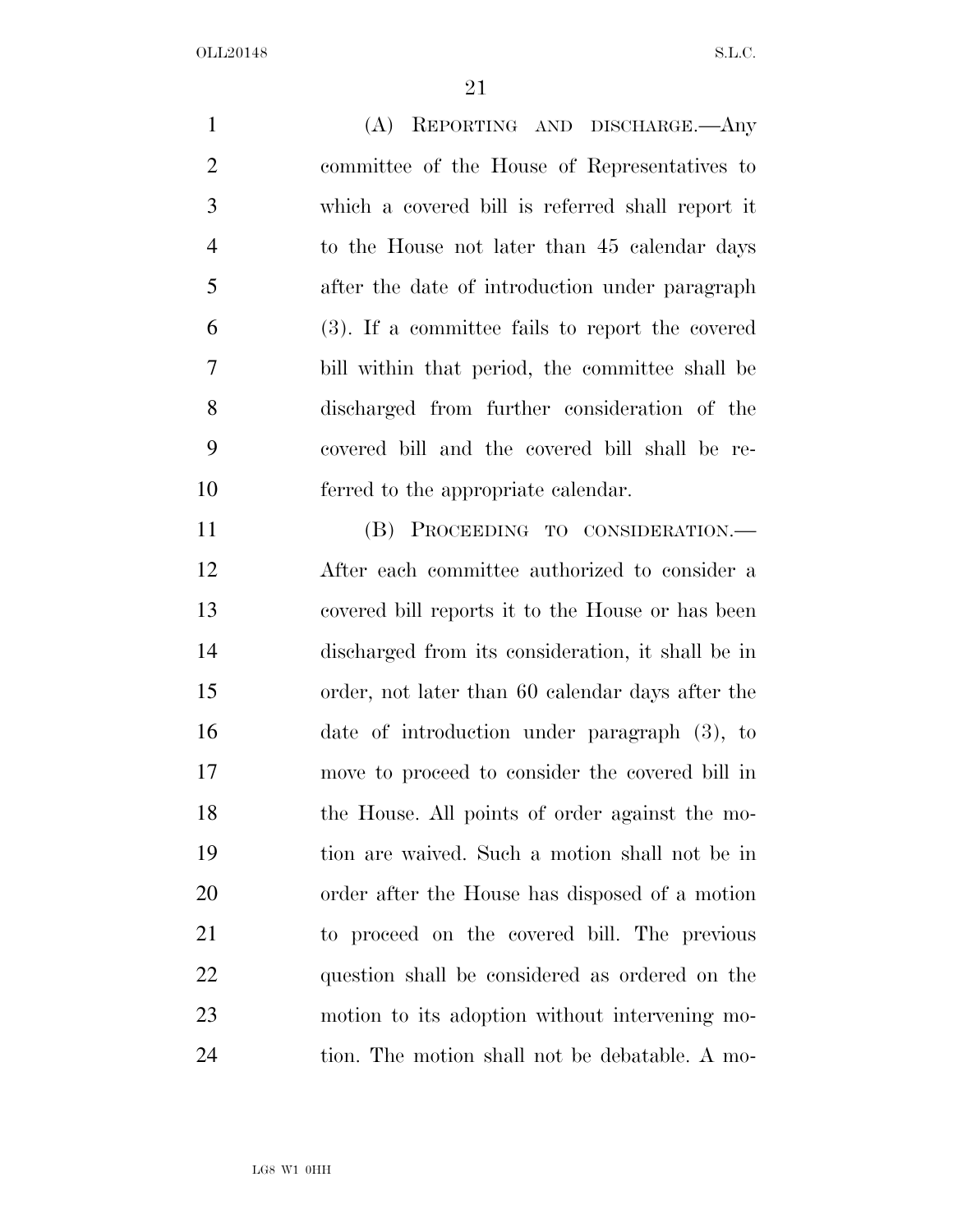1 tion to reconsider the vote by which the motion is disposed of shall not be in order.

 (C) CONSIDERATION.—The covered bill shall be considered as read. All points of order against the covered bill and against its consid- eration are waived. The previous question shall be considered as ordered on the covered bill to its passage without intervening motion except 10 hours of debate equally divided and con- trolled by the proponent and an opponent. A motion to reconsider the vote on passage of the covered bill shall not be in order.

13 (5) FAST TRACK CONSIDERATION IN SENATE.

 (A) REPORTING AND DISCHARGE.—Any committee of the Senate to which a covered bill is referred shall report it to the Senate not later than 45 calendar days after the date of intro- duction under paragraph (3). If a committee fails to report the covered bill within that pe- riod, the committee shall be discharged from further consideration of the covered bill and the covered bill shall be referred to the appropriate calendar.

 (B) PLACEMENT ON CALENDAR.—After each committee authorized to consider a cov-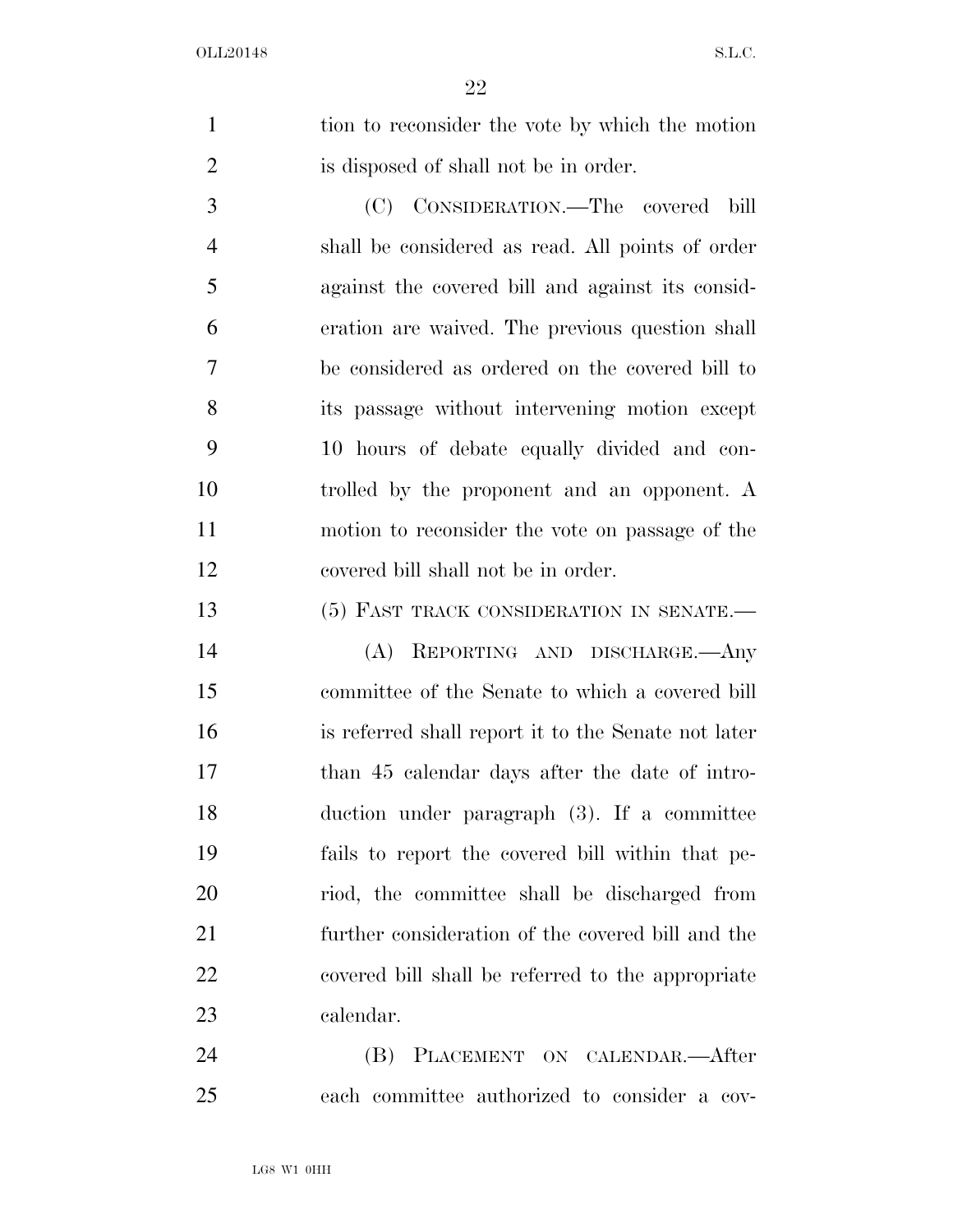| $\mathbf{1}$   | ered bill reports it to the Senate or has been    |
|----------------|---------------------------------------------------|
| $\overline{2}$ | discharged from its consideration, it shall be in |
| 3              | order, not later than 60 calendar days after the  |
| $\overline{4}$ | date of introduction under paragraph (3) of this  |
| 5              | subsection, to place the covered bill on the cal- |
| 6              | endar.                                            |
| 7              | (C) FLOOR CONSIDERATION.—                         |
| 8              | IN GENERAL.—Notwithstanding<br>(i)                |
| 9              | Rule XXII of the Standing Rules of the            |
| 10             | Senate, it is in order at any time during         |
| 11             | the period beginning on the 60th day after        |
| 12             | the date on which the covered bill was in-        |
| 13             | troduced under paragraph (3) and ending           |
| 14             | on the 65th day after the date on which           |
| 15             | the covered bill was introduced under that        |
| 16             | paragraph (even though a previous motion          |
| 17             | to the same effect has been disagreed to          |
| 18             | to move to proceed to the consideration of        |
| 19             | the covered bill, and all points of order         |
| 20             | against the covered bill (and against con-        |
| 21             | sideration of the covered bill) are waived.       |
| 22             | The motion to proceed is not debatable.           |
| 23             | The motion is not subject to a motion to          |
| 24             | postpone. A motion to reconsider the vote         |
| 25             | by which the motion is agreed to or dis-          |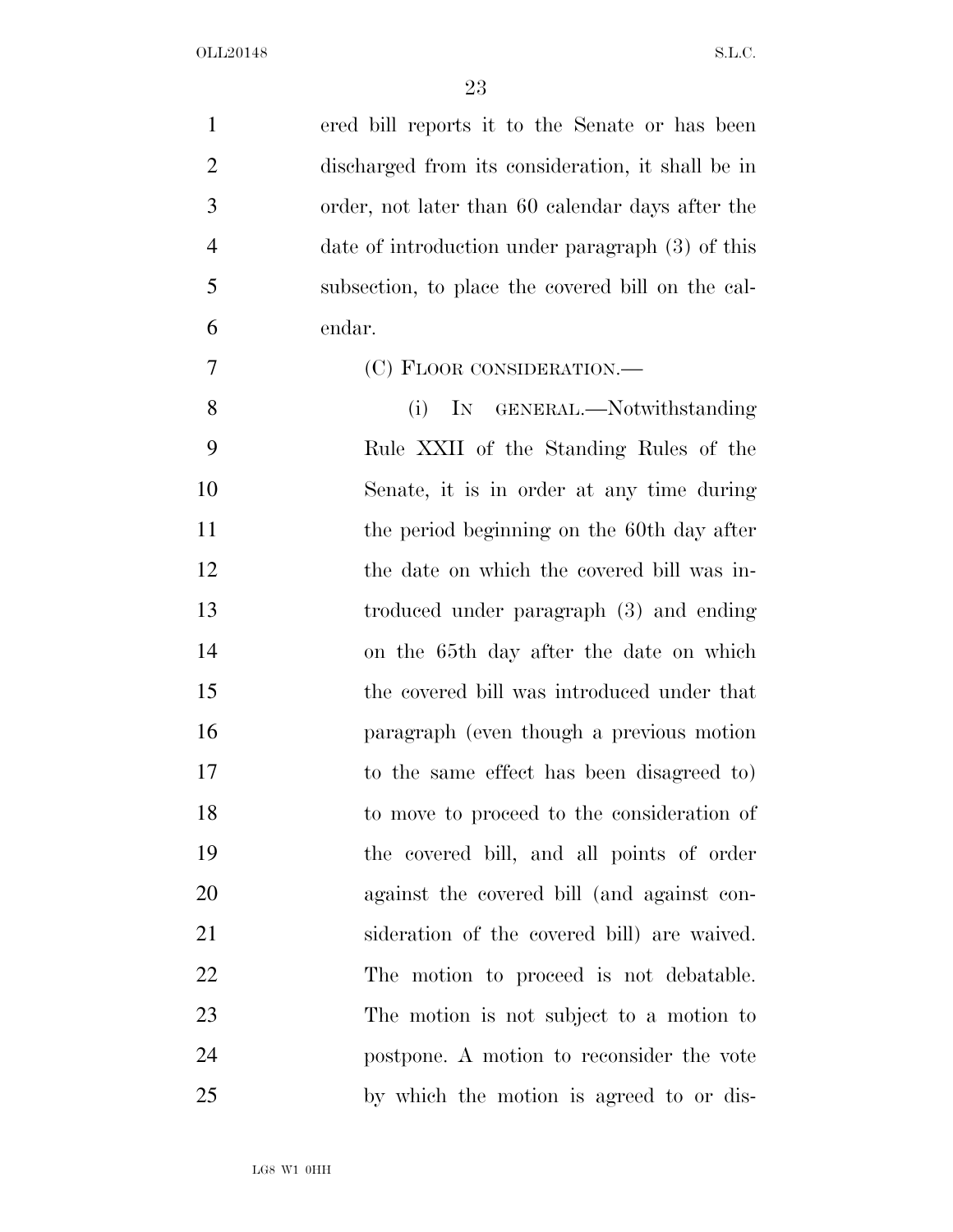| $\mathbf{1}$   | agreed to shall not be in order. If a motion   |
|----------------|------------------------------------------------|
| $\overline{2}$ | to proceed to the consideration of the cov-    |
| 3              | ered bill is agreed to, the covered bill shall |
| $\overline{4}$ | remain the unfinished business until dis-      |
| 5              | posed of.                                      |
| 6              | (ii) DEBATE.—Debate on the covered             |
| 7              | bill, and on all debatable motions and ap-     |
| 8              | peals in connection therewith, shall be lim-   |
| 9              | ited to not more than 10 hours, which          |
| 10             | shall be divided equally between the major-    |
| 11             | ity and minority leaders or their designees.   |
| 12             | A motion further to limit debate is in order   |
| 13             | and not debatable. An amendment to, or a       |
| 14             | motion to postpone, or a motion to proceed     |
| 15             | to the consideration of other business, or a   |
| 16             | motion to recommit the covered bill is not     |
| 17             | in order.                                      |
| 18             | (iii) VOTE ON PASSAGE.—The vote on             |
| 19             | passage shall occur immediately following      |
| 20             | the conclusion of the debate on a covered      |
| 21             | bill, and a single quorum call at the con-     |
| 22             | clusion of the debate if requested in ac-      |
| 23             | cordance with the rules of the Senate.         |
| 24             | (iv) RULINGS OF THE CHAIR ON PRO-              |
| 25             | CEDURE.—Appeals from the decisions of          |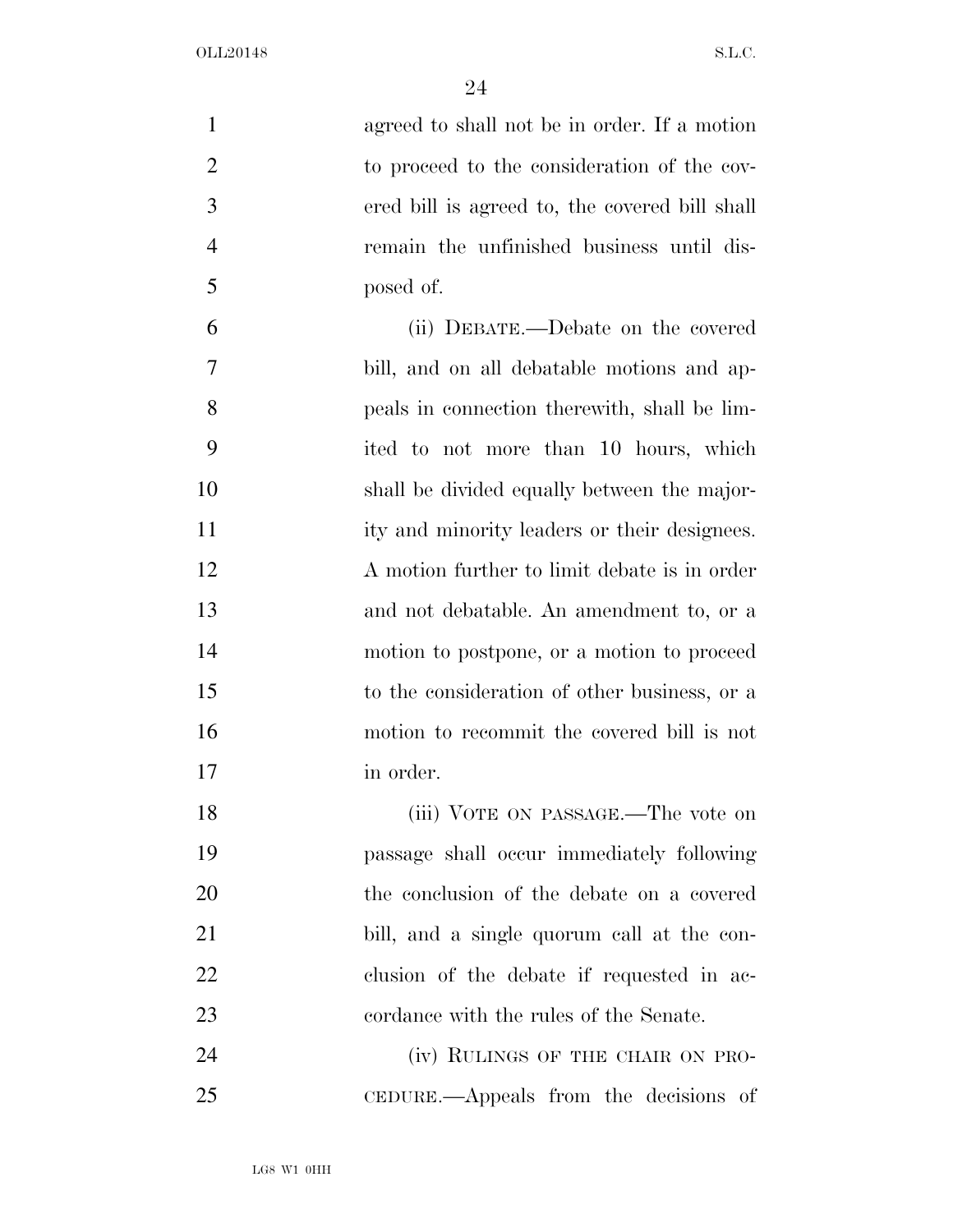| $\mathbf{1}$   | the Chair relating to the application of the       |
|----------------|----------------------------------------------------|
| $\overline{2}$ | rules of the Senate, as the case may be, to        |
| 3              | the procedure relating to a covered bill           |
| $\overline{4}$ | shall be decided without debate.                   |
| 5              | (6) RULES RELATING TO SENATE AND HOUSE             |
| 6              | OF REPRESENTATIVES.-                               |
| 7              | (A)<br>COORDINATION WITH ACTION<br>BY              |
| 8              | OTHER HOUSE.—If, before the passage by one         |
| 9              | House of a covered bill of that House, that        |
| 10             | House receives from the other House a covered      |
| 11             | bill, then the following procedures shall apply.   |
| 12             | (i) The covered bill of the other House            |
| 13             | shall not be referred to a committee.              |
| 14             | (ii) With respect to a covered bill of             |
| 15             | the House receiving the bill—                      |
| 16             | (I) the procedure in that House                    |
| 17             | shall be the same as if no covered bill            |
| 18             | had been received from the other                   |
| 19             | House; but                                         |
| 20             | (II) the vote on passage shall be                  |
| 21             | on the covered bill of the other House.            |
| 22             | (B) TREATMENT OF COVERED BILL<br>OF                |
| 23             | OTHER HOUSE.—If one House fails to introduce       |
| 24             | or consider a covered bill under this section, the |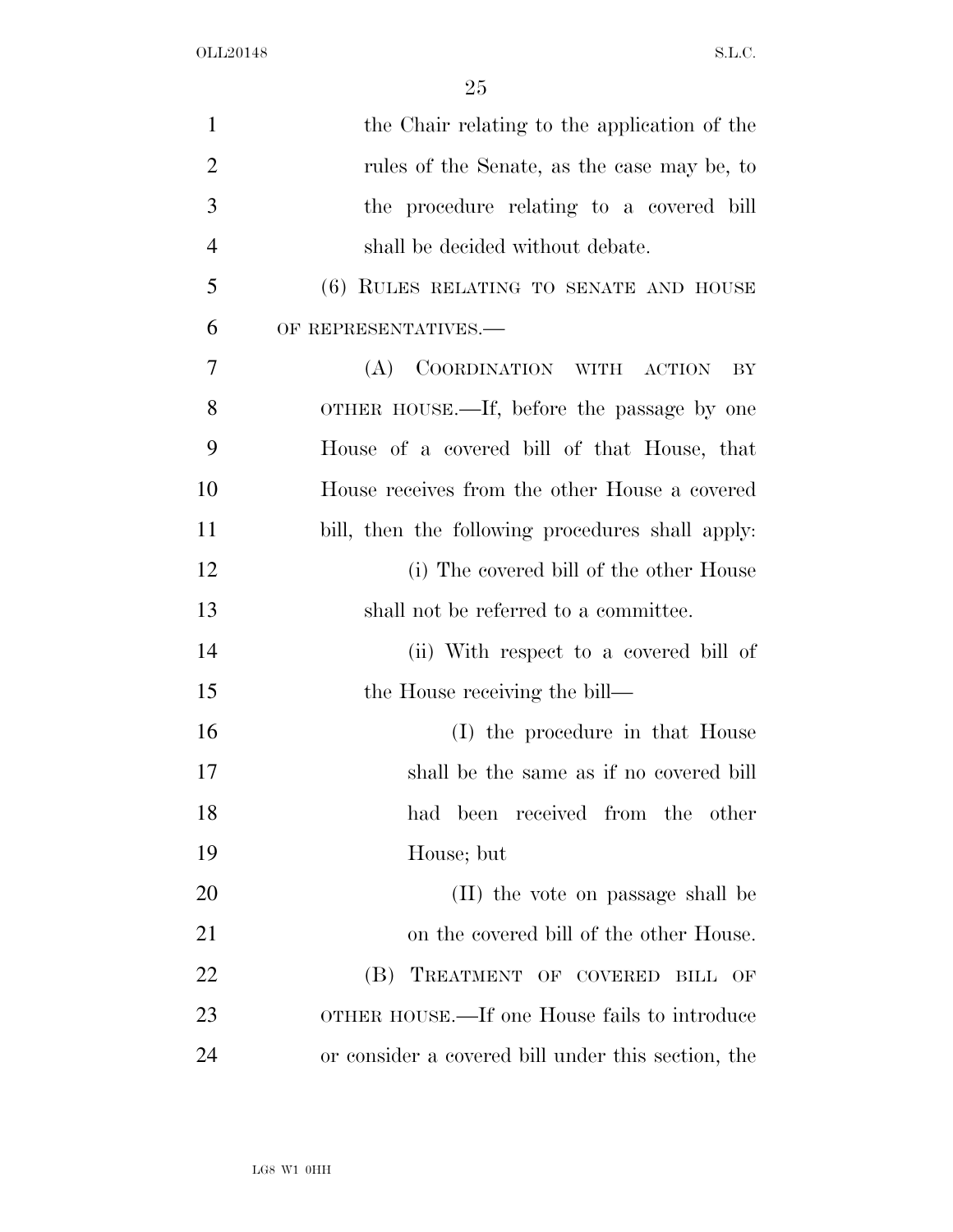| $\mathbf{1}$   | covered bill of the other House shall be entitled            |
|----------------|--------------------------------------------------------------|
| $\overline{2}$ | to expedited floor procedures under this section.            |
| 3              | (C) TREATMENT OF COMPANION MEAS-                             |
| $\overline{4}$ | URES.—If, following passage of the covered bill              |
| 5              | in the Senate, the Senate then receives the com-             |
| 6              | panion measure from the House of Representa-                 |
| 7              | tives, the companion measure shall not be de-                |
| 8              | batable.                                                     |
| 9              | (d) CERTIFICATION OF BEST PRACTICES.—Not later               |
| 10             | than 1 year after the date on which a bill that contains     |
| 11             | recommended best practices submitted to Congress under       |
| 12             | subsection (b) is enacted under the expedited procedures     |
|                | 13 under subsection (c), and annually thereafter, an officer |
|                | 14 of a provider of an interactive computer service may sub- |

 mit a written certification to the Attorney General stating that the provider—

 (1) has conducted a thorough review of the im- plementation and operation of the best practices; and

 (2) has a reasonable basis to conclude that re- view does not reveal any material non-compliance with the requirements of the best practices.

 (e) PUBLICATION OF CERTIFIED INTERACTIVE COM- PUTER SERVICE PROVIDERS.—The Attorney General shall maintain on the website of the Department of Justice a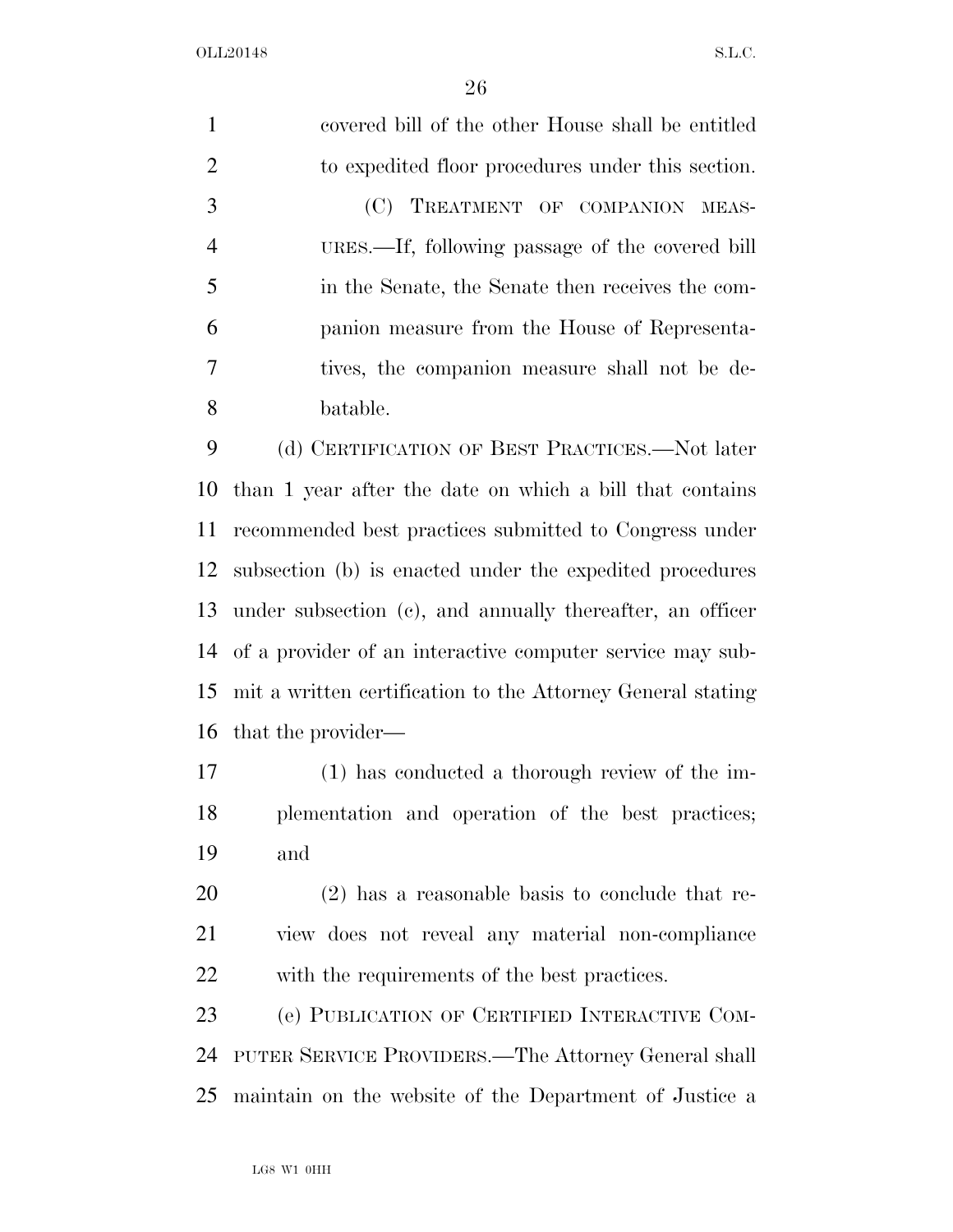| $\mathbf 1$    | public list of each provider of an interactive computer serv- |
|----------------|---------------------------------------------------------------|
| 2              | ice for which a certification has been submitted under sub-   |
| 3              | section $(d)$ .                                               |
| $\overline{4}$ | (f) CIVIL INVESTIGATIVE DEMANDS.—                             |
| 5              | (1) ISSUANCE; SERVICE; PRODUCTION OF MATE-                    |
| 6              | RIAL; TESTIMONY.-                                             |
| 7              | (A) IN GENERAL.—Whenever the Attorney                         |
| 8              | General has reason to believe that an officer of              |
| 9              | a provider of an interactive computer service                 |
| 10             | has filed a false certification under subsection              |
| 11             | (d), the Attorney General may issue in writing,               |
| 12             | and cause to be served upon the provider, a                   |
| 13             | civil investigative demand requiring the provider             |
| 14             | $to-$                                                         |
| 15             | (i) produce any documentary material                          |
| 16             | relevant to such certification for inspection                 |
| 17             | and copying;                                                  |
| 18             | (ii) answer in writing written interrog-                      |
| 19             | atories with respect to such documentary                      |
| 20             | material;                                                     |
| 21             | (iii) give oral testimony concerning                          |
| 22             | such documentary material; or                                 |
| 23             | (iv) furnish any combination of such                          |
| 24             | material, answers, or testimony.                              |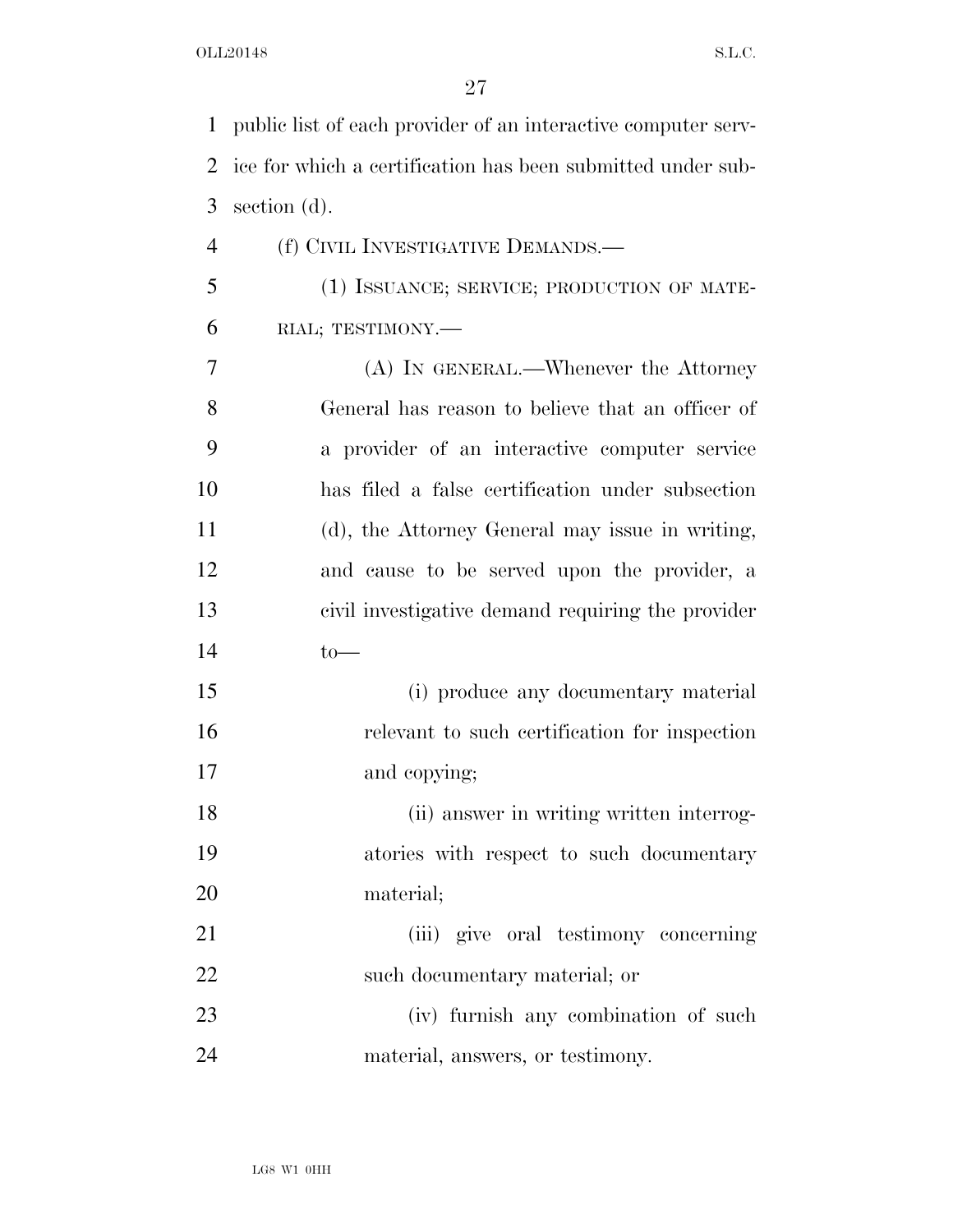| $\mathbf{1}$   | (B) SERVICE.—If a civil investigative de-      |
|----------------|------------------------------------------------|
| $\overline{2}$ | mand issued under subparagraph (A) is an ex-   |
| 3              | press demand for any product of discovery, the |
| $\overline{4}$ | Attorney General shall—                        |
| 5              | (i) cause to be served, in any manner          |
| 6              | authorized under section 3733 of title 31,     |
| 7              | United States Code, a copy of the demand       |
| 8              | upon the person from whom the discovery        |
| 9              | was obtained; and                              |
| 10             | (ii) notify the person to whom the de-         |
| 11             | mand is issued of the date on which the        |
| 12             | copy was served.                               |
| 13             | (2) CONTENTS; RETURN DATE FOR DEMAND           |
| 14             | FOR PRODUCT OF DISCOVERY.-                     |
| 15             | (A) IN GENERAL.—Each civil investigative       |
| 16             | demand issued under paragraph (1) shall—       |
| 17             | (i) state the nature of the Attorney           |
| 18             | General's belief that a false certification    |
| 19             | has been filed under subsection (d);           |
| 20             | (ii) if the demand is for production of        |
| 21             | documentary material—                          |
| 22             | (I) describe the class or classes of           |
| 23             | documentary material to be produced            |
| 24             | thereunder with such definiteness and          |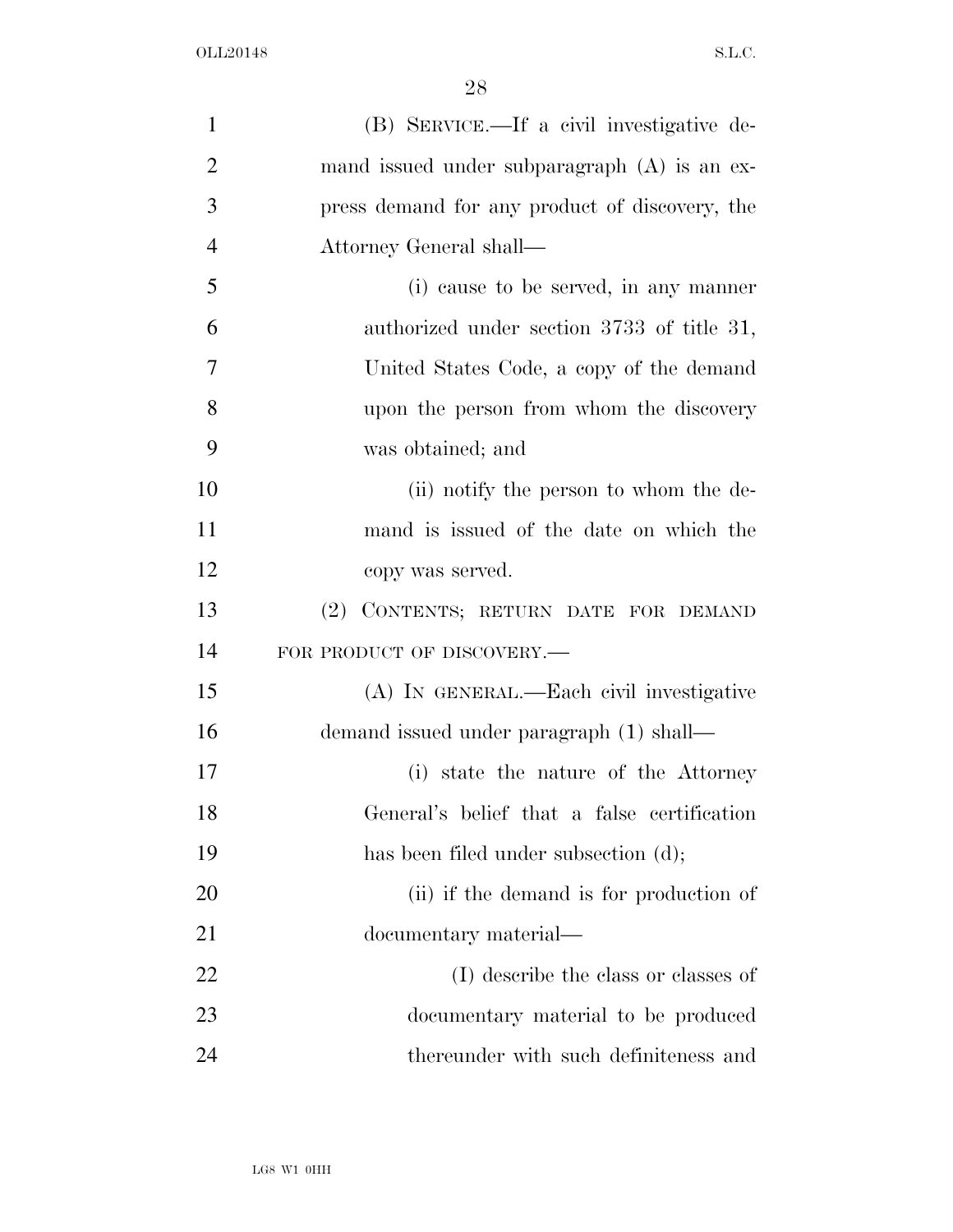| $\mathbf{1}$   | certainty as to permit such material    |
|----------------|-----------------------------------------|
| $\overline{2}$ | to be fairly identified;                |
| 3              | (II) prescribe a return date or         |
| $\overline{4}$ | dates that will provide a reasonable    |
| 5              | period of time within which the mate-   |
| 6              | rial so demanded may be assembled       |
| $\overline{7}$ | and made available for inspection and   |
| 8              | copying; and                            |
| 9              | (III) identify the custodian to         |
| 10             | whom the material shall be made         |
| 11             | available;                              |
| 12             | (iii) if the demand is for answers to   |
| 13             | written interrogatories—                |
| 14             | propound with definiteness<br>(I)       |
| 15             | and certainty the written interrog-     |
| 16             | atories to be answered;                 |
| 17             | (II) prescribe a date or dates at       |
| 18             | which time answers to written inter-    |
| 19             | rogatories shall be submitted; and      |
| 20             | (III) identify the custodian to         |
| 21             | whom the answers shall be submitted;    |
| 22             | and                                     |
| 23             | (iv) if the demand is for the giving of |
| 24             | oral testimony—                         |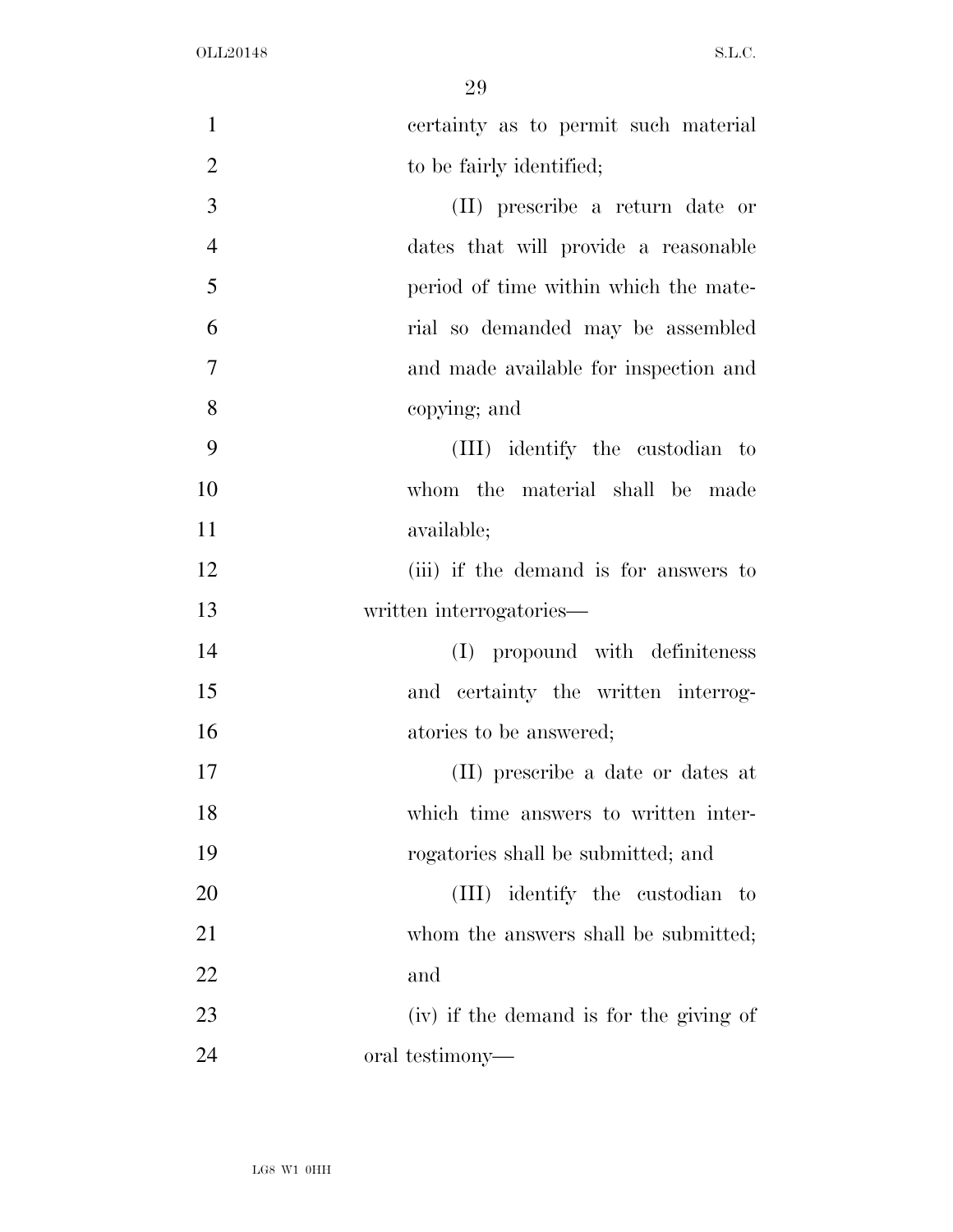| $\mathbf{1}$   | (I) prescribe a date, time, and                       |
|----------------|-------------------------------------------------------|
| $\overline{2}$ | place at which oral testimony shall be                |
| 3              | commenced; and                                        |
| $\overline{4}$ | $(II)$ identify—                                      |
| 5              | (aa) an investigator who                              |
| 6              | shall conduct the examination;                        |
| 7              | and                                                   |
| 8              | (bb) the custodian to whom                            |
| 9              | the transcript of the examination                     |
| 10             | shall be submitted.                                   |
| 11             | (B) RETURN DATE FOR PRODUCT OF DIS-                   |
| 12             | COVERY.—Any civil investigative demand issued         |
| 13             | under paragraph (1) that is an express demand         |
| 14             | for any product of discovery shall not be re-         |
| 15             | turned or returnable until 20 days after a copy       |
| 16             | of the demand has been served upon the person         |
| 17             | from whom the discovery was obtained.                 |
| 18             | (3) APPLICABILITY OF OTHER PROVISIONS.-               |
| 19             | (A) IN GENERAL.—Subject to subpara-                   |
| 20             | graph $(B)$ , subsections $(b)$ through $(l)$ of sec- |
| 21             | tion 3733 of title 31, United States Code, shall      |
| 22             | apply with respect to a civil investigative de-       |
| 23             | mand issued under paragraph (1) of this sub-          |
| 24             | section in the same manner as those sub-              |
| 25             | sections apply to a civil investigative demand        |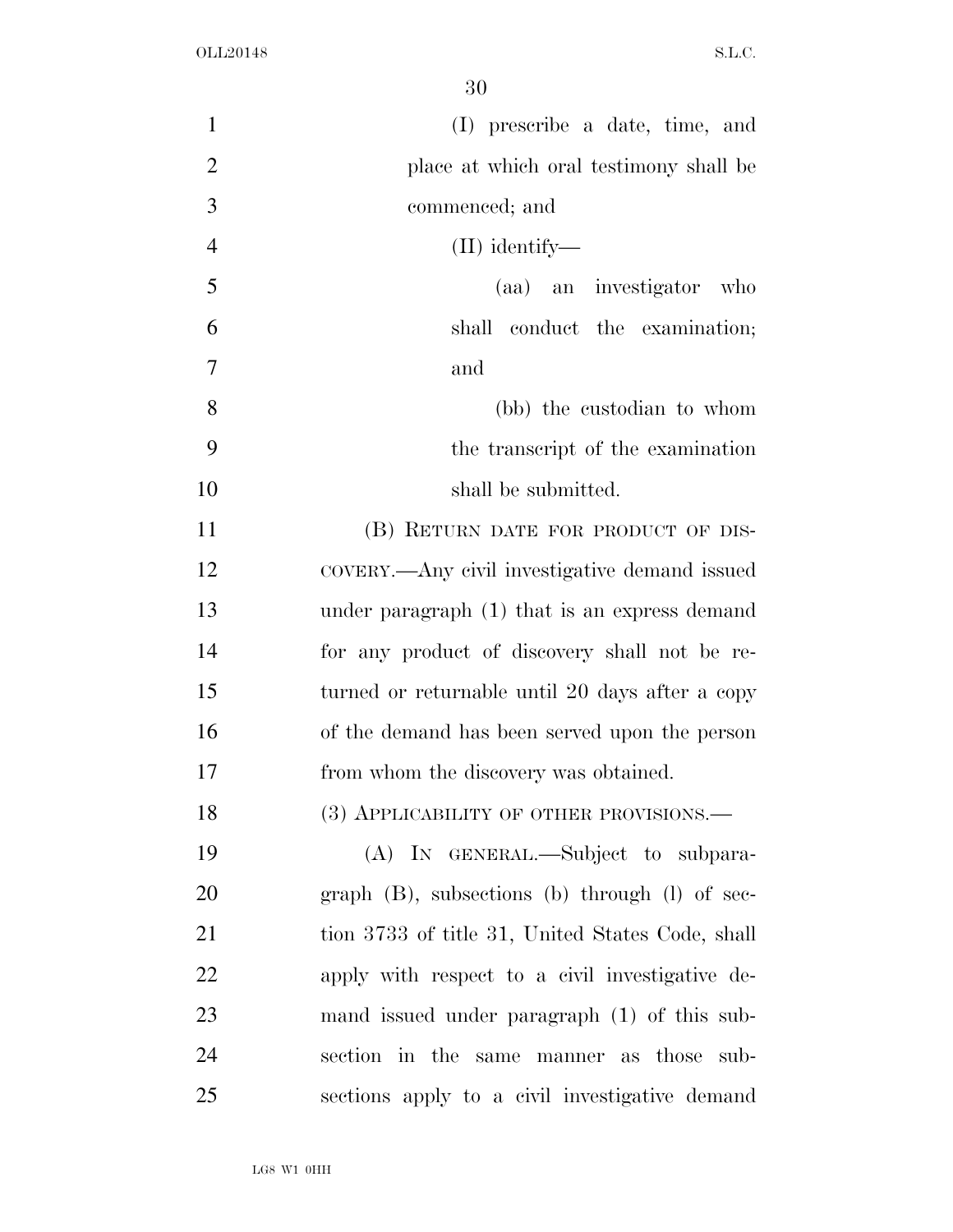| $\mathbf{1}$   | issued under subsection (a) of such section     |
|----------------|-------------------------------------------------|
| $\overline{2}$ | 3733.                                           |
| 3              | (B) FALSE CLAIMS REFERENCES.-For                |
| $\overline{4}$ | purposes of subparagraph $(A)$ , a reference in |
| 5              | section 3733 of title 31, United States Code,   |
| 6              | $to-$                                           |
| 7              | (i) a violation of a false claims law           |
| 8              | shall be deemed to be a reference to the fil-   |
| 9              | ing of a false certification under subsection   |
| 10             | (d) of this section;                            |
| 11             | (ii) a false claims law investigation           |
| 12             | shall be deemed to be a reference to an in-     |
| 13             | quiry into whether any person is or has         |
| 14             | been engaged in filing a false certification    |
| 15             | under subsection (d) of this section; and       |
| 16             | (iii) a false claims law investigator           |
| 17             | shall be deemed to be a reference to-           |
| 18             | (I) any attorney or investigator                |
| 19             | employed by the Department of Jus-              |
| 20             | tice who is charged with the duty of            |
| 21             | enforcing or carrying into effect this          |
| 22             | section; or                                     |
| 23             | (II) any officer or employee of                 |
| 24             | the United States acting under the di-          |
| 25             | rection and supervision of an attorney          |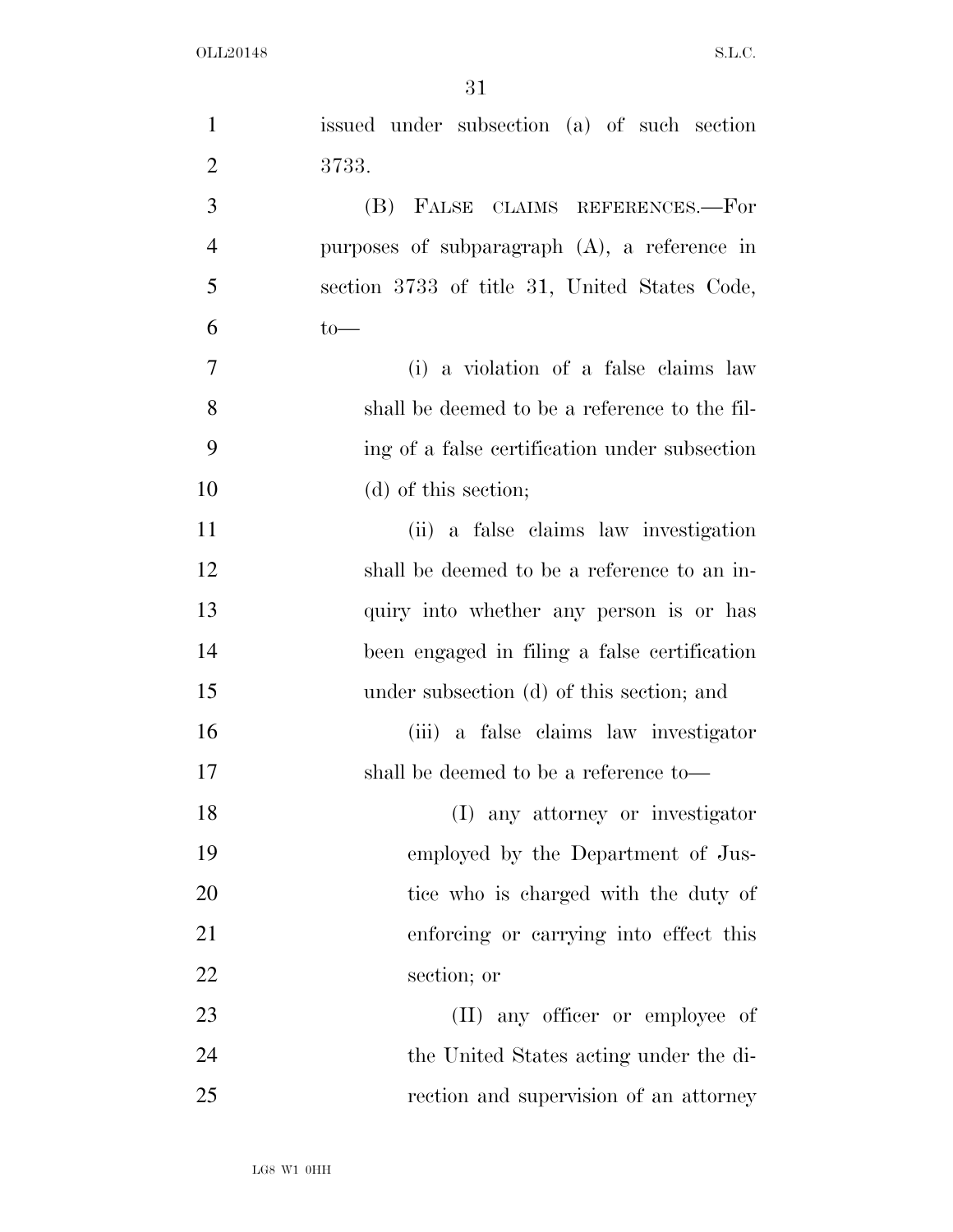| or investigator described in subclause |
|----------------------------------------|
| (I) in connection with an inquiry into |
| whether any person is or has been en-  |
| gaged in filing a false certification  |
| under subsection (d) of this section.  |

#### **SEC. 5. ENFORCEMENT.**

 (a) OFFENSE.—It shall be unlawful for an officer of a provider of an interactive computer service to knowingly submit a written certification under section 4(d) that con-tains a false statement.

 (b) CRIMINAL PENALTIES.—Any person who violates subsection (a) shall be fined in accordance with title 18, United States Code, imprisoned for not more than 2 years, or both.

#### **SEC. 6. EARNING IMMUNITY.**

 (a) IN GENERAL.—Section 230(e) of the Commu-17 nications Act of 1934 (47 U.S.C. 230 $(e)$ ) is amended by adding at the end the following:

19  $(6)$  NO EFFECT ON CHILD SEXUAL EXPLOI-TATION LAW.—

21 "(A) LIABILITY OF PROVIDERS OF INTER- ACTIVE COMPUTER SERVICE.—Nothing in this 23 section (other than subsection  $(e)(2)(A)$ ) shall be construed to impair or limit—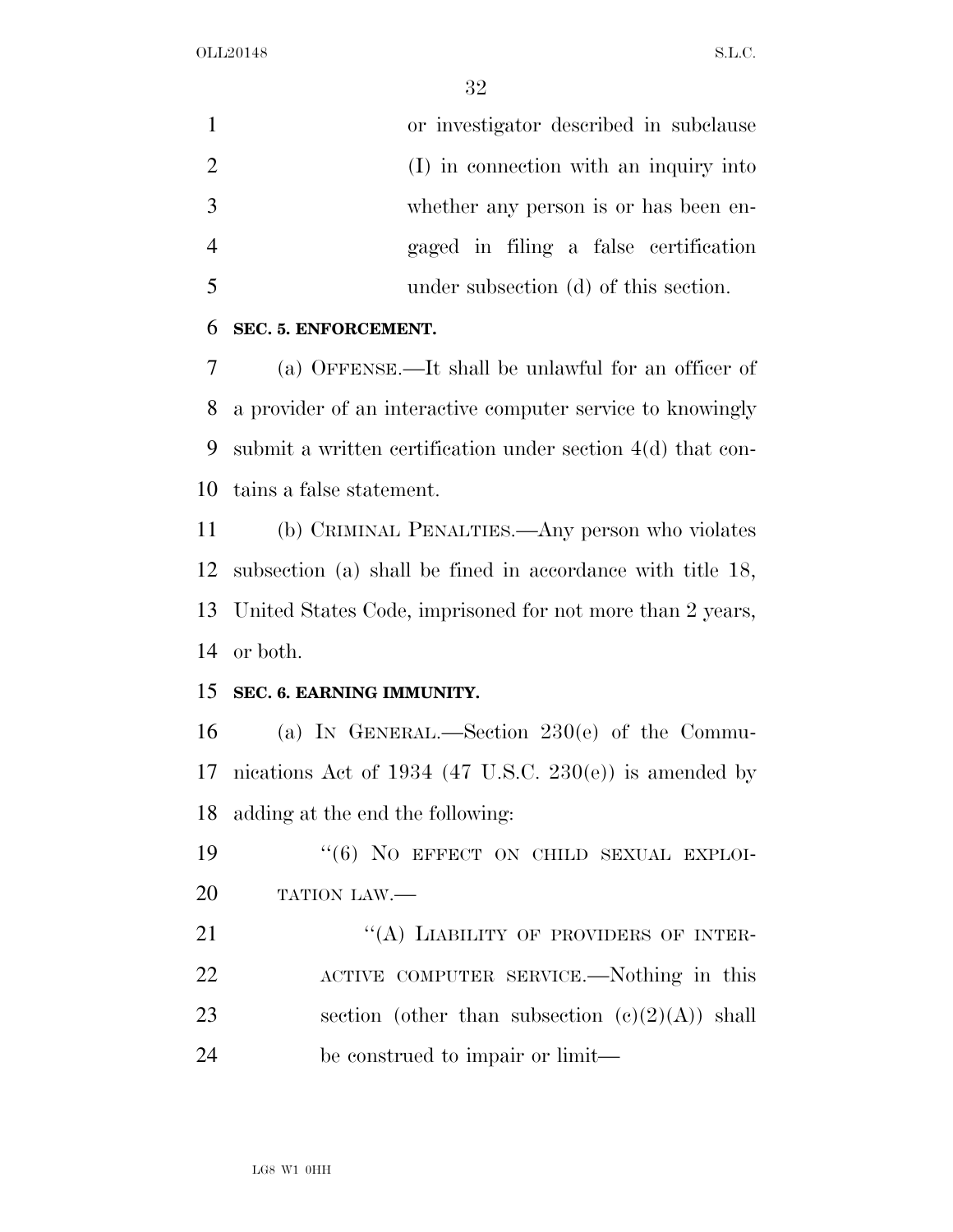| $\mathbf{1}$   | "(i) any claim in a civil action             |
|----------------|----------------------------------------------|
| $\overline{2}$ | brought against a provider of an inter-      |
| 3              | active computer service under section 2255   |
| $\overline{4}$ | of title 18, United States Code, if the con- |
| 5              | duct underlying the claim—                   |
| 6              | $\lq\lq$ constitutes a violation of sec-     |
| $\tau$         | tion $2252$ or section $2252A$ of that       |
| 8              | title; or                                    |
| 9              | "(II) is considered a violation of           |
| 10             | section 2252 or section 2252A of that        |
| 11             | title by operation of subsection $(a)(2)$    |
| 12             | of such section $2255$ ;                     |
| 13             | "(ii) any charge in a criminal prosecu-      |
| 14             | tion brought against a provider of an inter- |
| 15             | active computer service under State law if   |
| 16             | the conduct underlying the charge would      |
| 17             | constitute a violation of section 2252 or    |
| 18             | section 2252A of title 18, United States     |
| 19             | Code; or                                     |
| 20             | "(iii) any claim in a civil action           |
| 21             | brought against a provider of an inter-      |
| 22             | active computer service under State law if   |
| 23             | the conduct underlying the claim—            |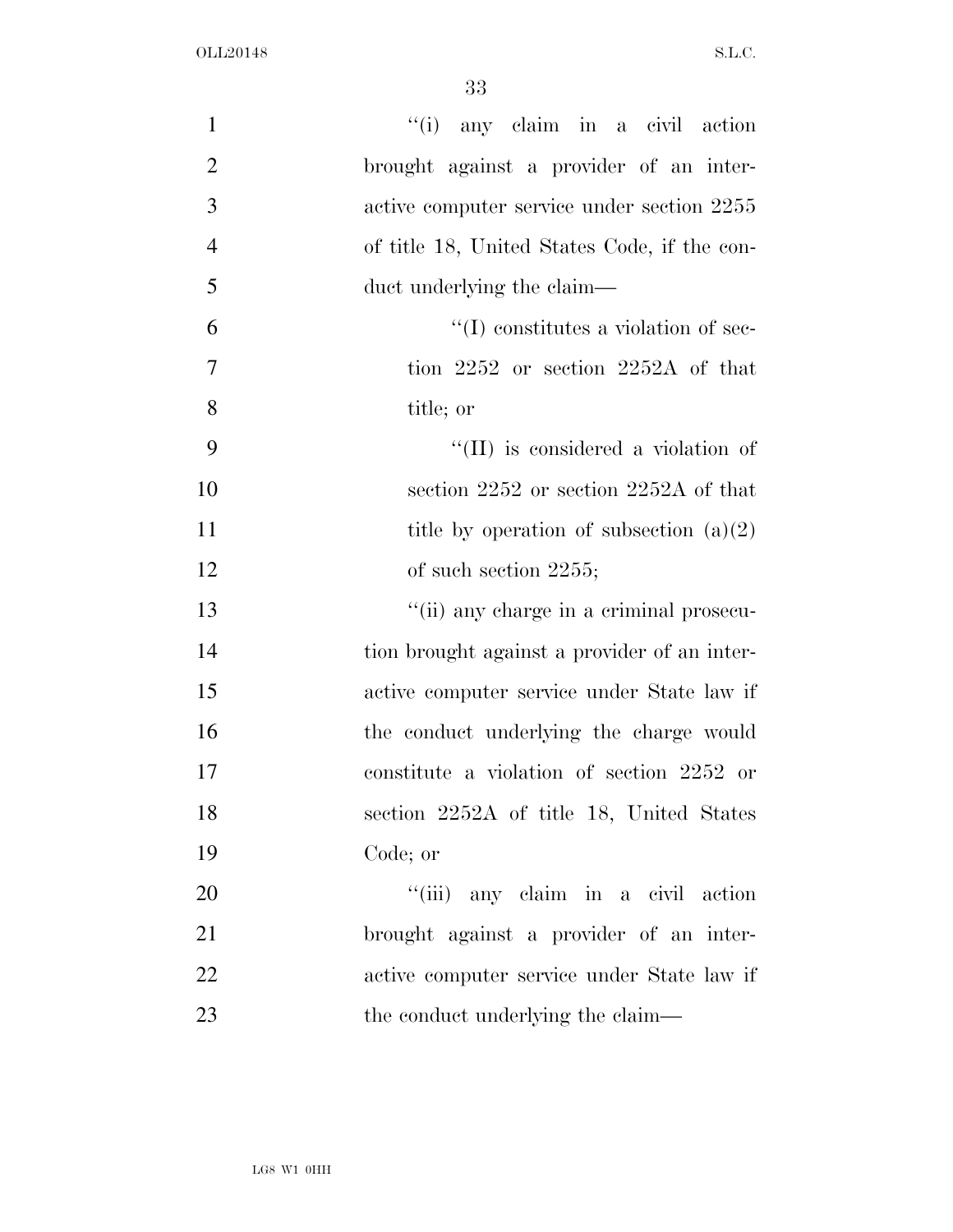| $\mathbf{1}$   | "(I) would constitute a violation               |
|----------------|-------------------------------------------------|
| $\overline{2}$ | of section $2252$ or section $2252A$ of         |
| 3              | title 18, United States Code; or                |
| $\overline{4}$ | "(II) would be considered a viola-              |
| 5              | tion of section $2252$ or section $2252A$       |
| 6              | of title 18, United States Code, for            |
| $\overline{7}$ | purposes of subsection $(a)(1)$ of sec-         |
| 8              | tion 2255 of that title, by operation of        |
| 9              | subsection $(a)(2)$ of such section             |
| 10             | 2255.                                           |
| 11             | "(B) SAFE HARBOR.—Subparagraph (A)              |
| 12             | shall not apply to a claim in a civil action or |
| 13             | charge in a State criminal prosecution brought  |
| 14             | against a provider of an interactive computer   |
| 15             | service if-                                     |
| 16             | "(i) an officer of the provider has             |
| 17             | elected to certify to the Attorney General      |
| 18             | under section $4(d)$ of the Eliminating Abu-    |
| 19             | sive and Rampant Neglect of Interactive         |
| 20             | Technologies Act of 2020 that the provider      |
| 21             | has implemented, and is in compliance           |
| 22             | with, the child sexual exploitation preven-     |
| 23             | tion best practices contained in a law en-      |
| 24             | acted under the expedited procedures            |
| 25             | under section $4(c)$ of such Act and such       |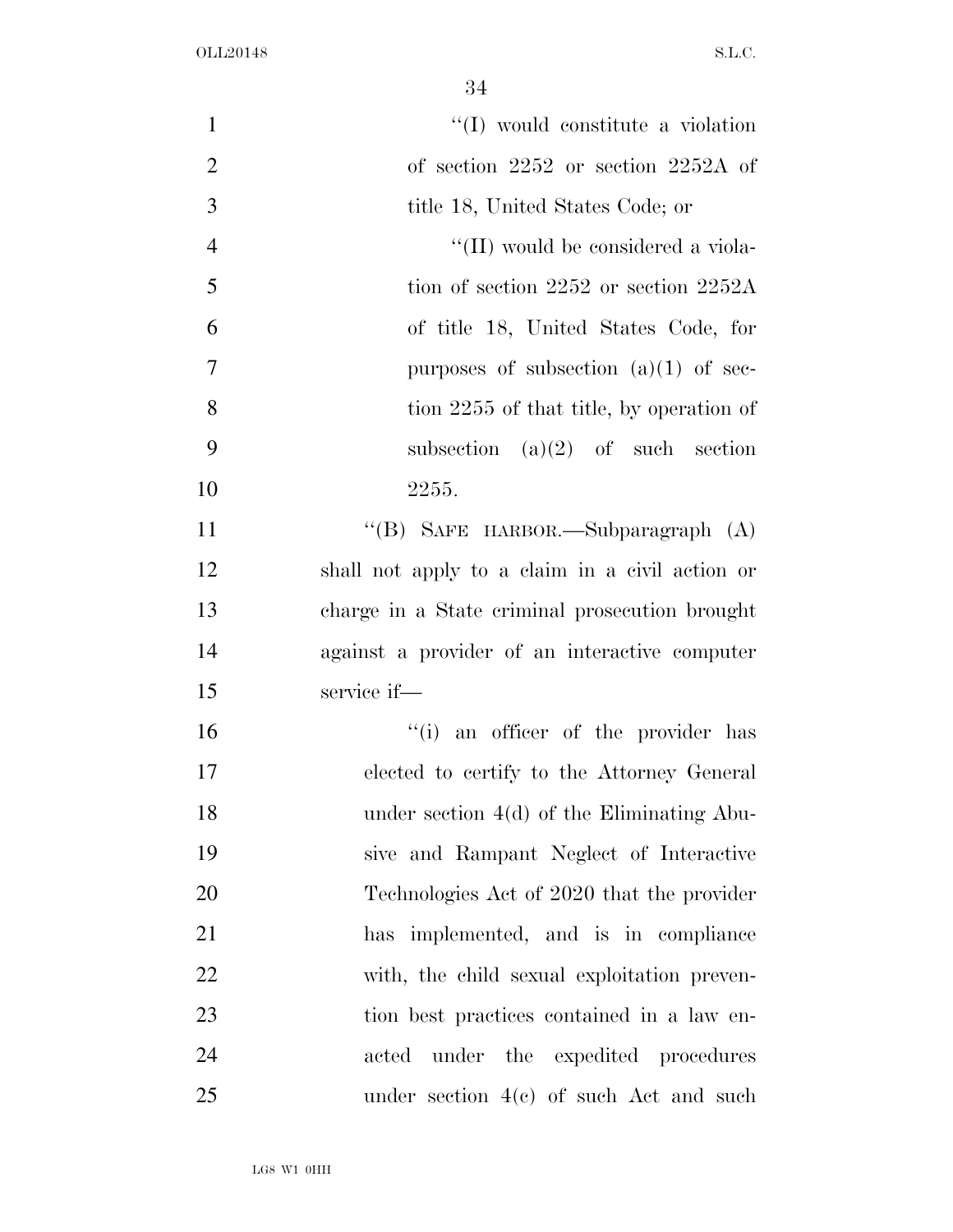| $\mathbf{1}$   | certification was in force at the time of any          |
|----------------|--------------------------------------------------------|
| $\overline{2}$ | alleged acts or omissions that are the sub-            |
| 3              | ject of a claim in a civil action or charge            |
| $\overline{4}$ | in a State criminal prosecution brought                |
| 5              | against such provider; or                              |
| 6              | "(ii) the provider has implemented                     |
| $\overline{7}$ | reasonable measures relating to the mat-               |
| 8              | ters described in section $4(a)(3)$ of the             |
| 9              | Eliminating Abusive and Rampant Neglect                |
| 10             | of Interactive Technologies Act of 2020,               |
| 11             | subject to the exceptions authorized under             |
| 12             | section $4(a)(1)(B)(ii)$ of that Act, to pre-          |
| 13             | vent the use of the interactive computer               |
| 14             | service for the exploitation of minors.".              |
| 15             | (b) MENS REA FOR CIVIL SUITS.—Section 2255 of          |
| 16             | title 18, United States Code, is amended—              |
| 17             | $(1)$ by redesignating subsection $(a)$ as para-       |
| 18             | graph (1) and adjusting the margin accordingly;        |
| 19             | $(2)$ by inserting before paragraph $(1)$ , as so      |
| 20             | designated, the following:                             |
| 21             | "(a) RIGHT OF ACTION.—"; and                           |
| 22             | $(3)$ in subsection $(a)$ , as so designated, by add-  |
| 23             | ing at the end the following:                          |
| 24             | $``(2)$ CIVIL REMEDY FOR CERTAIN ACTIVITIES            |
| 25             | RELATING TO MATERIAL INVOLVING<br><b>SEXUAL</b><br>THE |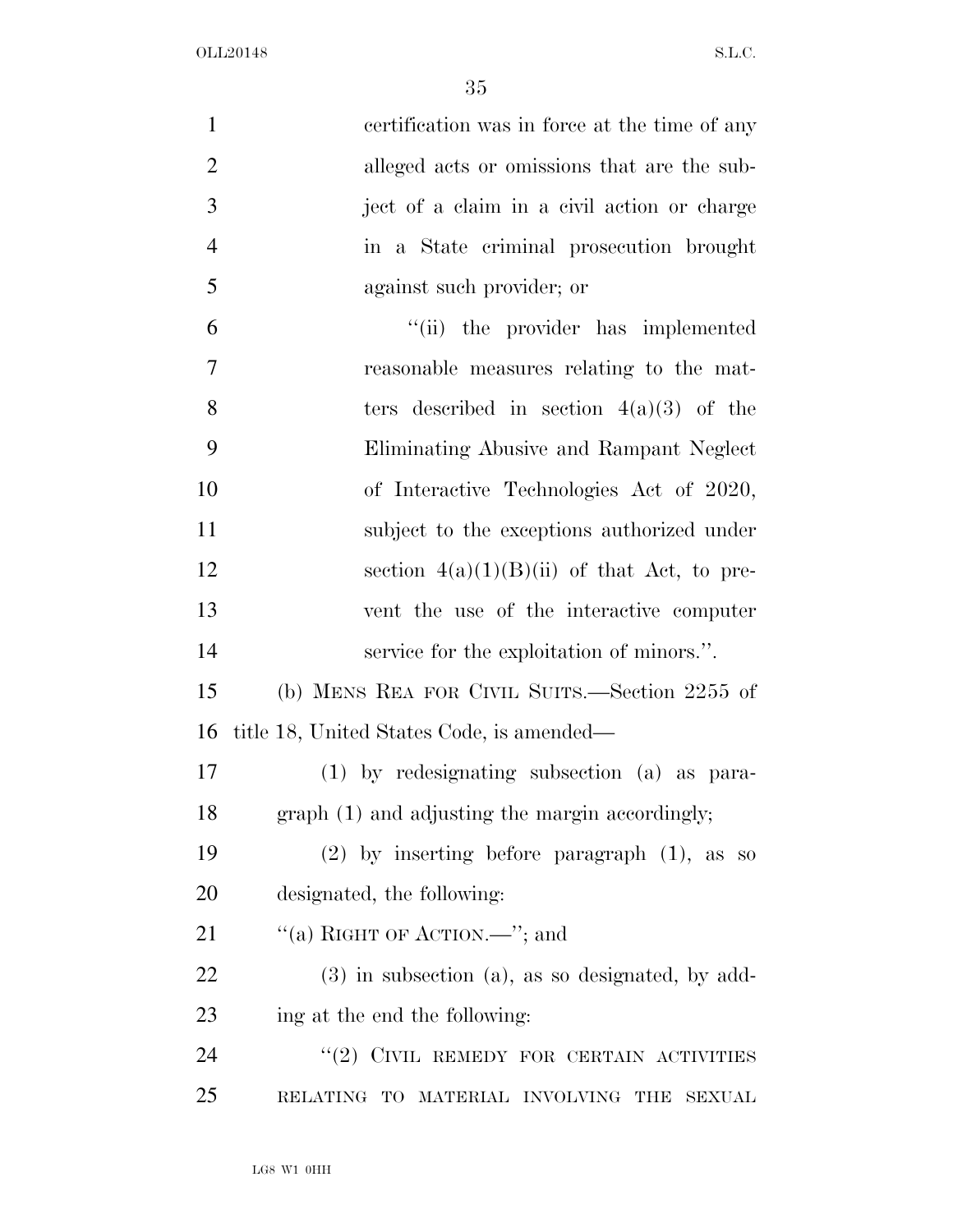| $\mathbf{1}$   | EXPLOITATION OF MINORS.—Conduct by a provider          |
|----------------|--------------------------------------------------------|
| $\overline{c}$ | of an interactive computer service (as defined in sec- |
| 3              | tion 230 of the Communications Act of 1934 (47)        |
| $\overline{4}$ | U.S.C. 230)) that would violate section $2252$ or sec- |
| 5              | tion 2252A if that section were applied by sub-        |
| 6              | stituting 'recklessly' for 'knowingly' each place that |
| 7              | term appears shall be considered a violation of sec-   |
| 8              | tion 2252 or section 2252A for purposes of para-       |
| 9              | graph $(1)$ of this subsection.".                      |
| 10             | (c) EFFECTIVE DATE.—The amendments made by             |
| 11             | this section shall—                                    |
| 12             | $(1)$ take effect on the earlier of-                   |
| 13             | $(A)$ the date that is 1 year after the date           |
| 14             | on which a bill that contains best practices sub-      |
| 15             | mitted under section $4(b)$ is enacted under the       |
| 16             | expedited procedures under section $4(e)$ ; or         |
| 17             | (B) the date that is 4 years after the date            |
| 18             | of enactment of this Act; and                          |
| 19             | $(2)$ only apply to a claim in a civil action or       |
| 20             | charge in a criminal prosecution brought against a     |
| 21             | provider of an interactive computer service if the al- |
| 22             | leged acts or omissions occurred after the effective   |
| 23             | date described in paragraph (1).                       |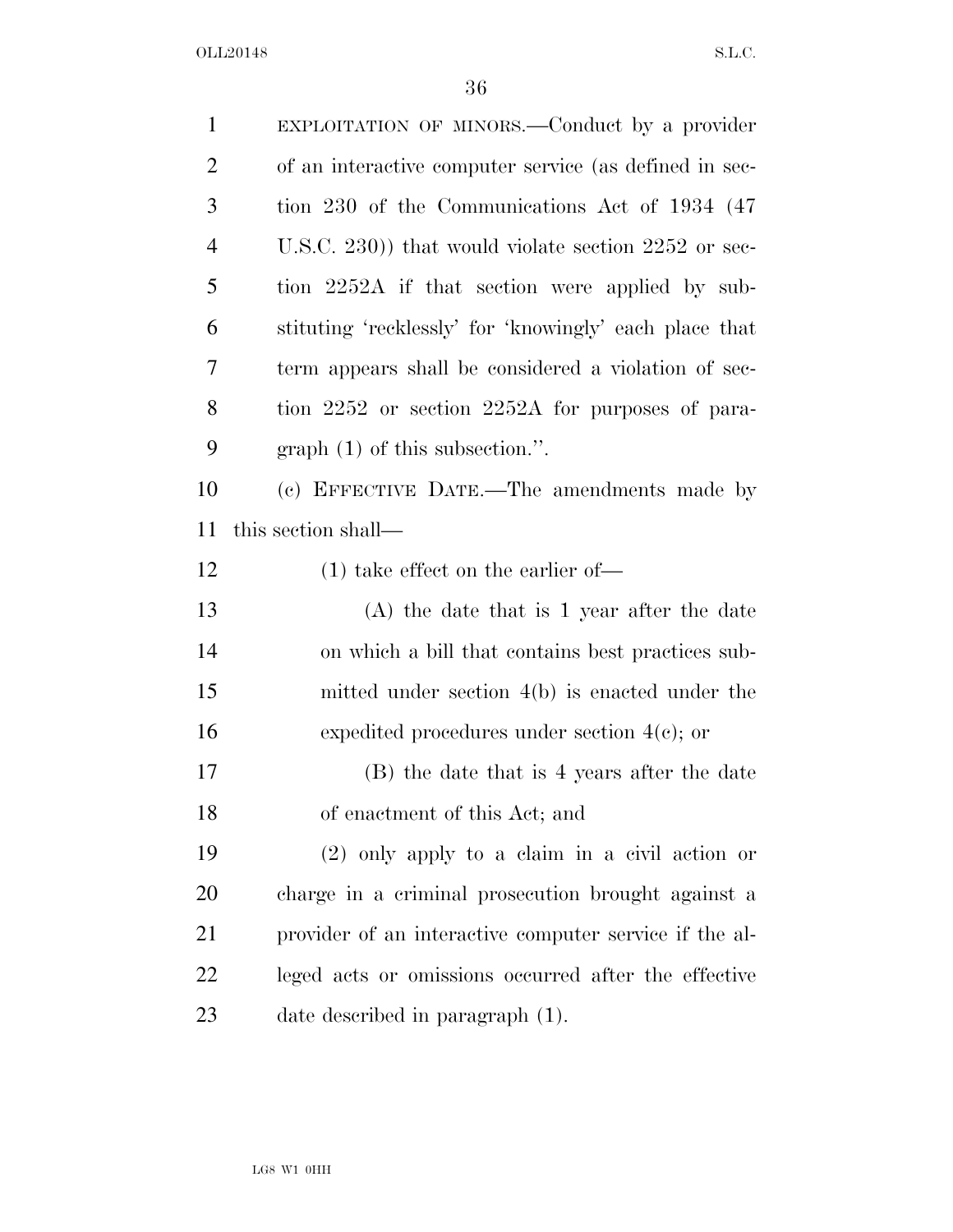| 1  | SEC. 7. USE OF TERM "CHILD SEXUAL ABUSE MATERIAL".         |
|----|------------------------------------------------------------|
| 2  | (a) SENSE OF CONGRESS.—It is the sense of Con-             |
| 3  | gress that the term "child sexual abuse material" has the  |
| 4  | same legal meaning as the term "child pornography", as     |
| 5  | that term was used in Federal statutes and case law before |
| 6  | the date of enactment of this Act.                         |
| 7  | (b) AMENDMENTS.—                                           |
| 8  | (1) TITLE 5, UNITED STATES CODE.—Chapter                   |
| 9  | 65 of title 5, United States Code, is amended—             |
| 10 | (A) in section $6502(a)(2)(B)$ , by striking               |
| 11 | "child pornography" and inserting "child sexual"           |
| 12 | abuse material"; and                                       |
| 13 | (B) in section $6504(c)(2)(F)$ , by striking               |
| 14 | "child pornography" and inserting "child sexual"           |
| 15 | abuse material".                                           |
| 16 | (2) HOMELAND SECURITY ACT OF 2002.—The                     |
| 17 | Homeland Security Act of 2002 (6 U.S.C. 101 et             |
| 18 | seq.) is amended—                                          |
| 19 | (A) in section $307(b)(3)(D)$ (6 U.S.C.                    |
| 20 | $187(b)(3)(D)$ , by striking "child pornography"           |
| 21 | and inserting "child sexual abuse material";               |
| 22 | and                                                        |
| 23 | (B) in section 890A (6 U.S.C. 473)—                        |
| 24 | in subsection (b)(2)(A)(ii), by<br>(i)                     |
| 25 | striking "child pornography" and inserting                 |
| 26 | "child sexual abuse material"; and                         |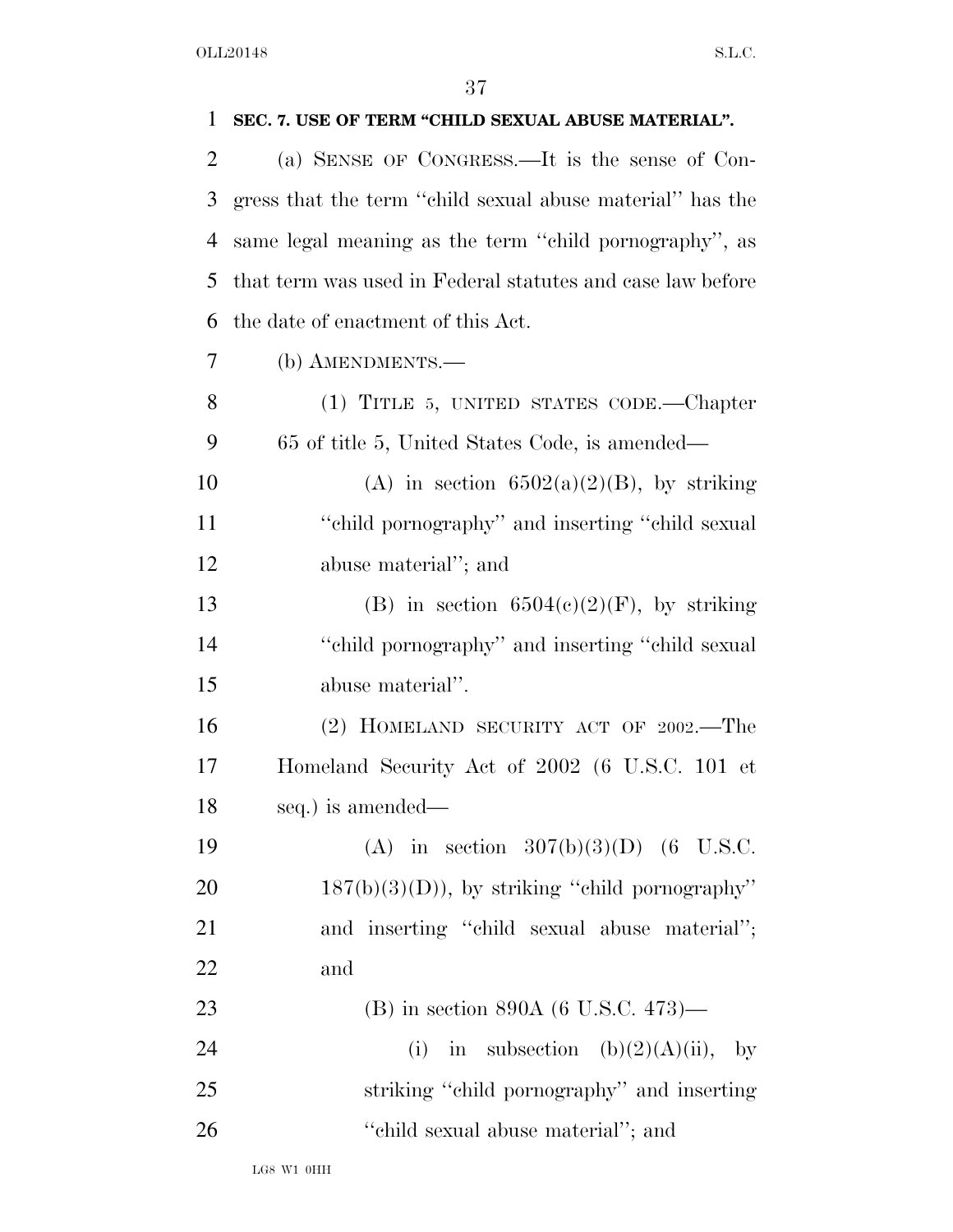| $\mathbf{1}$   | (ii) in subsection $(e)(3)(B)(ii)$ , by                              |
|----------------|----------------------------------------------------------------------|
| $\overline{2}$ | striking "child pornography" and inserting                           |
| 3              | "child sexual abuse material".                                       |
| $\overline{4}$ | (3) IMMIGRATION AND NATIONALITY ACT.—Sec-                            |
| 5              | tion $101(a)(43)(I)$ of the Immigration and Nation-                  |
| 6              | ality Act $(8 \text{ U.S.C. } 1101(a)(43)(I))$ is amended by         |
| 7              | striking "child pornography" and inserting "child                    |
| 8              | sexual abuse material".                                              |
| 9              | (4) SMALL BUSINESS JOBS ACT OF 2010.-Sec-                            |
| 10             | tion $3011(c)$ of the Small Business Jobs Act of 2010                |
| 11             | $(12 \text{ U.S.C. } 5710(\text{c}))$ is amended by striking "child" |
| 12             | pornography" and inserting "child sexual abuse ma-                   |
| 13             | terial".                                                             |
| 14             | (5) BROADBAND DATA IMPROVEMENT ACT.-                                 |
| 15             | Section $214(a)(2)$ of the Broadband Data Improve-                   |
| 16             | ment Act $(15 \text{ U.S.C. } 6554(a)(2))$ is amended by             |
| 17             | striking "child pornography" and inserting "child                    |
| 18             | sexual abuse material".                                              |
| 19             | CAN-SPAM ACT OF 2003.—Section<br>(6)                                 |
| 20             | $4(b)(2)(B)$ of the CAN-SPAM Act of 2003 (15                         |
| 21             | U.S.C. $7703(b)(2)(B)$ is amended by striking "child"                |
| 22             | pornography" and inserting "child sexual abuse ma-                   |
| 23             | terial".                                                             |
| 24             | (7) TITLE 18, UNITED STATES CODE.—Title 18,                          |
| 25             | United States Code, is amended—                                      |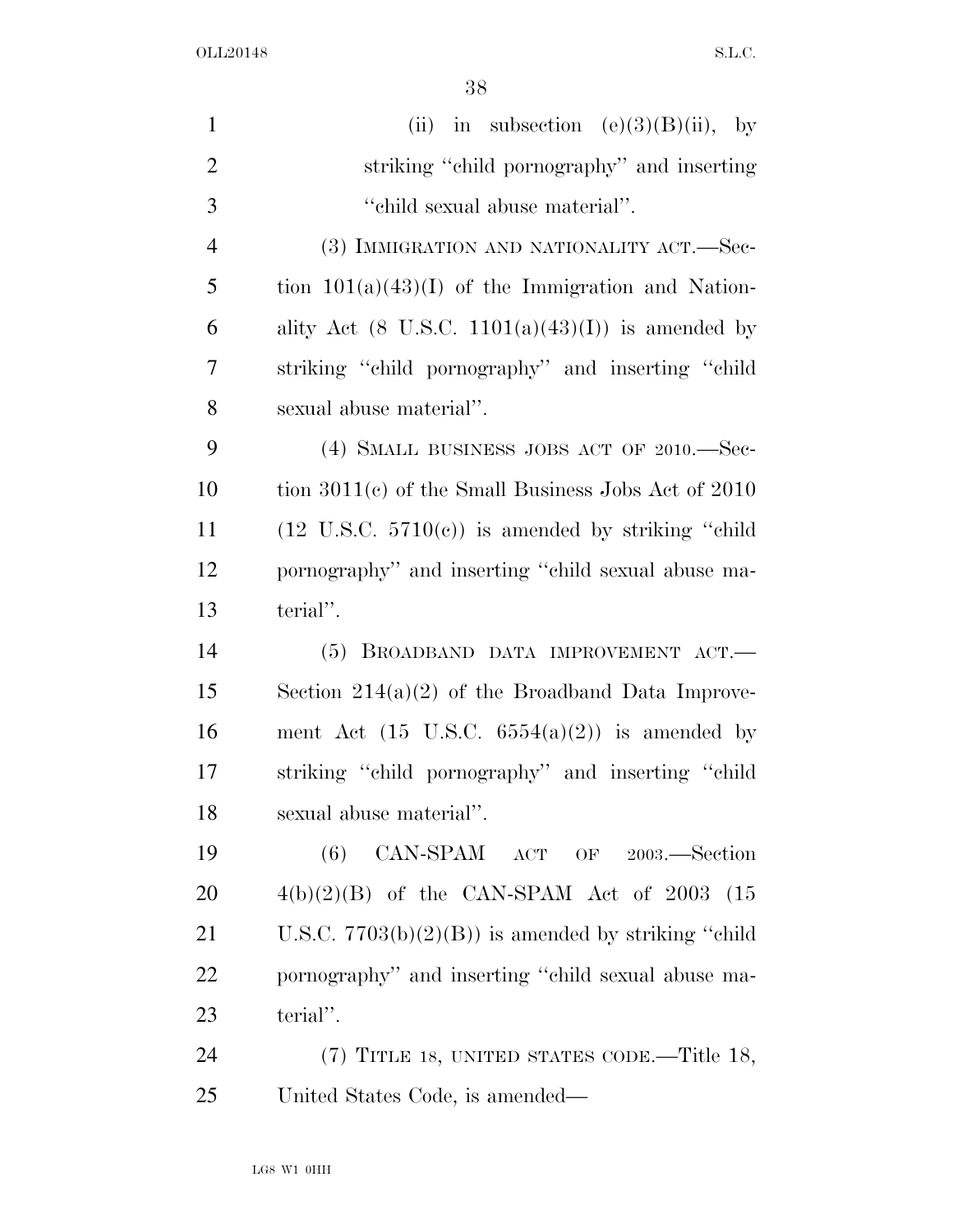| $\mathbf{1}$   | (A) in section $1956(c)(7)(D)$ , by striking  |
|----------------|-----------------------------------------------|
| $\overline{2}$ | "child pornography" each place the term ap-   |
| 3              | pears and inserting "child sexual abuse mate- |
| $\overline{4}$ | $\text{rial}''$ ;                             |
| 5              | $(B)$ in chapter $110-$                       |
| 6              | (i) in section $2251(e)$ , by striking        |
| $\overline{7}$ | "child pornography" and inserting "child"     |
| 8              | sexual abuse material";                       |
| 9              | (ii) in section $2252(b)$ —                   |
| 10             | $(I)$ in paragraph $(1)$ , by striking        |
| 11             | "child pornography" and inserting             |
| 12             | "child sexual abuse material"; and            |
| 13             | $(II)$ in paragraph $(2)$ , by striking       |
| 14             | "child pornography" and inserting             |
| 15             | "child sexual abuse material";                |
| 16             | (iii) in section $2252A$ —                    |
| 17             | (I) in the section heading, by                |
| 18             | striking "child pornography"                  |
| 19             | and inserting "child sexual abuse             |
| 20             | material";                                    |
| 21             | (II) in subsection $(a)$ —                    |
| 22             | (aa) in paragraph $(1)$ , by                  |
| 23             | striking "child pornography" and              |
| 24             | inserting "child sexual abuse ma-             |
| 25             | $\text{terial}''$ ;                           |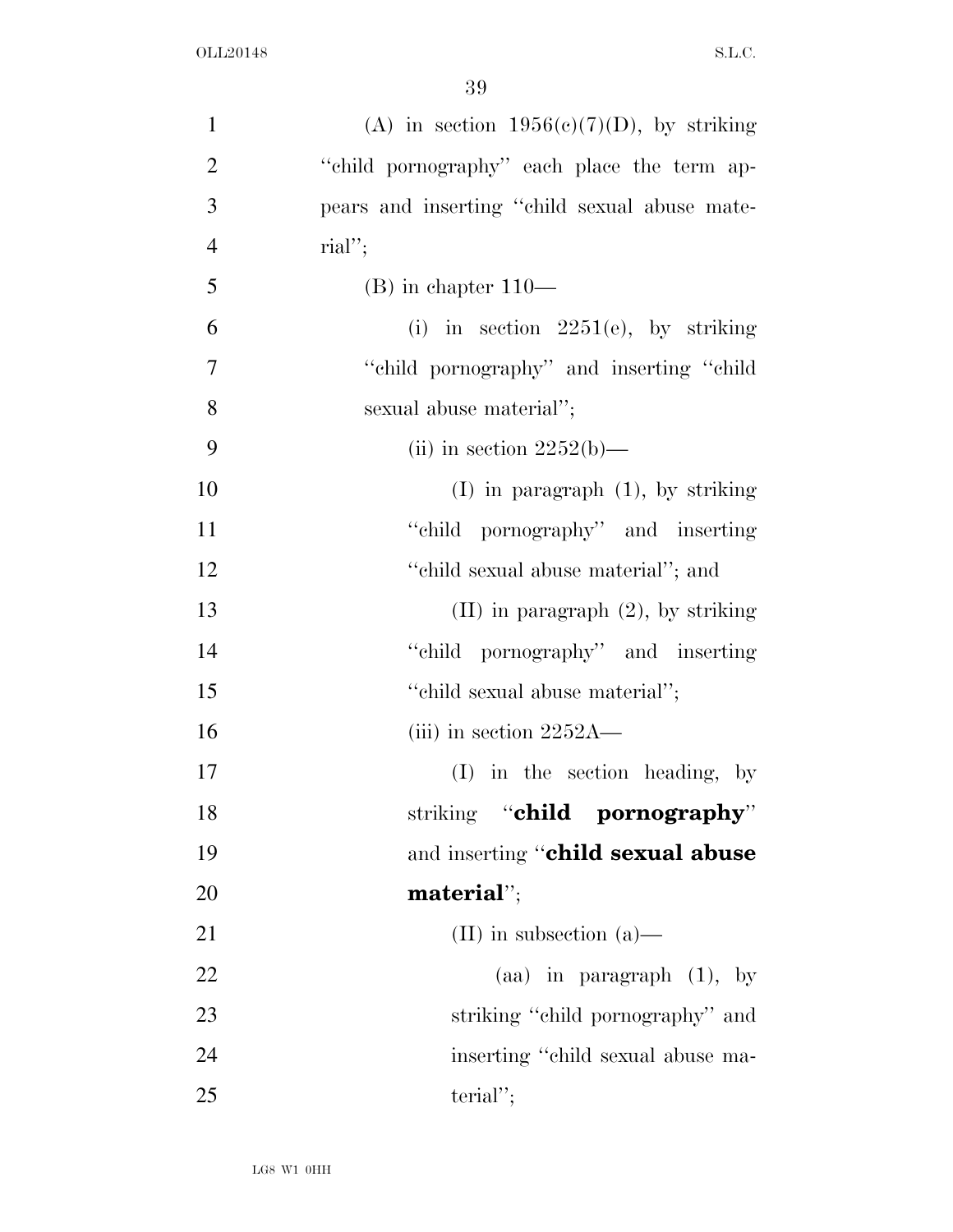| $\mathbf{1}$   | (bb) in paragraph $(2)$ —         |
|----------------|-----------------------------------|
| $\mathbf{2}$   | (AA) in subparagraph              |
| 3              | $(A)$ , by striking "child por-   |
| $\overline{4}$ | nography" and inserting           |
| 5              | "child sexual abuse mate-         |
| 6              | rial"; and                        |
| $\tau$         | (BB) in subparagraph              |
| 8              | (B), by striking "child por-      |
| 9              | nography" and inserting           |
| 10             | "child sexual abuse mate-         |
| 11             | $\text{rial}''$ ;                 |
| 12             | $(ce)$ in paragraph $(3)$ , by    |
| 13             | striking "child pornography" and  |
| 14             | inserting "child sexual abuse ma- |
| 15             | $\text{terial}''$ ;               |
| 16             | $(dd)$ in paragraph $(4)$ —       |
| 17             | (AA) in subparagraph              |
| 18             | $(A)$ , by striking "child por-   |
| 19             | nography" and inserting           |
| 20             | "child sexual abuse mate-         |
| 21             | rial"; and                        |
| 22             | (BB) in subparagraph              |
| 23             | (B), by striking "child por-      |
| 24             | nography" and inserting           |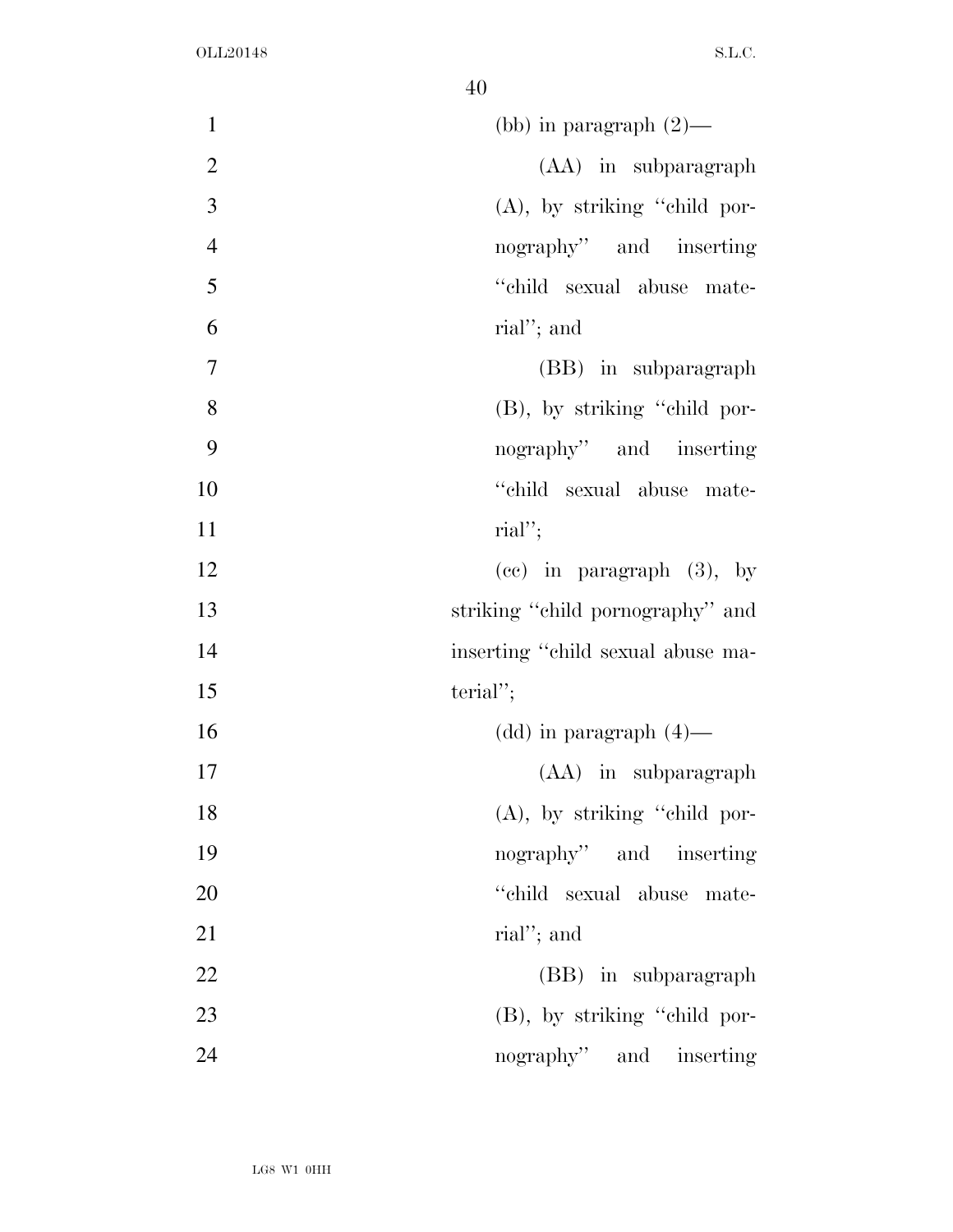| $\mathbf{1}$   | "child sexual abuse mate-        |
|----------------|----------------------------------|
| $\overline{2}$ | $\text{rial}''$                  |
| 3              | (ee) in paragraph $(5)$ —        |
| $\overline{4}$ | (AA) in subparagraph             |
| 5              | $(A)$ , by striking "an image    |
| 6              | of child pornography" and        |
| 7              | inserting "child sexual abuse"   |
| 8              | material"; and                   |
| 9              | (BB) in subparagraph             |
| 10             | (B), by striking "an image       |
| 11             | of child pornography" and        |
| 12             | inserting "child sexual abuse"   |
| 13             | material";                       |
| 14             | (ff) in paragraph $(7)$ —        |
| 15             | (AA) by striking "child          |
| 16             | pornography" and inserting       |
| 17             | "child sexual abuse mate-        |
| 18             | rial"; and                       |
| 19             | (BB) by striking the             |
| 20             | period at the end and insert-    |
| 21             | ing a comma;                     |
| 22             | (III) in subsection (b)—         |
| 23             | (aa) in paragraph $(1)$ , by     |
| 24             | striking "child pornography" and |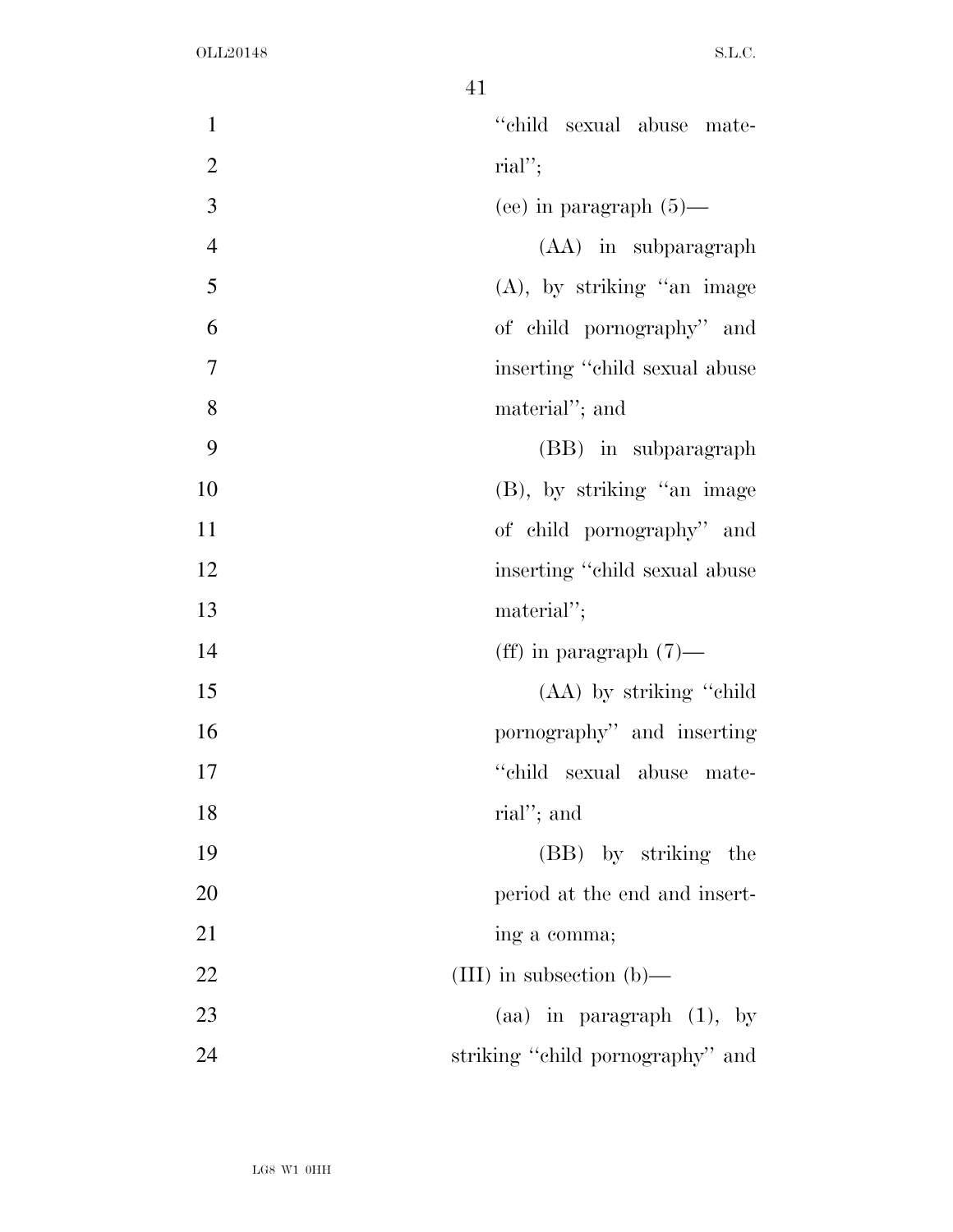| $\mathbf{1}$   | inserting "child sexual abuse ma-        |
|----------------|------------------------------------------|
| $\mathbf{2}$   | terial"; and                             |
| $\overline{3}$ | (bb) in paragraph $(2)$ , by             |
| $\overline{4}$ | striking "child pornography"             |
| 5              | each place the term appears and          |
| 6              | inserting "child sexual abuse ma-        |
| $\overline{7}$ | terial"; and                             |
| 8              | $(IV)$ in subsection $(e)$ —             |
| 9              | (aa) in paragraph $(1)(A)$ , by          |
| 10             | striking "child pornography" and         |
| 11             | inserting "child sexual abuse ma-        |
| 12             | $\text{terial}''$ ;                      |
| 13             | (bb) in paragraph $(2)$ , by             |
| 14             | striking "child pornography" and         |
| 15             | inserting "child sexual abuse ma-        |
| 16             | terial"; and                             |
| 17             | (cc) in the undesignated                 |
| 18             | matter following paragraph $(2)$ ,       |
| 19             | by striking "child pornography"          |
| 20             | and inserting "child sexual abuse"       |
| 21             | material";                               |
| 22             | $(V)$ in subsection $(d)(1)$ , by strik- |
| 23             | ing "child pornography" and inserting    |
| 24             | "child sexual abuse material"; and       |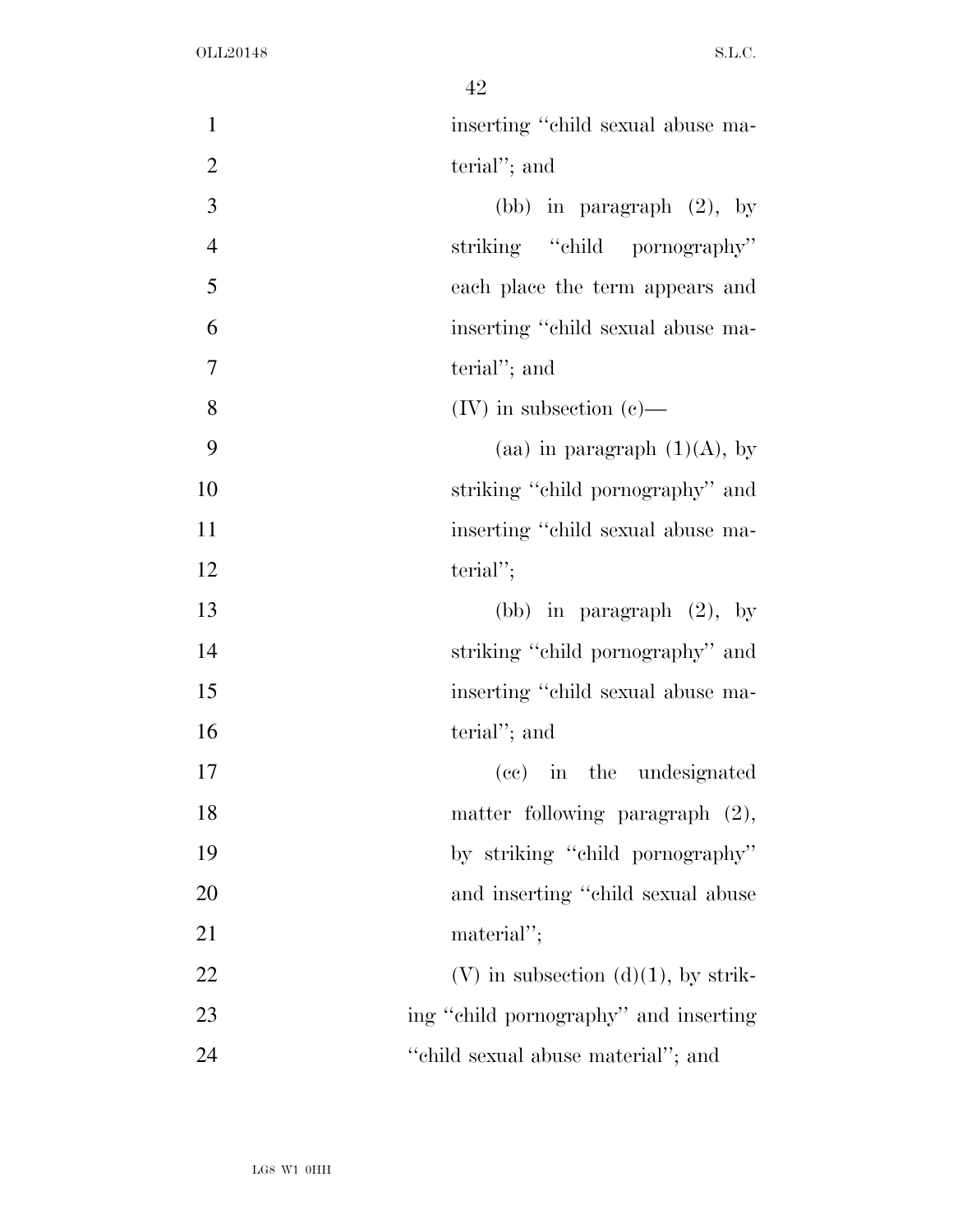| $\mathbf{1}$   | (VI) in subsection (e), by striking     |
|----------------|-----------------------------------------|
| $\mathbf{2}$   | "child pornography" each place the      |
| 3              | term appears and inserting "child sex-  |
| $\overline{4}$ | ual abuse material";                    |
| 5              | (iv) in section $2256(8)$ —             |
| 6              | (I) by striking "child pornog-          |
| $\tau$         | raphy" and inserting "child sexual      |
| 8              | abuse material"; and                    |
| 9              | (II) by striking the period at the      |
| 10             | end and inserting a semicolon;          |
| 11             | (v) in section $2257A(h)$ —             |
| 12             | $(I)$ in paragraph $(1)$ , by striking  |
| 13             | "child pornography" and inserting       |
| 14             | "child sexual abuse material"; and      |
| 15             | $(II)$ in paragraph $(2)$ , by striking |
| 16             | "child pornography" and inserting       |
| 17             | "child sexual abuse material";          |
| 18             | $(vi)$ in section 2258A—                |
| 19             | (I) in subsection (a) $(2)$ —           |
| 20             | $(aa)$ in subparagraph $(A)$ ,          |
| 21             | by striking "child pornography"         |
| 22             | and inserting "child sexual abuse"      |
| 23             | material"; and                          |
| 24             | $(bb)$ in subparagraph $(B)$ ,          |
| 25             | by striking "child pornography"         |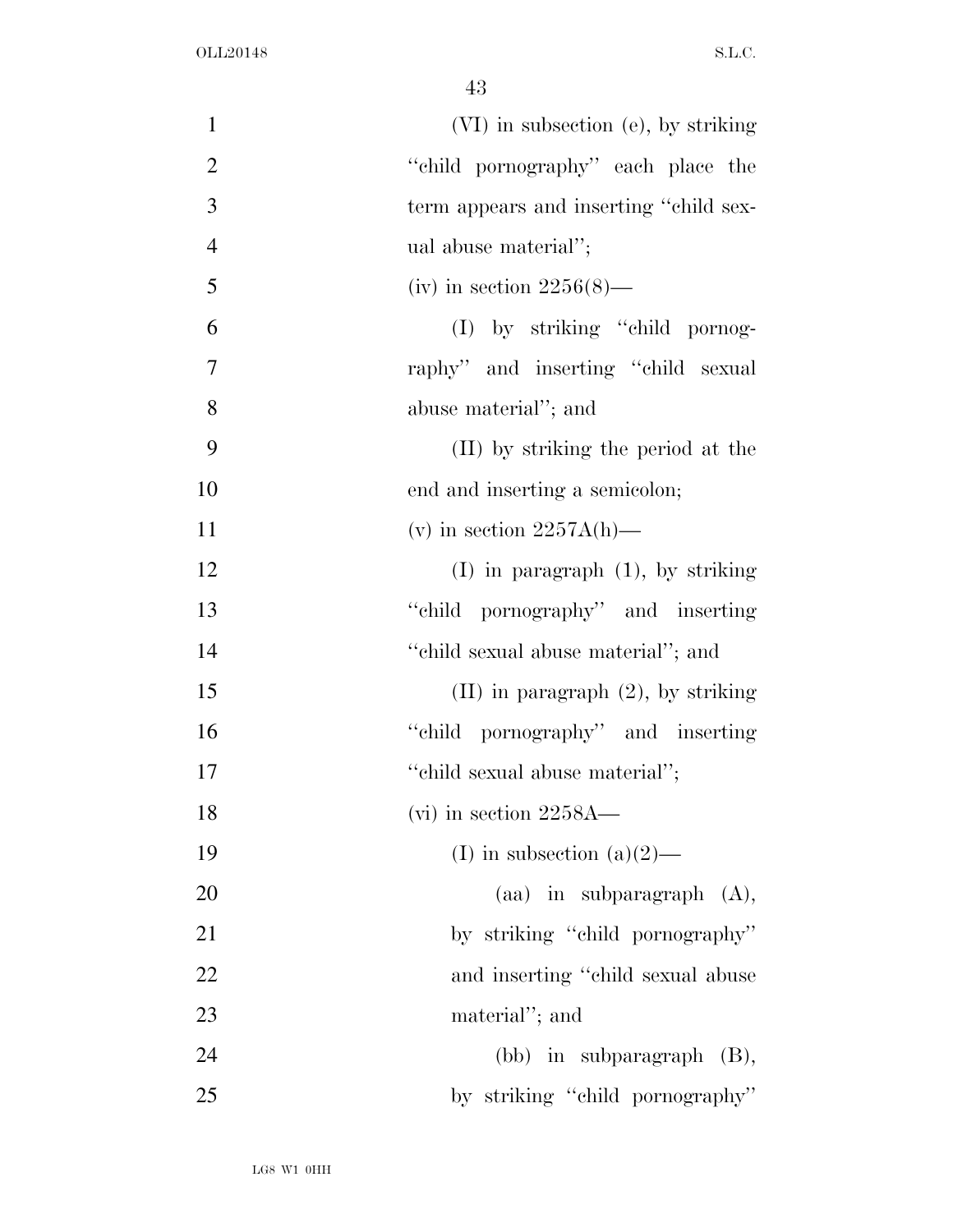| $\mathbf{1}$   | and inserting "child sexual abuse      |
|----------------|----------------------------------------|
| $\overline{2}$ | material";                             |
| 3              | (II) in subsection $(b)$ —             |
| $\overline{4}$ | $(aa)$ in paragraph $(4)$ —            |
| 5              | (AA) in the paragraph                  |
| 6              | heading, by striking "CHILD"           |
| 7              | PORNOGRAPHY" and insert-               |
| 8              | ing "CHILD SEXUAL ABUSE                |
| 9              | MATERIAL"; and                         |
| 10             | (BB) by striking "child"               |
| 11             | pornography" and inserting             |
| 12             | "child sexual abuse mate-              |
| 13             | rial"; and                             |
| 14             | (bb) in paragraph $(5)$ , by           |
| 15             | striking "child pornography" and       |
| 16             | inserting "child sexual abuse ma-      |
| 17             | terial"; and                           |
| 18             | (III) in subsection (g)(2)(B), by      |
| 19             | striking "child pornography" and in-   |
| 20             | serting "child sexual abuse material"; |
| 21             | (vii) in section $2258C$ —             |
| 22             | (I) in the section heading, by         |
| 23             | striking "child pornography"           |
| 24             | and inserting "child sexual abuse      |
| 25             | $\blacksquare$ material";              |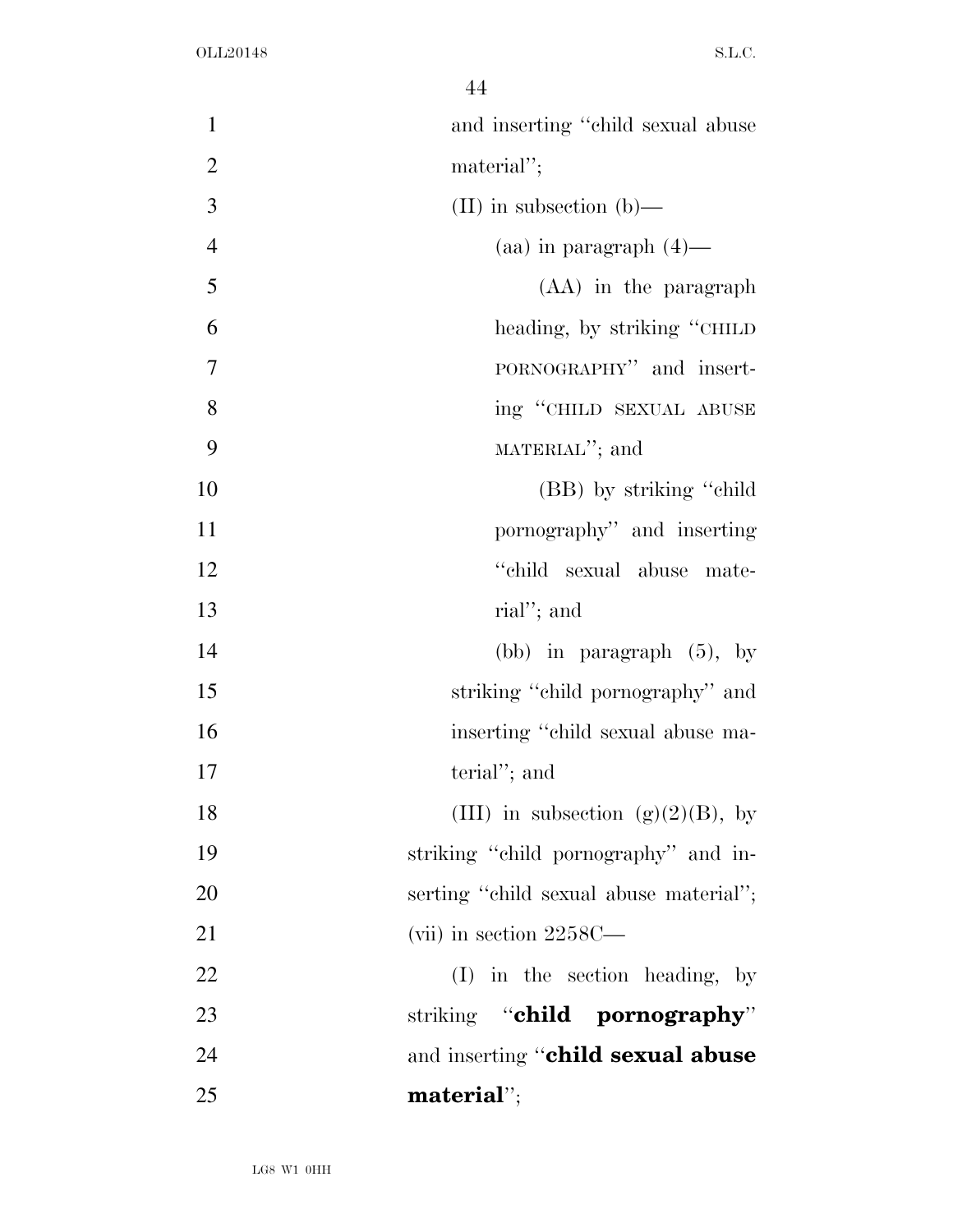| $\mathbf{1}$   | (II) in subsection $(a)$ —            |
|----------------|---------------------------------------|
| $\overline{2}$ | (aa) in paragraph $(2)$ , by          |
| 3              | striking "child pornography" and      |
| $\overline{4}$ | inserting "child sexual abuse ma-     |
| 5              | terial"; and                          |
| 6              | (bb) in paragraph $(3)$ , by          |
| $\overline{7}$ | striking "child pornography" and      |
| 8              | inserting "child sexual abuse ma-     |
| 9              | $\text{terial}''$ ;                   |
| 10             | $(III)$ in subsection (d), by strik-  |
| 11             | ing "child pornography visual depic-  |
| 12             | tion" and inserting "child sexual     |
| 13             | abuse material visual depiction"; and |
| 14             | $(IV)$ in subsection (e), by striking |
| 15             | "child pornography visual depiction"  |
| 16             | and inserting "child sexual abuse ma- |
| 17             | terial visual depiction";             |
| 18             | (viii) in section $2259-$             |
| 19             | (I) in paragraph $(b)(2)$ —           |
| 20             | (aa) in the paragraph head-           |
| 21             | ing, by striking "CHILD PORNOG-       |
| 22             | RAPHY" and inserting "CHILD           |
| 23             | SEXUAL ABUSE MATERIAL";               |
| 24             | (bb) in the matter preceding          |
| 25             | subparagraph $(A)$ , by striking      |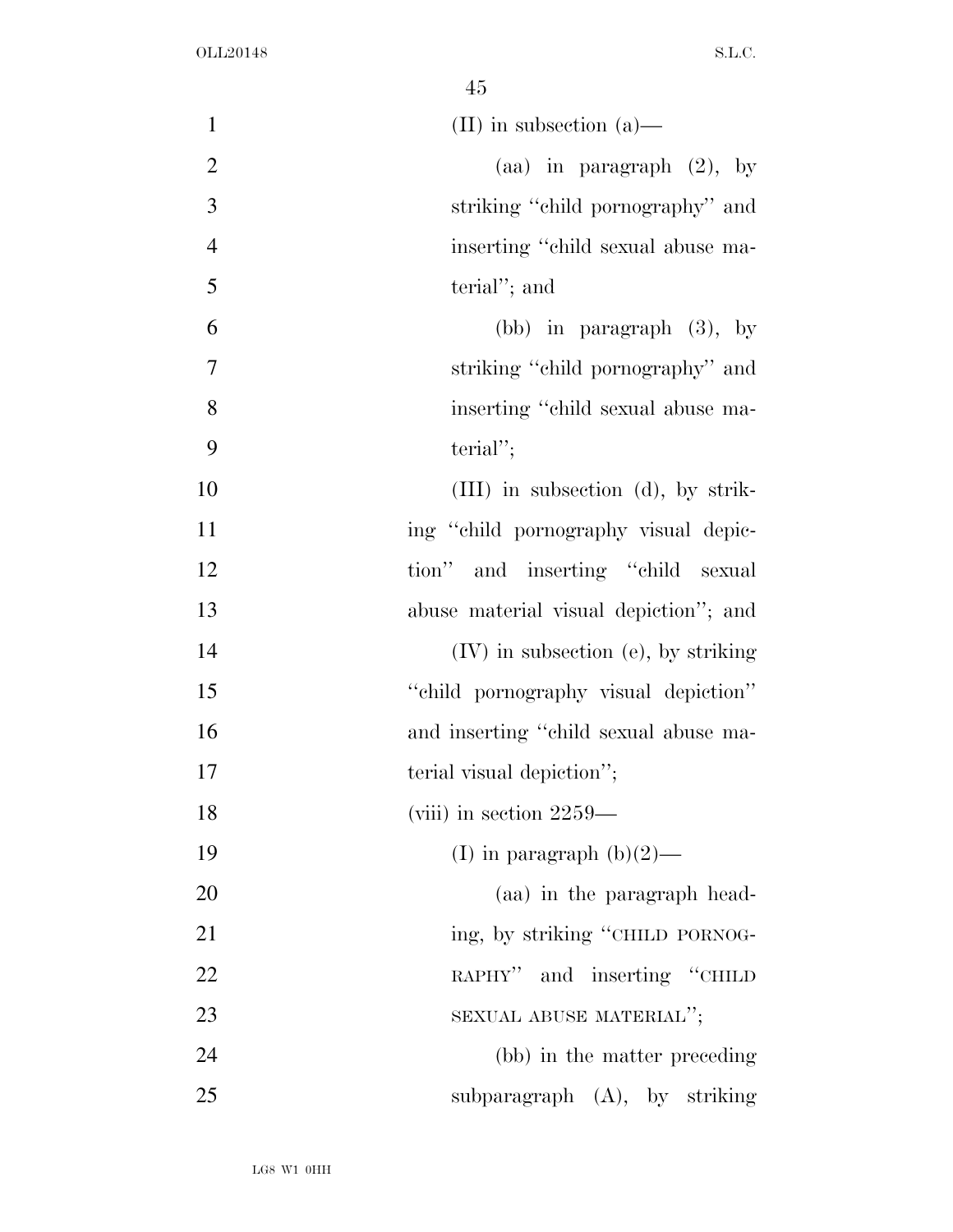| $\mathbf{1}$   | "child pornography" and insert-    |
|----------------|------------------------------------|
| $\mathbf{2}$   | ing "child sexual abuse mate-      |
| $\overline{3}$ | rial"; and                         |
| $\overline{4}$ | $(ce)$ in subparagraph $(A)$ , by  |
| 5              | striking "child pornography" and   |
| 6              | inserting "child sexual abuse ma-  |
| 7              | $\text{terial}''$ ;                |
| 8              | (II) in subsection $(e)$ —         |
| 9              | $(aa)$ in paragraph $(1)$ —        |
| 10             | (AA) in the paragraph              |
| 11             | heading, by striking "CHILD"       |
| 12             | PORNOGRAPHY" and insert-           |
| 13             | ing "CHILD SEXUAL ABUSE            |
| 14             | MATERIAL"; and                     |
| 15             | (BB) by striking "child"           |
| 16             | pornography" each place the        |
| 17             | term appears and inserting         |
| 18             | "child sexual abuse mate-          |
| 19             | $\text{rial}''$ ;                  |
| 20             | (bb) in paragraph $(2)$ , in the   |
| 21             | matter preceding subparagraph      |
| 22             | (A), by striking "child pornog-    |
| 23             | raphy" each place the term ap-     |
| 24             | pears and inserting "child sexual" |
| 25             | abuse material"; and               |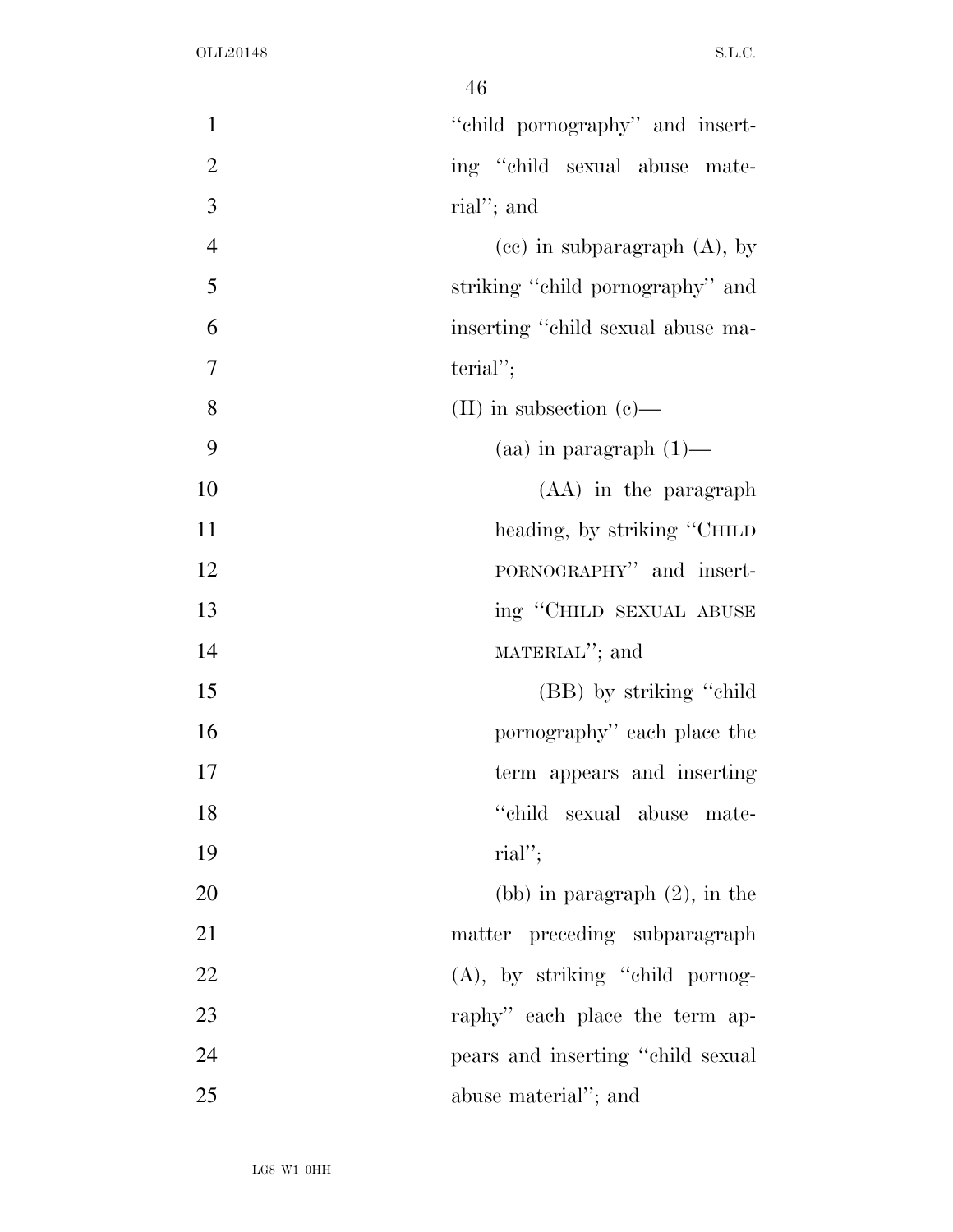| $\mathbf{1}$   | $(ce)$ in paragraph $(3)$ —       |
|----------------|-----------------------------------|
| $\mathbf{2}$   | (AA) in the paragraph             |
| 3              | heading, by striking "CHILD"      |
| $\overline{4}$ | PORNOGRAPHY" and insert-          |
| 5              | ing "CHILD SEXUAL ABUSE           |
| 6              | MATERIAL"; and                    |
| 7              | (BB) by striking "child"          |
| 8              | pornography" and inserting        |
| 9              | "child sexual abuse mate-         |
| 10             | $\text{rial}''$ ;                 |
| 11             | (III) in subsection $(d)(1)$ —    |
| 12             | (aa) in subparagraph $(A)$ —      |
| 13             | (AA) by striking "child"          |
| 14             | pornography" each place the       |
| 15             | term appears and inserting        |
| 16             | "child sexual abuse mate-         |
| 17             | rial"; and                        |
| 18             | (BB) by striking "Child"          |
| 19             | Pornography" and inserting        |
| 20             | "Child Sexual Abuse Mate-         |
| 21             | $\text{rial}''$ ;                 |
| 22             | $(bb)$ in subparagraph $(B)$ ,    |
| 23             | by striking "child pornography"   |
| 24             | and inserting "child sexual abuse |
| 25             | material"; and                    |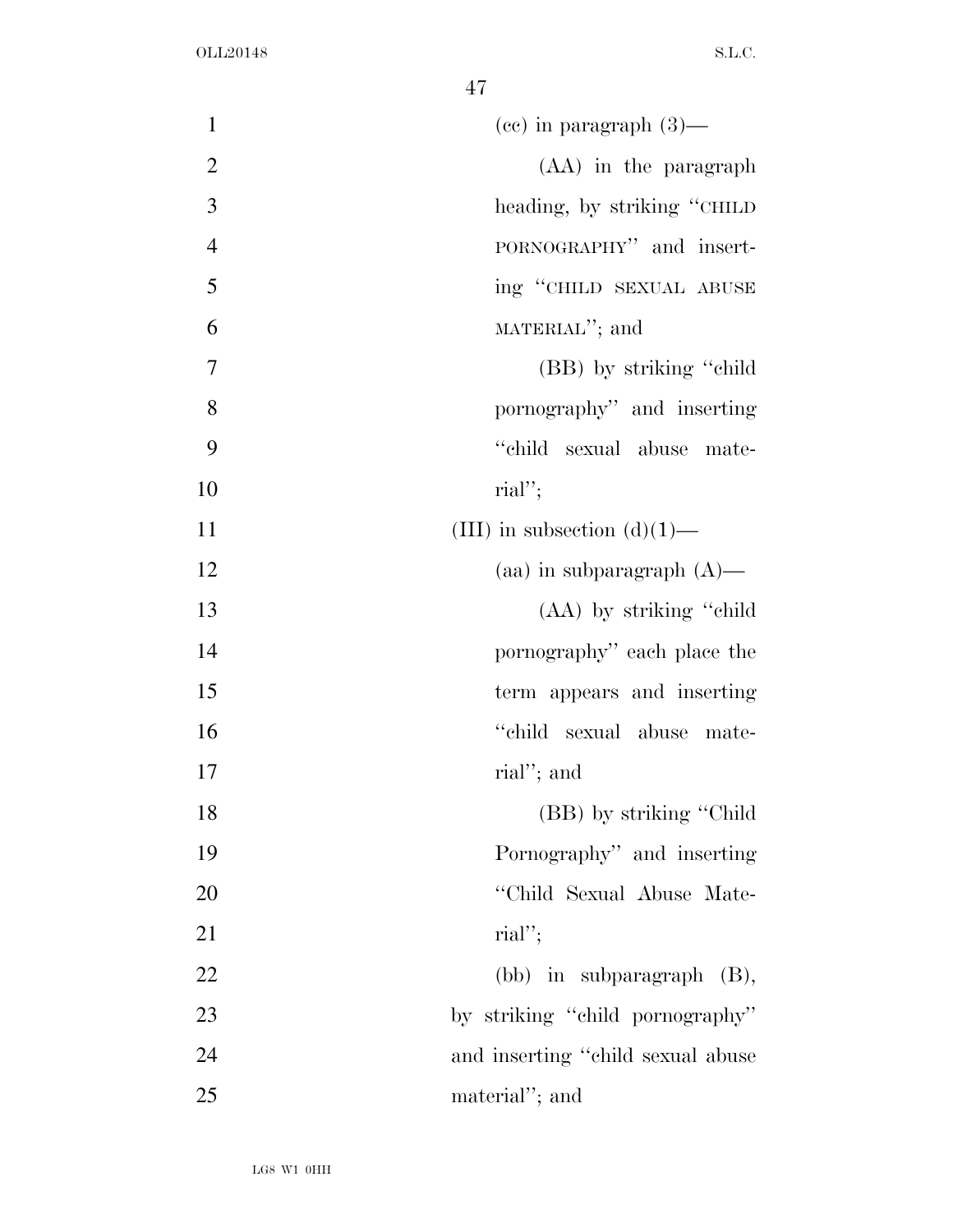| $\mathbf{1}$   | $(ce)$ in subparagraph $(C)$ —       |
|----------------|--------------------------------------|
| $\overline{2}$ | (AA) by striking "child"             |
| $\overline{3}$ | pornography" and inserting           |
| $\overline{4}$ | "child sexual abuse mate-            |
| 5              | rial"; and                           |
| 6              | (BB) by striking "Child"             |
| 7              | Pornography" and inserting           |
| 8              | "Child Sexual Abuse Mate-            |
| 9              | $\text{rial}''$ ;                    |
| 10             | $(ix)$ in section 2259A—             |
| 11             | $(I)$ in the section heading, by     |
| 12             | striking "child pornography"         |
| 13             | and inserting "child sexual abuse    |
| 14             | $\blacksquare$ material";            |
| 15             | (II) in subsection $(a)$ —           |
| 16             | (aa) in paragraph $(2)$ , by         |
| 17             | striking "child pornography" and     |
| 18             | inserting "child sexual abuse ma-    |
| 19             | terial"; and                         |
| 20             | (bb) in paragraph $(3)$ , by         |
| 21             | striking "child pornography" and     |
| 22             | inserting "child sexual abuse ma-    |
| 23             | terial"; and                         |
| 24             | (III) in subsection (d)(2)(B), by    |
| 25             | striking "child pornography" and in- |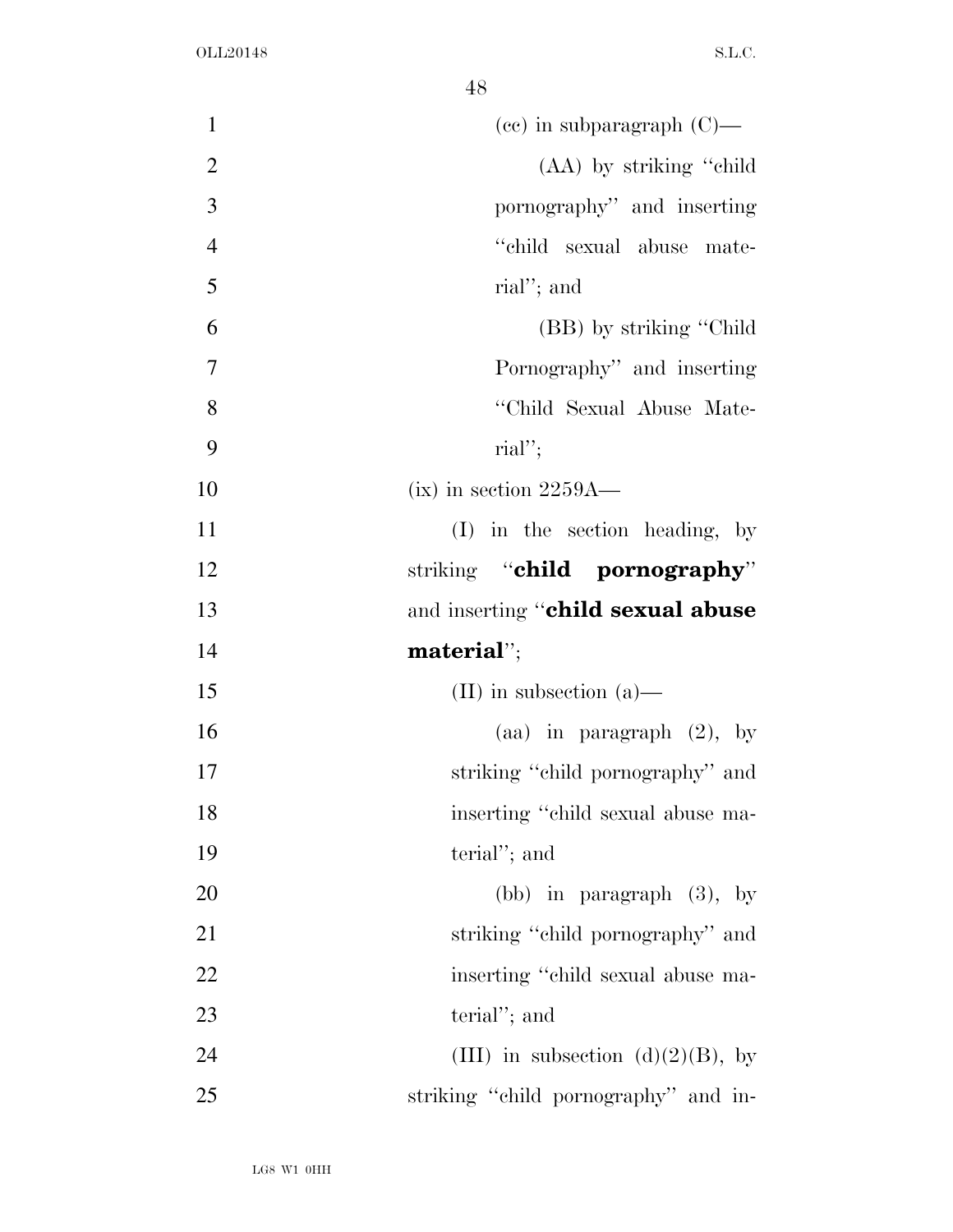| $\mathbf{1}$   | serting "child sexual abuse material";    |
|----------------|-------------------------------------------|
| $\overline{2}$ | and                                       |
| 3              | $(x)$ in section 2259B—                   |
| $\overline{4}$ | $(I)$ in the section heading, by          |
| 5              | striking " <b>Child pornography</b> "     |
| 6              | inserting "Child sexual<br>and            |
| $\overline{7}$ | abuse material";                          |
| 8              | $(II)$ in subsection $(a)$ , by striking  |
| 9              | "Child Pornography" each place the        |
| 10             | term appears and inserting "Child"        |
| 11             | Sexual Abuse Material";                   |
| 12             | $(III)$ in subsection (b), by strik-      |
| 13             | ing "Child Pornography" each place        |
| 14             | the term appears and inserting "Child"    |
| 15             | Sexual Abuse Material";                   |
| 16             | $(IV)$ in subsection $(e)$ , by striking  |
| 17             | "Child Pornography" and inserting         |
| 18             | "Child Sexual Abuse Material"; and        |
| 19             | $(V)$ in subsection $(d)$ , by striking   |
| 20             | "Child Pornography" and inserting         |
| 21             | "Child Sexual Abuse Material";            |
| 22             | $(C)$ in chapter 117—                     |
| 23             | (i) in section $2423(f)(3)$ , by striking |
| 24             | "child pornography" and inserting "child" |
| 25             | sexual abuse material";                   |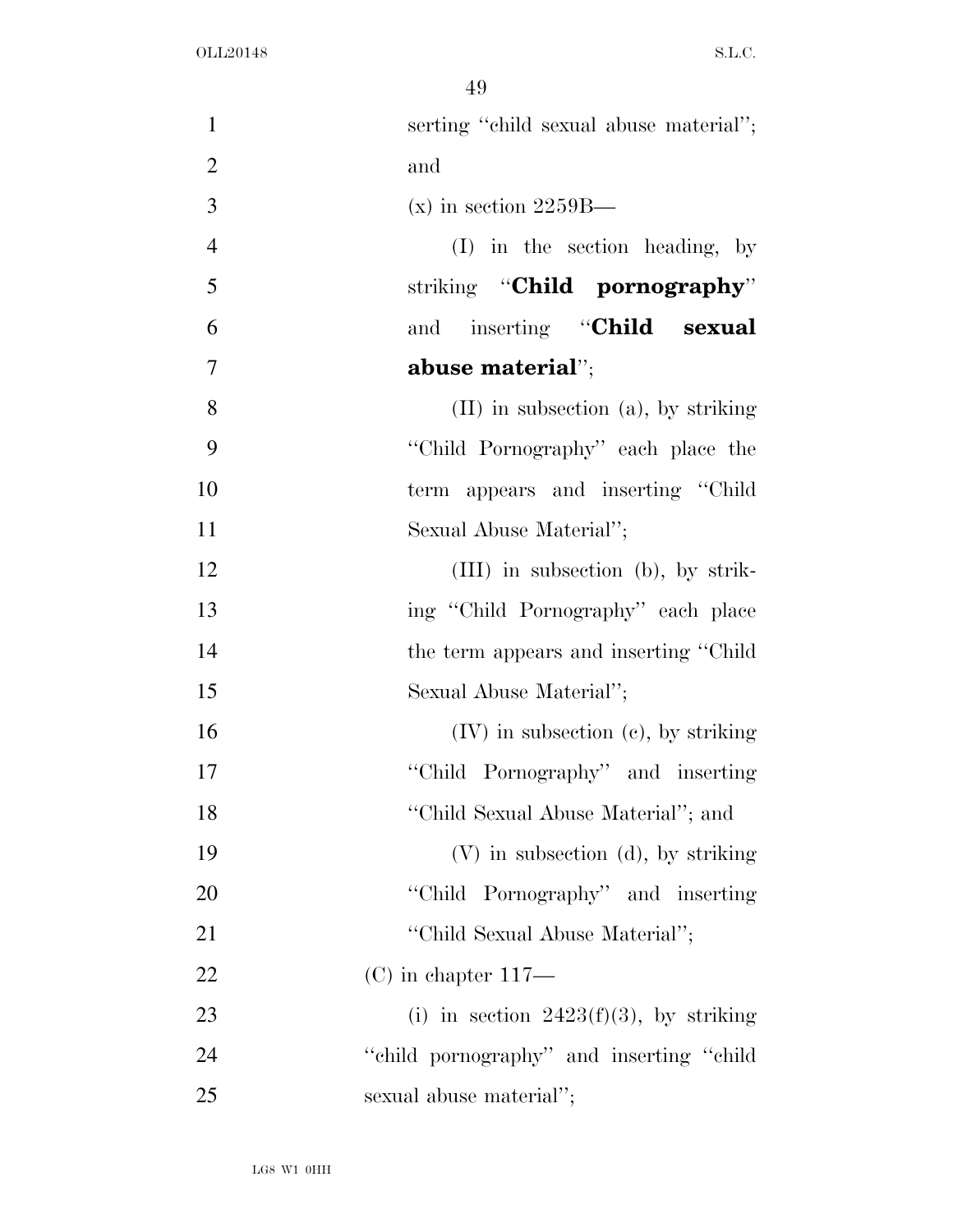| $\mathbf{1}$   | $(iii)$ in section 2427—                         |
|----------------|--------------------------------------------------|
| $\overline{2}$ | (I) in the section heading, by                   |
| 3              | striking "child pornography"                     |
| $\overline{4}$ | and inserting "child sexual abuse                |
| 5              | <b>material</b> "; and                           |
| 6              | (II) by striking "child pornog-                  |
| $\overline{7}$ | raphy" and inserting "child sexual               |
| 8              | abuse material";                                 |
| 9              | (D) in section $2516-$                           |
| 10             | (i) in paragraph $(1)(e)$ , by striking          |
| 11             | "child pornography" and inserting "child"        |
| 12             | sexual abuse material"; and                      |
| 13             | (ii) in paragraph $(2)$ , by striking            |
| 14             | "child pornography" and inserting "child"        |
| 15             | sexual abuse material";                          |
| 16             | (E) in section $3014(h)(3)$ , by striking        |
| 17             | "child pornography" and inserting "child sexual" |
| 18             | abuse material";                                 |
| 19             | $(F)$ in section 3509—                           |
| 20             | (i) in subsection (a)(6), by striking            |
| 21             | "child pornography" and inserting "child         |
| 22             | sexual abuse material"; and                      |
| 23             | (ii) in subsection $(m)$ —                       |
| 24             | (I) in the subsection heading, by                |
| 25             | striking "CHILD PORNOGRAPHY" and                 |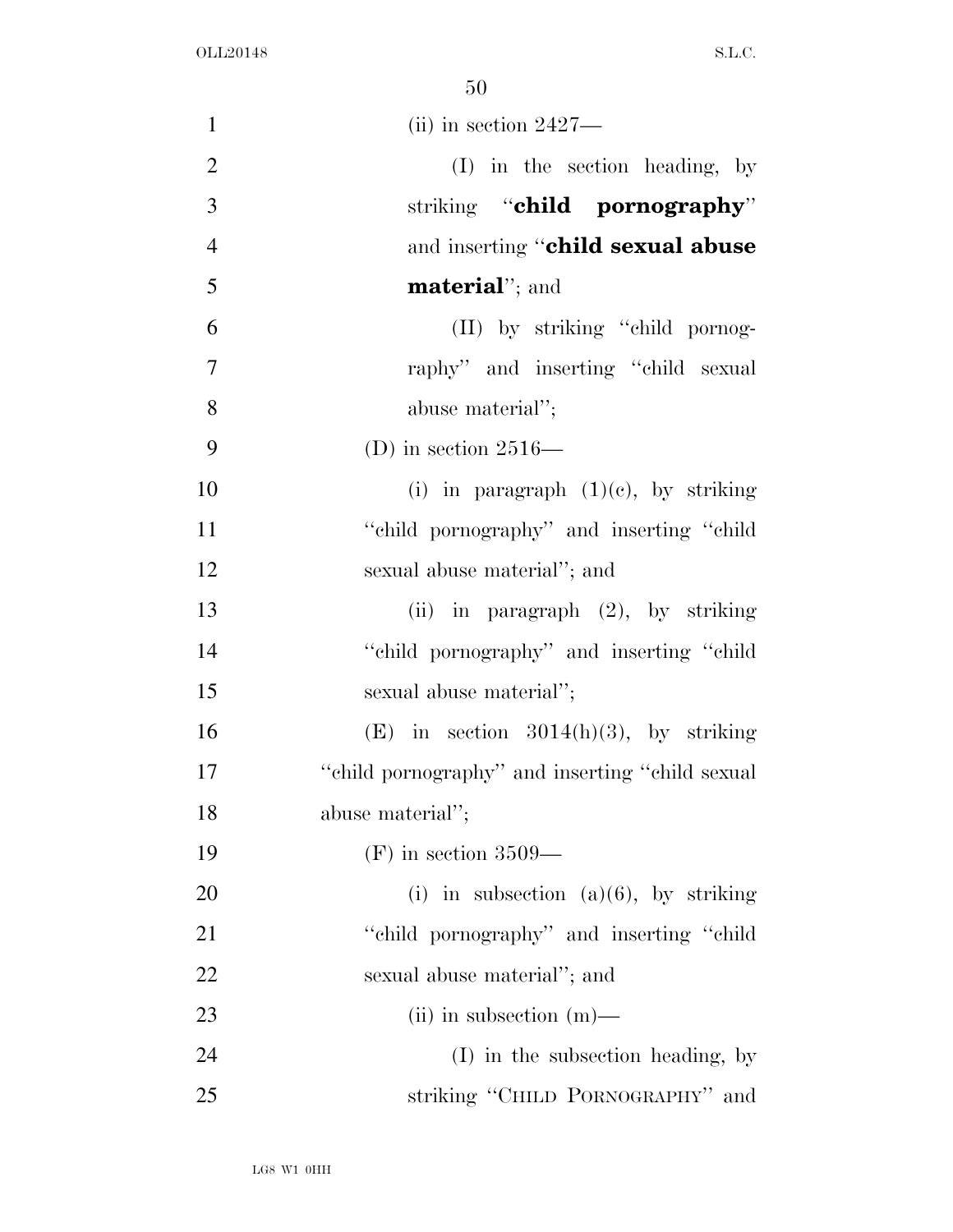| $\mathbf{1}$   | inserting "CHILD SEXUAL ABUSE                       |
|----------------|-----------------------------------------------------|
| $\mathfrak{2}$ | MATERIAL";                                          |
| 3              | $(II)$ in paragraph $(1)$ , by striking             |
| $\overline{4}$ | "child pornography" and inserting                   |
| 5              | "constitutes a child sexual abuse ma-               |
| 6              | $\text{terial}''$ ;                                 |
| 7              | (III) in paragraph $(2)$ , by strik-                |
| 8              | ing "child pornography" and inserting               |
| 9              | "constitutes a child sexual abuse ma-               |
| 10             | terial"; and                                        |
| 11             | $(IV)$ in paragraph $(3)$ , by strik-               |
| 12             | ing "child pornography" each place                  |
| 13             | the term appears and inserting "child"              |
| 14             | sexual abuse material"; and                         |
| 15             | (G) in section $3632(d)(4)(D)(xiii)$ , by           |
| 16             | striking "child pornography" and inserting          |
| 17             | "child sexual abuse material".                      |
| 18             | TARIFF ACT OF<br>(8)<br>$1930. - Section$           |
| 19             | $583(a)(2)(B)$ of the Tariff Act of 1930 (19 U.S.C. |
| 20             | $1583(a)(2)(B)$ is amended by striking "child por-  |
| 21             | nography" and inserting "child sexual abuse mate-   |
| 22             | rial".                                              |
| 23             | (9) ELEMENTARY AND SECONDARY EDUCATION              |
| 24             | ACT OF 1965.—Section 4121 of the Elementary and     |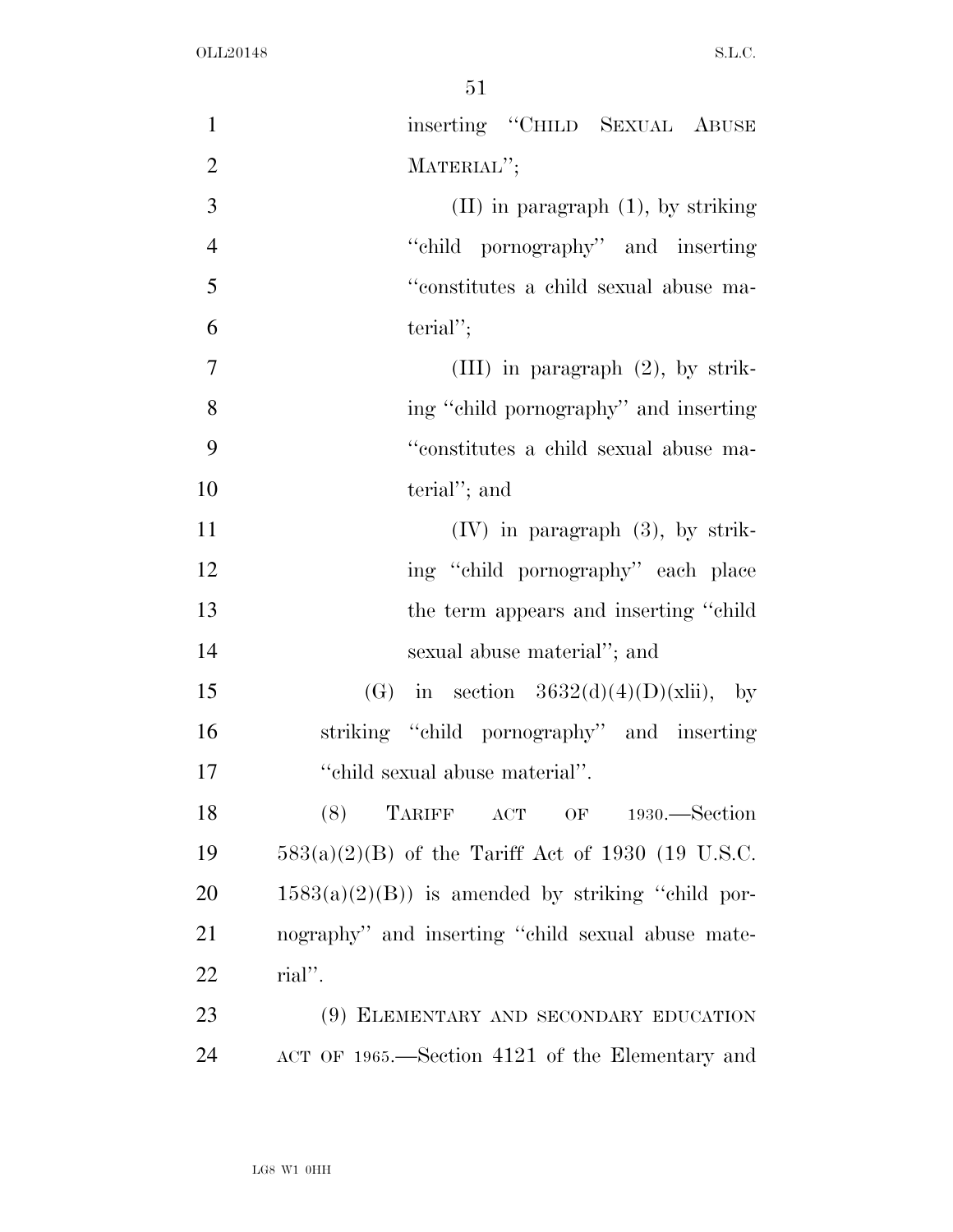| $\mathbf{1}$   | Secondary Education Act of 1965 (20 U.S.C. 7131)  |
|----------------|---------------------------------------------------|
| $\overline{2}$ | is amended—                                       |
| 3              | $(A)$ in subsection $(a)$ —                       |
| $\overline{4}$ | (i) in paragraph $(1)(A)(ii)$ , by striking       |
| 5              | "child pornography" and inserting "child          |
| 6              | sexual abuse material"; and                       |
| 7              | (ii) in paragraph $(2)(A)(ii)$ , by strik-        |
| 8              | ing "child pornography" and inserting             |
| 9              | "child sexual abuse material"; and                |
| 10             | $(B)$ in subsection $(e)(5)$ —                    |
| 11             | (i) in the paragraph heading, by strik-           |
| 12             | ing "CHILD PORNOGRAPHY" and inserting             |
| 13             | "CHILD SEXUAL ABUSE MATERIAL"; and                |
| 14             | (ii) by striking "child pornography"              |
| 15             | and inserting "child sexual abuse mate-           |
| 16             | rial".                                            |
| 17             | (10) MUSEUM AND LIBRARY SERVICES ACT.-            |
| 18             | Section 224(f) of the Museum and Library Services |
| 19             | Act $(20 \text{ U.S.C. } 9134(f))$ is amended—    |
| 20             | $(A)$ in paragraph $(1)$ —                        |
| 21             | in subparagraph $(A)(i)(II)$ , by<br>(i)          |
| 22             | striking "child pornography" and inserting        |
| 23             | "child sexual abuse material"; and                |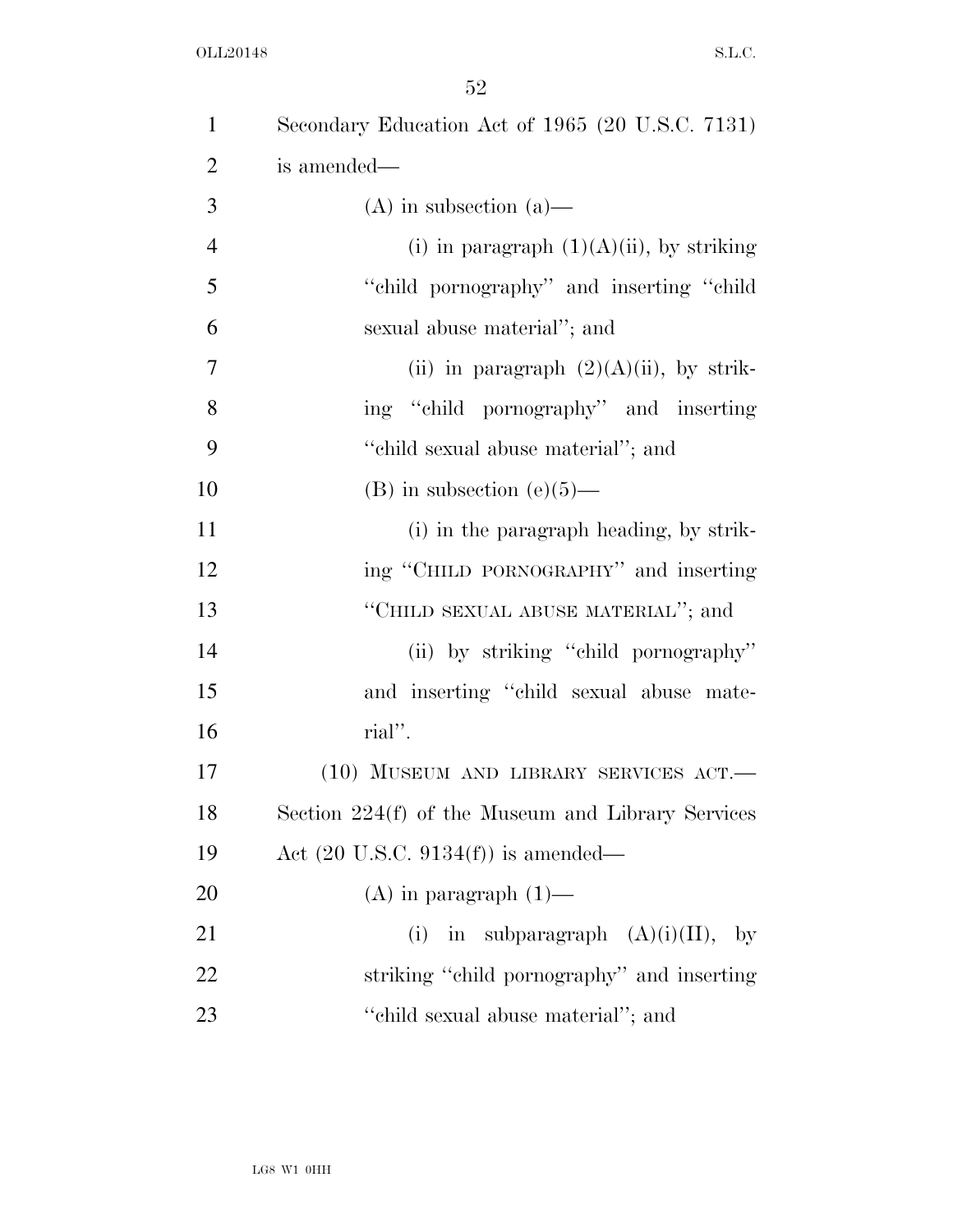| $\mathbf{1}$   | (ii) in subparagraph $(B)(i)(II)$ , by              |
|----------------|-----------------------------------------------------|
| $\overline{2}$ | striking "child pornography" and inserting          |
| 3              | "child sexual abuse material"; and                  |
| $\overline{4}$ | (B) in paragraph $(7)(A)$ —                         |
| 5              | (i) in the subparagraph heading, by                 |
| 6              | striking "CHILD PORNOGRAPHY" and in-                |
| $\overline{7}$ | serting "CHILD SEXUAL ABUSE MATE-                   |
| 8              | $RLM$ "; and                                        |
| 9              | (ii) by striking "child pornography"                |
| 10             | and inserting "child sexual abuse mate-             |
| 11             | rial".                                              |
| 12             | (11) OMNIBUS CRIME CONTROL AND SAFE                 |
| 13             | STREETS ACT OF 1968.—Section $3031(b)(3)$ of title  |
| 14             | I of the Omnibus Crime Control and Safe Streets     |
| 15             | Act of 1968 (34 U.S.C. 10721(b)(3)) is amended by   |
| 16             | striking "child pornography" and inserting "child   |
| 17             | sexual abuse material".                             |
| 18             | (12) JUVENILE JUSTICE AND DELINQUENCY               |
| 19             | PREVENTION ACT OF 1974.—Section $404(b)(1)(K)$ of   |
| 20             | the Juvenile Justice and Delinquency Prevention Act |
| 21             | of 1974 (34 U.S.C. 11293(b)(1)(K)) is amended—      |
| 22             | (A) in clause $(i)(I)(aa)$ , by striking "child"    |
| 23             | pornography" and inserting "child sexual abuse      |
| 24             | material"; and                                      |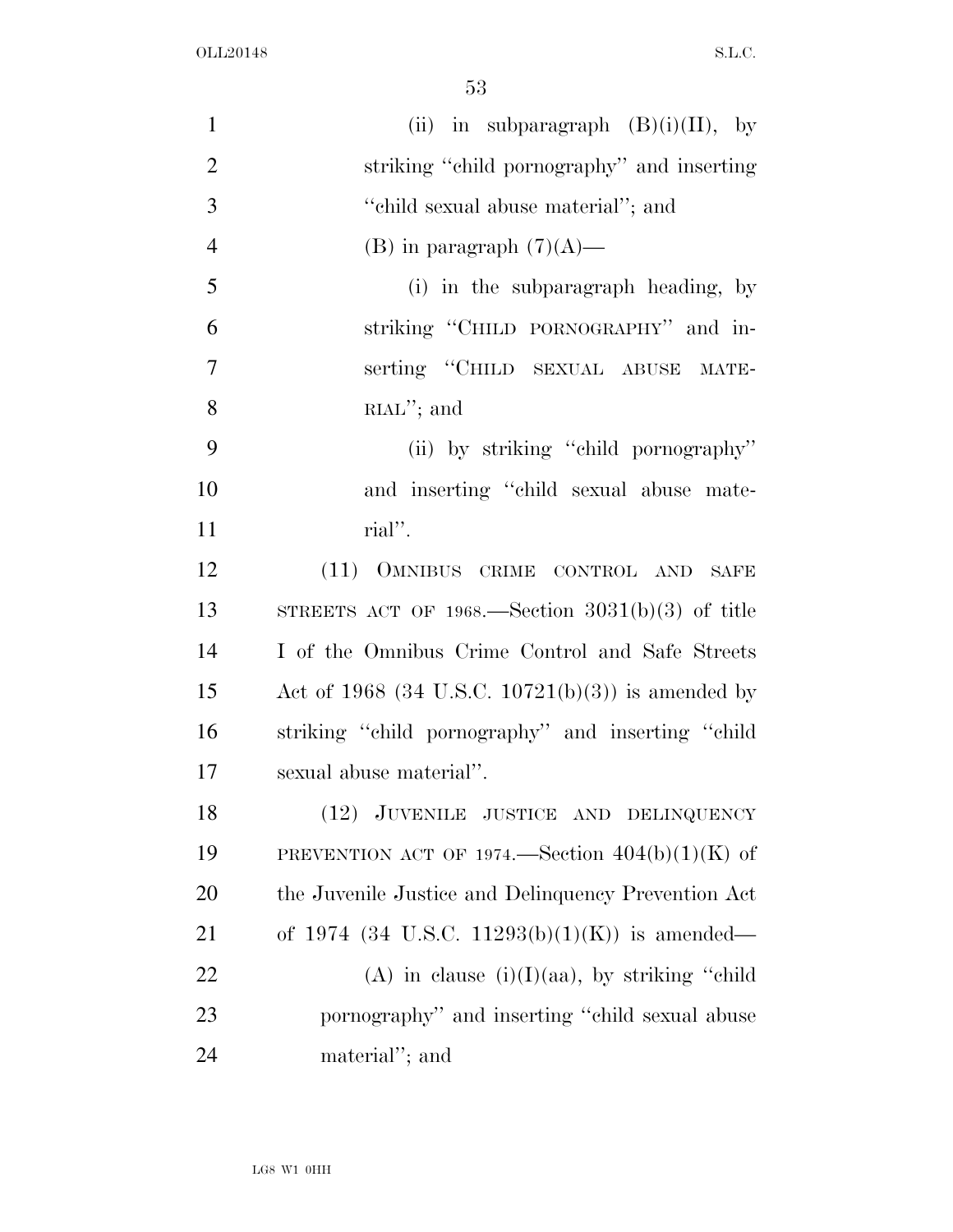| $\mathbf{1}$   | (B) in clause (ii), by striking "child por-                  |
|----------------|--------------------------------------------------------------|
| $\overline{2}$ | nography" and inserting "child sexual abuse                  |
| 3              | material".                                                   |
| $\overline{4}$ | (13) VICTIMS OF CRIME ACT OF 1984.—Section                   |
| 5              | $1402(d)(6)(A)$ of the Victims of Crime Act of 1984          |
| 6              | $(34 \text{ U.S.C. } 20101(d)(6)(A))$ is amended by striking |
| 7              | "Child Pornography" and inserting "Child Sexual"             |
| 8              | Abuse Material".                                             |
| 9              | (14) VICTIMS OF CHILD ABUSE ACT OF 1990.-                    |
| 10             | The Victims of Child Abuse Act of 1990 (34 U.S.C.            |
| 11             | $20301$ et seq.) is amended—                                 |
| 12             | in section $212(4)$ $(34 \text{ U.S.C.})$<br>(A)             |
| 13             | $20302(4)$ , by striking "child pornography" and             |
| 14             | inserting "child sexual abuse material";                     |
| 15             | in section $214(b)$ $(34 \text{ U.S.C.})$<br>(B)             |
| 16             | $20304(b)$ )—                                                |
| 17             | (i) in the subsection heading, by strik-                     |
| 18             | ing "CHILD PORNOGRAPHY" and inserting                        |
| 19             | "CHILD SEXUAL ABUSE MATERIAL"; and                           |
| 20             | (ii) by striking "child pornography"                         |
| 21             | and inserting "child sexual abuse mate-                      |
| 22             | rial"; and                                                   |
| 23             | (C) in section $226(c)(6)$ (34 U.S.C.                        |
| 24             | $20341(e)(6)$ , by striking "child pornography"              |
| 25             | and inserting "child sexual abuse material".                 |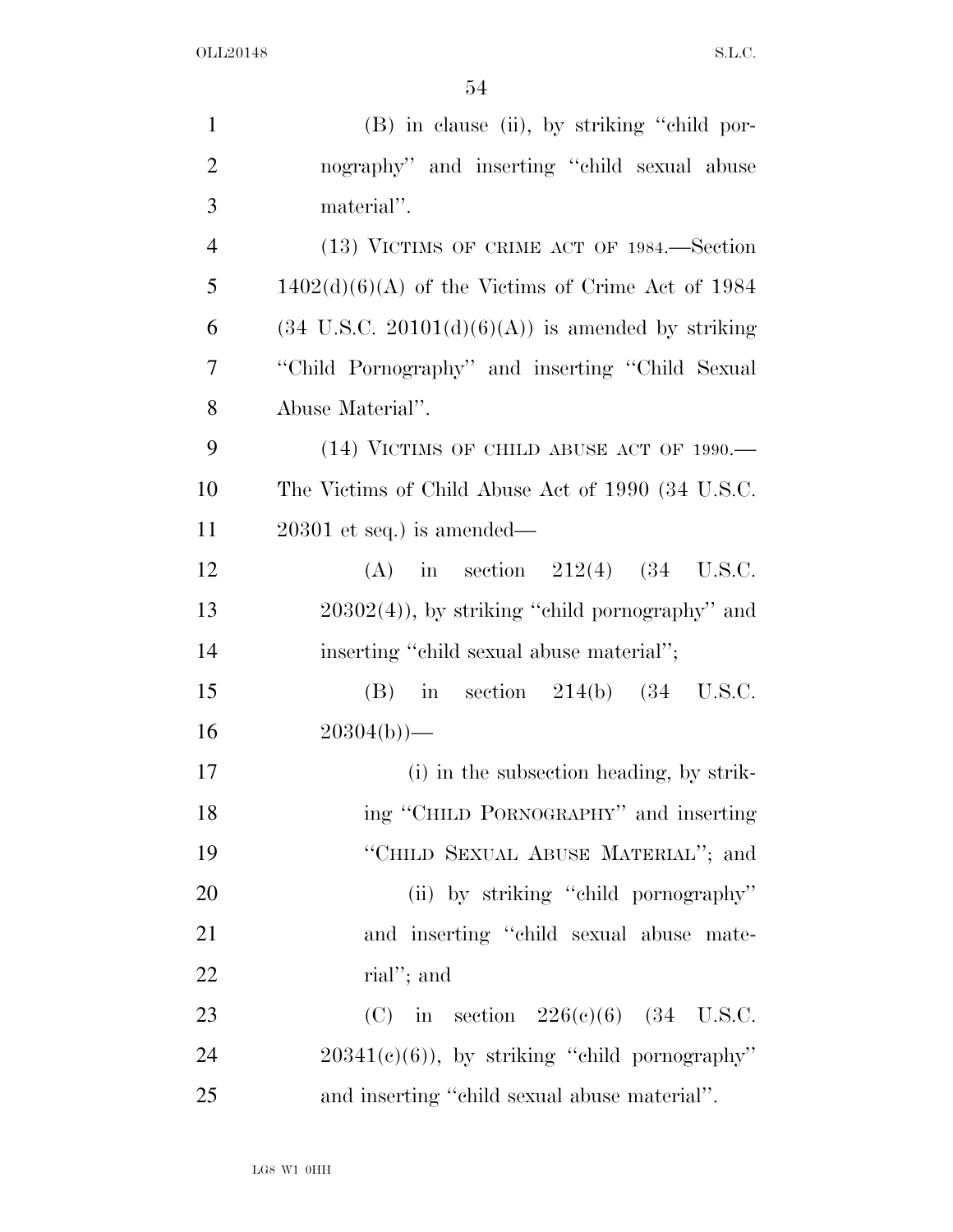| $\mathbf{1}$   | (15) SEX OFFENDER REGISTRATION AND NOTI-               |
|----------------|--------------------------------------------------------|
| $\overline{2}$ | FICATION ACT.—Section 111 of the Sex Offender          |
| 3              | Registration and Notification Act (34 U.S.C. 20911)    |
| $\overline{4}$ | is amended—                                            |
| 5              | (A) in paragraph $(3)(B)(iii)$ , by striking           |
| 6              | "child pornography" and inserting "child sexual"       |
| 7              | abuse material"; and                                   |
| 8              | $(B)$ in paragraph $(7)(G)$ , by striking "child"      |
| 9              | pornography" and inserting "child sexual abuse         |
| 10             | material".                                             |
| 11             | (16) ADAM WALSH CHILD PROTECTION AND                   |
| 12             | SAFETY ACT OF 2006.—Section $143(b)(3)$ of the         |
| 13             | Adam Walsh Child Protection and Safety Act of          |
| 14             | $2006$ (34 U.S.C. $20942(b)(3)$ ) is amended by strik- |
| 15             | ing "child pornography" and inserting "child sexual    |
| 16             | abuse material".                                       |
| 17             | (17) PROTECT OUR CHILDREN ACT OF $2008$ .              |
| 18             | Section $105(e)(1)(C)$ of the PROTECT Our Chil-        |
| 19             | dren Act of 2008 (34 U.S.C. 21115(e)(1)(C)) is         |
| 20             | amended by striking "child pornography" and in-        |
| 21             | serting "child sexual abuse material".                 |
| 22             | $(18)$ SOCIAL SECURITY<br>ACT.—Section                 |
| 23             | $471(a)(20)(A)(i)$ of the Social Security Act (42)     |
| 24             | U.S.C. $671(a)(20)(A)(i)$ is amended by striking       |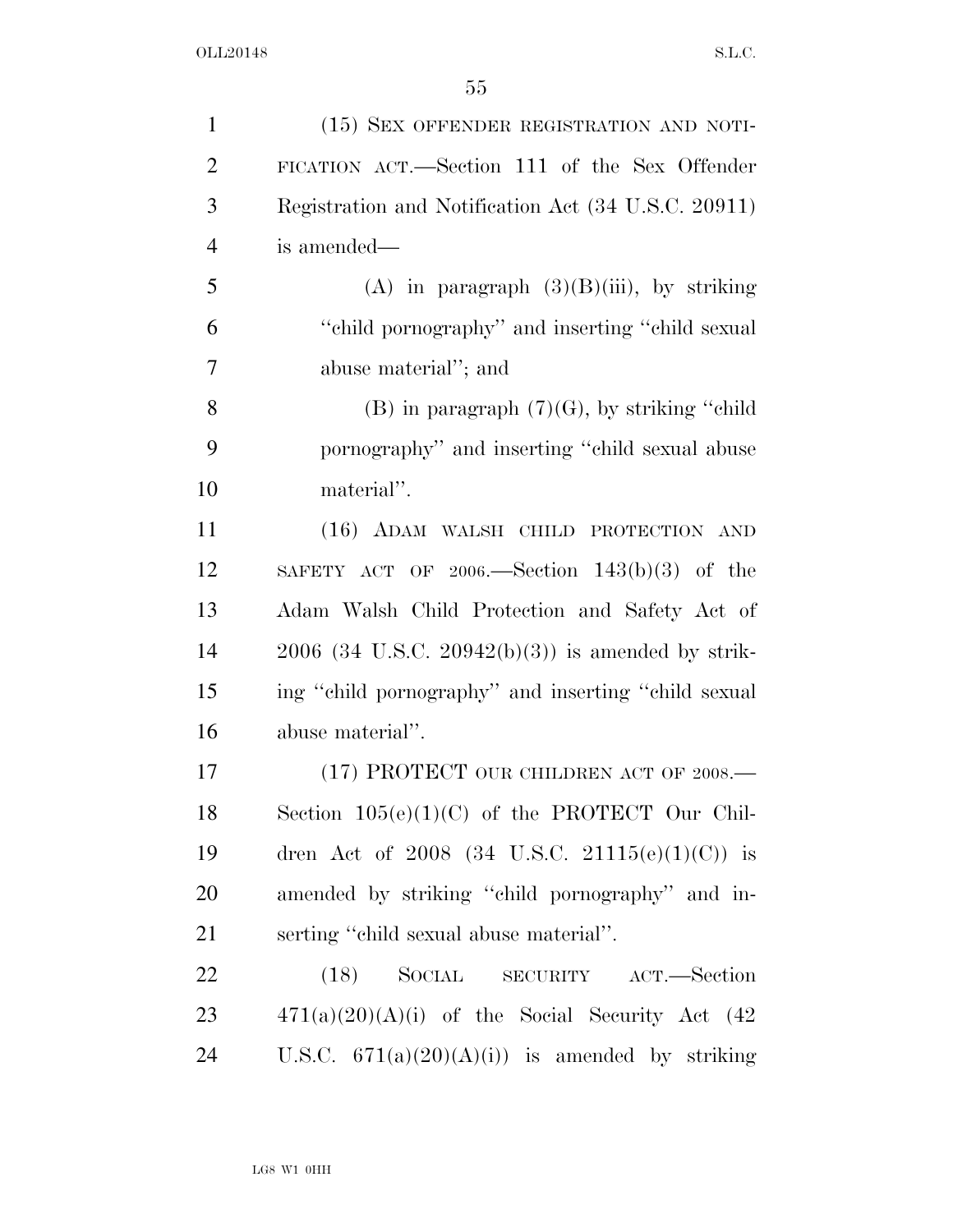| $\mathbf{1}$   | "child pornography" and inserting "offenses involv- |
|----------------|-----------------------------------------------------|
| $\overline{2}$ | ing child sexual abuse material".                   |
| 3              | (19) PRIVACY PROTECTION ACT OF 1980.-Sec-           |
| $\overline{4}$ | tion 101 of the Privacy Protection Act of 1980 (42) |
| 5              | U.S.C. 2000aa) is amended—                          |
| 6              | $(A)$ in subsection $(a)(1)$ , by striking "child"  |
| 7              | pornography" and inserting "child sexual abuse      |
| 8              | material"; and                                      |
| 9              | $(B)$ in subsection $(b)(1)$ , by striking "child"  |
| 10             | pornography" and inserting "child sexual abuse      |
| 11             | material".                                          |
| 12             | (20) CHILD CARE AND DEVELOPMENT BLOCK               |
| 13             | GRANT ACT OF 1990.—Section $658H(c)(1)$ of the      |
| 14             | Child Care and Development Block Grant Act of       |
| 15             | 1990 (42 U.S.C. 9858 $f(c)(1)$ ) is amended—        |
| 16             | $(A)$ in subparagraph $(D)(iii)$ , by striking      |
| 17             | "child pornography" and inserting "offenses re-     |
| 18             | lating to child sexual abuse material"; and         |
| 19             | (B) in subparagraph (E), by striking                |
| 20             | "child pornography" and inserting "child sexual     |
| 21             | abuse material".                                    |
| 22             | (21) COMMUNICATIONS ACT OF 1934.—Title II           |
| 23             | of the Communications Act of 1934 (47 U.S.C. 201)   |
| 24             | et seq.) is amended—                                |
| 25             | (A) in section 223 (47 U.S.C. 223)—                 |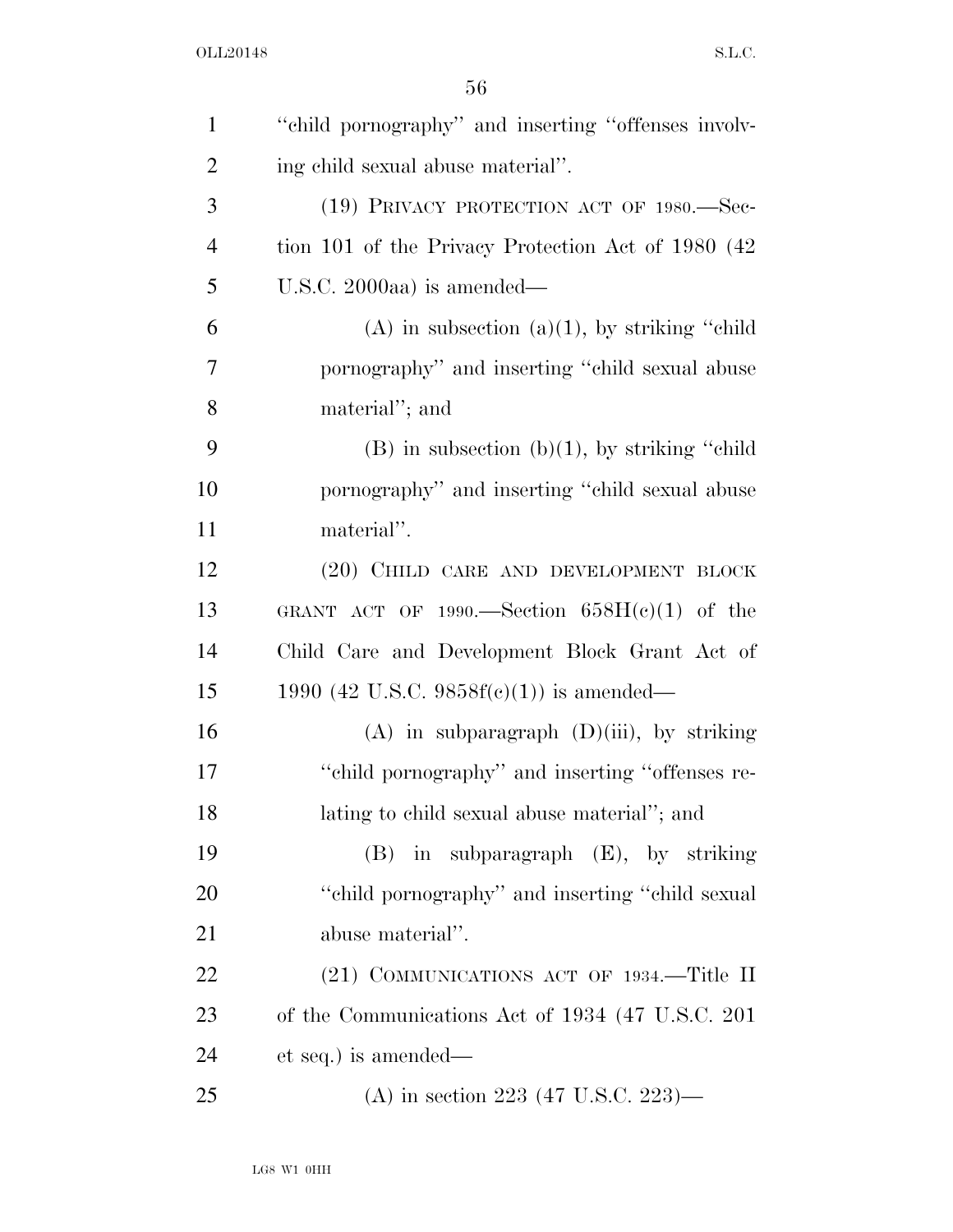| $\mathbf{1}$   | (i) in subsection $(a)(1)$ —                     |
|----------------|--------------------------------------------------|
| $\overline{2}$ | $(I)$ in subparagraph $(A)$ , in the             |
| 3              | undesignated matter following clause             |
| $\overline{4}$ | (ii), by striking "child pornography"            |
| 5              | and inserting "which constitutes child           |
| 6              | sexual abuse material"; and                      |
| $\overline{7}$ | $(II)$ in subparagraph $(B)$ , in the            |
| 8              | undesignated matter following clause             |
| 9              | (ii), by striking "child pornography"            |
| 10             | and inserting "which constitutes child           |
| 11             | sexual abuse material"; and                      |
| 12             | (ii) in subsection $(d)(1)$ , in the undes-      |
| 13             | ignated matter following subparagraph            |
| 14             | (B), by striking "child pornography" and         |
| 15             | inserting "that constitutes child sexual         |
| 16             | abuse material"; and                             |
| 17             | in section $254(h)$ $(47 \text{ U.S.C.})$<br>(B) |
| 18             | $254(h)$ )—                                      |
| 19             | (i) in paragraph $(5)$ —                         |
| 20             | (I) in subparagraph $(B)(i)(II)$ , by            |
| 21             | striking "child pornography" and in-             |
| 22             | serting "child sexual abuse material";           |
| 23             | and                                              |
| 24             | (II) in subparagraph $(C)(i)(II)$ ,              |
| 25             | by striking "child pornography" and              |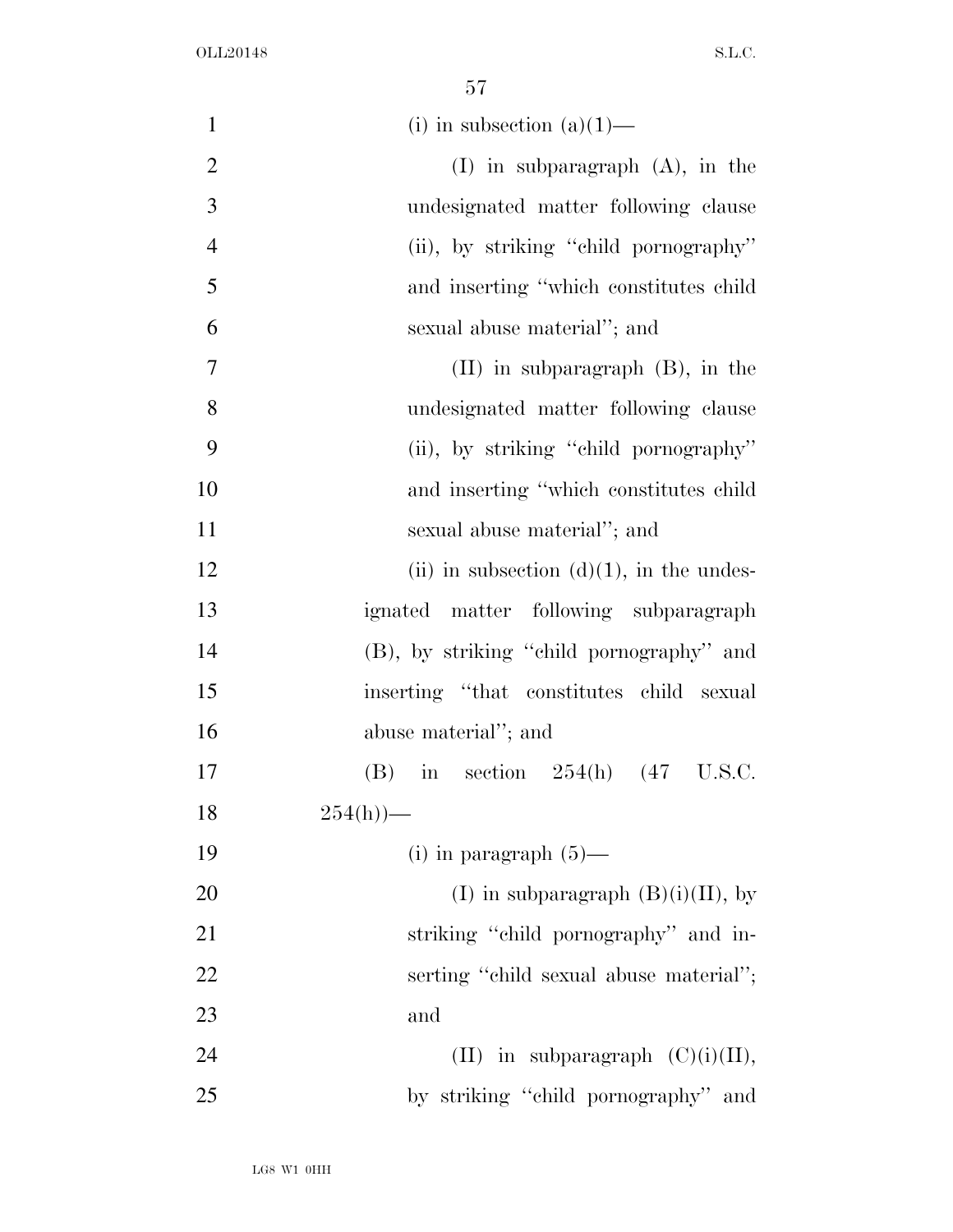| $\mathbf{1}$   | inserting "child sexual abuse mate-                 |
|----------------|-----------------------------------------------------|
| $\overline{2}$ | $\text{rial}''$ ;                                   |
| 3              | (ii) in paragraph $(6)$ —                           |
| $\overline{4}$ | (I) in subparagraph $(B)(i)(II)$ , by               |
| 5              | striking "child pornography" and in-                |
| 6              | serting "child sexual abuse material";              |
| $\overline{7}$ | and                                                 |
| 8              | (II) in subparagraph $(C)(i)(II)$                   |
| 9              | by striking "child pornography" and                 |
| 10             | inserting "child sexual abuse mate-                 |
| 11             | rial"; and                                          |
| 12             | (iii) in paragraph $(7)(F)$ —                       |
| 13             | (I) in the subparagraph heading,                    |
| 14             | by striking "CHILD PORNOGRAPHY"                     |
| 15             | and inserting "CHILD SEXUAL ABUSE                   |
| 16             | MATERIAL"; and                                      |
| 17             | (II) by striking "child pornog-                     |
| 18             | raphy" and inserting "child sexual                  |
| 19             | abuse material".                                    |
| 20             | (c) TABLE OF SECTIONS AMENDMENTS.—                  |
| 21             | $(1)$ CHAPTER 110 OF TITLE 18.—The table of         |
| 22             | sections for chapter 110 of title 18, United States |
| 23             | Code, is amended—                                   |
| 24             | $(A)$ by striking the item relating to section      |
| 25             | 2252A and inserting the following:                  |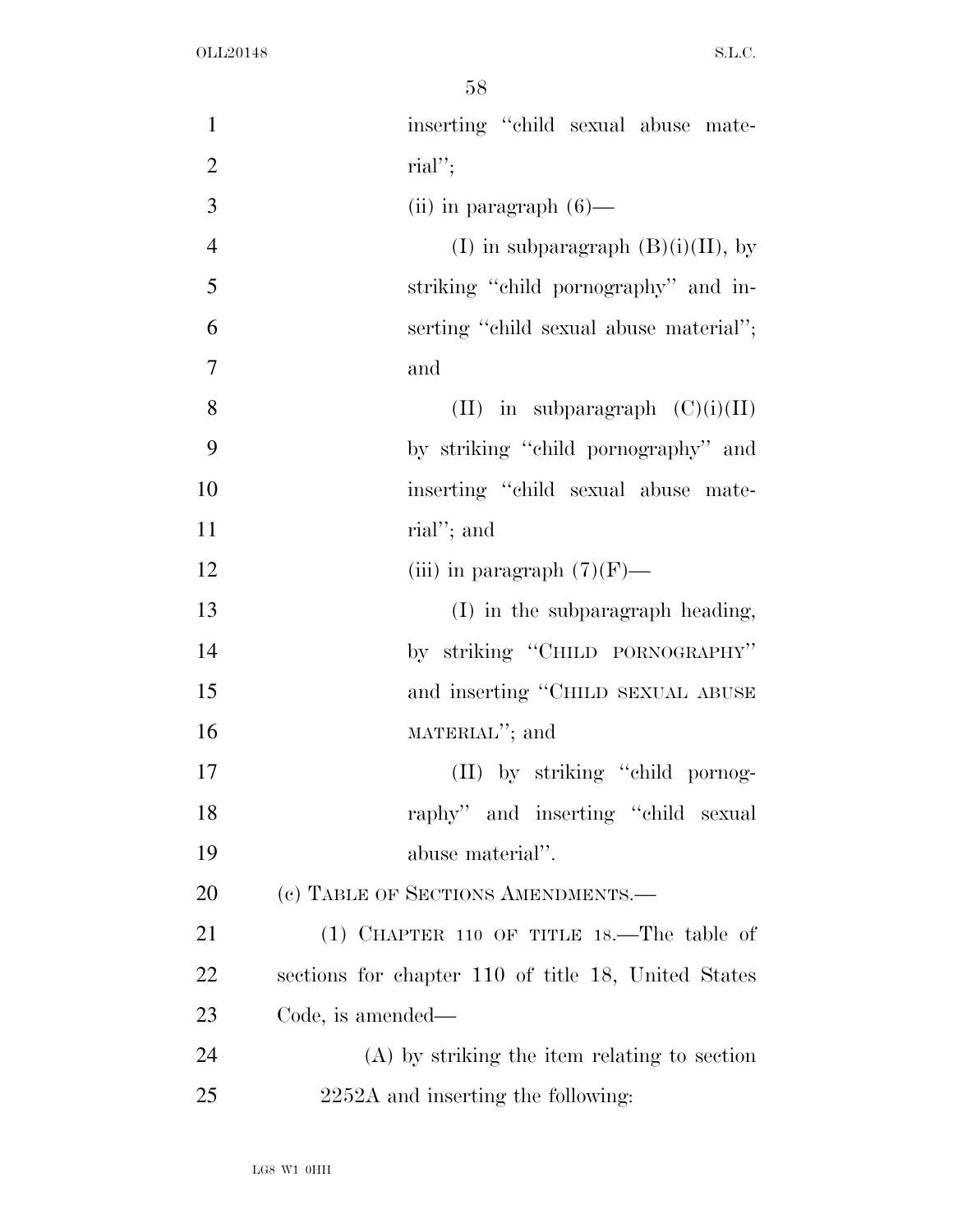|                | "2252A. Certain activities relating to material constituting or containing child<br>sexual abuse material.";                                                               |
|----------------|----------------------------------------------------------------------------------------------------------------------------------------------------------------------------|
| 1              | (B) by striking the item relating to section                                                                                                                               |
| 2              | 2258C and inserting the following:                                                                                                                                         |
|                | "2258C. Use to combat child sexual abuse material of technical elements relat-<br>ing to reports made to the CyberTipline.";                                               |
| 3              | (C) by striking the item relating to section                                                                                                                               |
| $\overline{4}$ | 2259A and inserting the following:                                                                                                                                         |
|                | "2259A. Assessments in child sexual abuse material cases."; and                                                                                                            |
| 5              | (D) by striking the item relating to section                                                                                                                               |
| 6              | 2259B and inserting the following:                                                                                                                                         |
|                | "2259B. Child sexual abuse materials victims reserve".                                                                                                                     |
| 7              | $(2)$ CHAPTER 117 OF TITLE 18.—The table of                                                                                                                                |
| 8              | sections for chapter 117 of title 18, United States                                                                                                                        |
| 9              | Code, is amended by striking the item relating to                                                                                                                          |
| 10             | section 2427 and inserting the following:                                                                                                                                  |
|                | "2427. Inclusion of offenses relating to child sexual abuse material in definition<br>of sexual activity for which any person can be charged with a<br>criminal offense.". |
| 11             | SEC. 8. MODERNIZING THE CYBERTIPLINE.                                                                                                                                      |
| 12             | Chapter 110 of title 18, United States Code, is                                                                                                                            |
| 13             | amended—                                                                                                                                                                   |
| 14             | $(1)$ in section 2258A—                                                                                                                                                    |
| 15             | $(A)$ in subsection $(a)$ —                                                                                                                                                |
| 16             | (i) in paragraph $(1)(B)(ii)$ , by insert-                                                                                                                                 |
| 17             | ing after "facts or circumstances" the fol-                                                                                                                                |
| 18             | lowing: ", including any available facts or                                                                                                                                |
| 19             | circumstances sufficient to identify and lo-                                                                                                                               |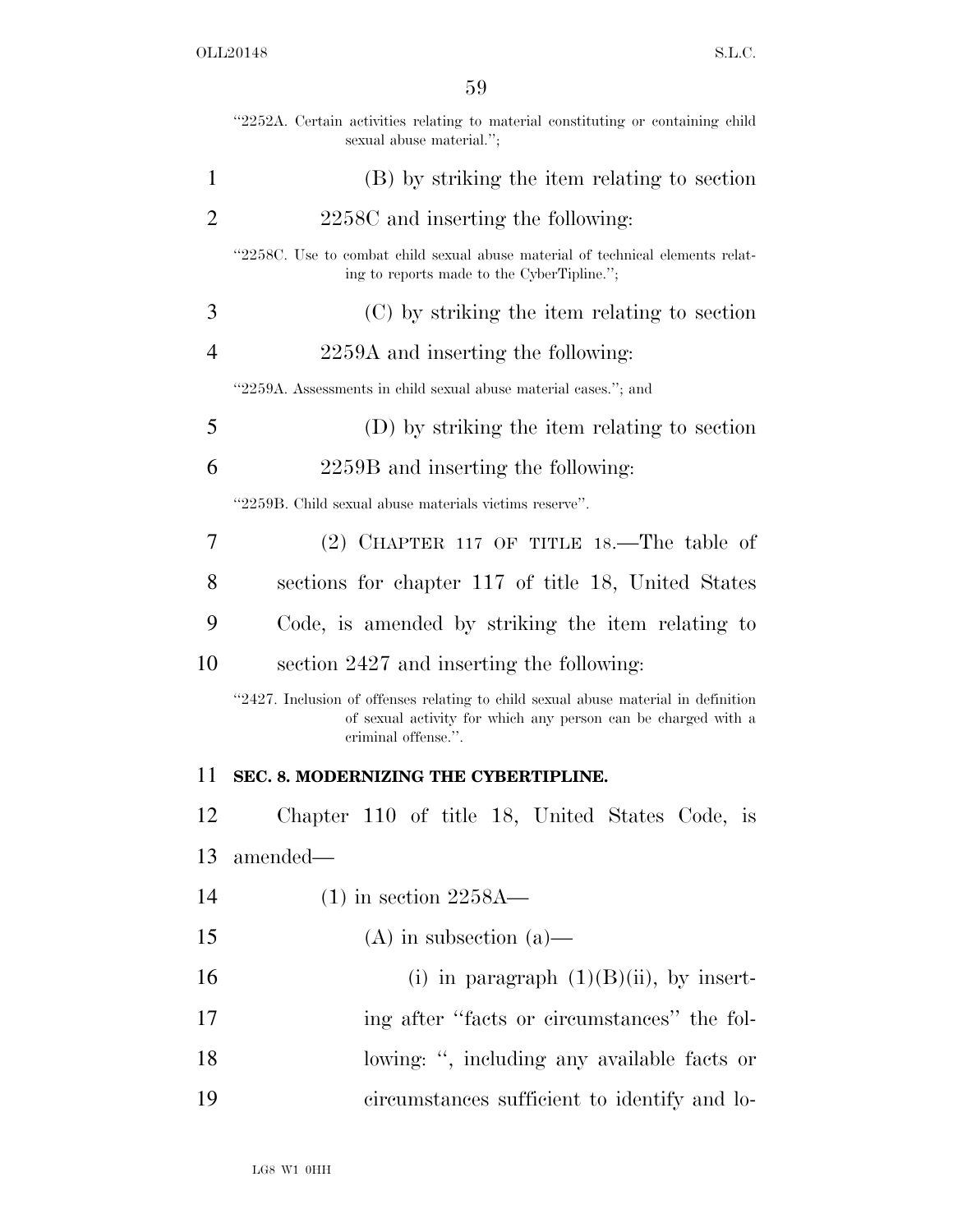| $\mathbf{1}$   | cate each minor and each involved indi-              |
|----------------|------------------------------------------------------|
| $\overline{2}$ | vidual,"; and                                        |
| 3              | (ii) in paragraph $(2)(A)$ —                         |
| $\overline{4}$ | (I) by inserting " $1591$ (if the vio-               |
| 5              | lation involves a minor)," before                    |
| 6              | " $2251$ ,"; and                                     |
| $\tau$         | (II) by striking "or $2260$ " and                    |
| 8              | inserting "2260, or 2422(b)";                        |
| 9              | $(B)$ in subsection $(b)$ —                          |
| 10             | $(i)$ in paragraph $(1)$ —                           |
| 11             | $(I)$ by inserting "or location"                     |
| 12             | after "identity"; and                                |
| 13             | (II) by striking "other identifying                  |
| 14             | information," and inserting "other in-               |
| 15             | formation which may identify or lo-                  |
| 16             | cate the involved individual,";                      |
| 17             | (ii) by redesignating paragraphs (2)                 |
| 18             | through $(5)$ as paragraphs $(3)$ through $(6)$ ,    |
| 19             | respectively;                                        |
| 20             | (iii) by inserting after paragraph $(1)$             |
| 21             | the following:                                       |
| 22             | INFORMATION ABOUT<br>(2)<br><b>INVOLVED</b><br>THE   |
| 23             | MINOR.—Information relating to the identity or loca- |
| 24             | tion of any involved minor, which may, to the extent |
| 25             | reasonably practicable, include the electronic mail  |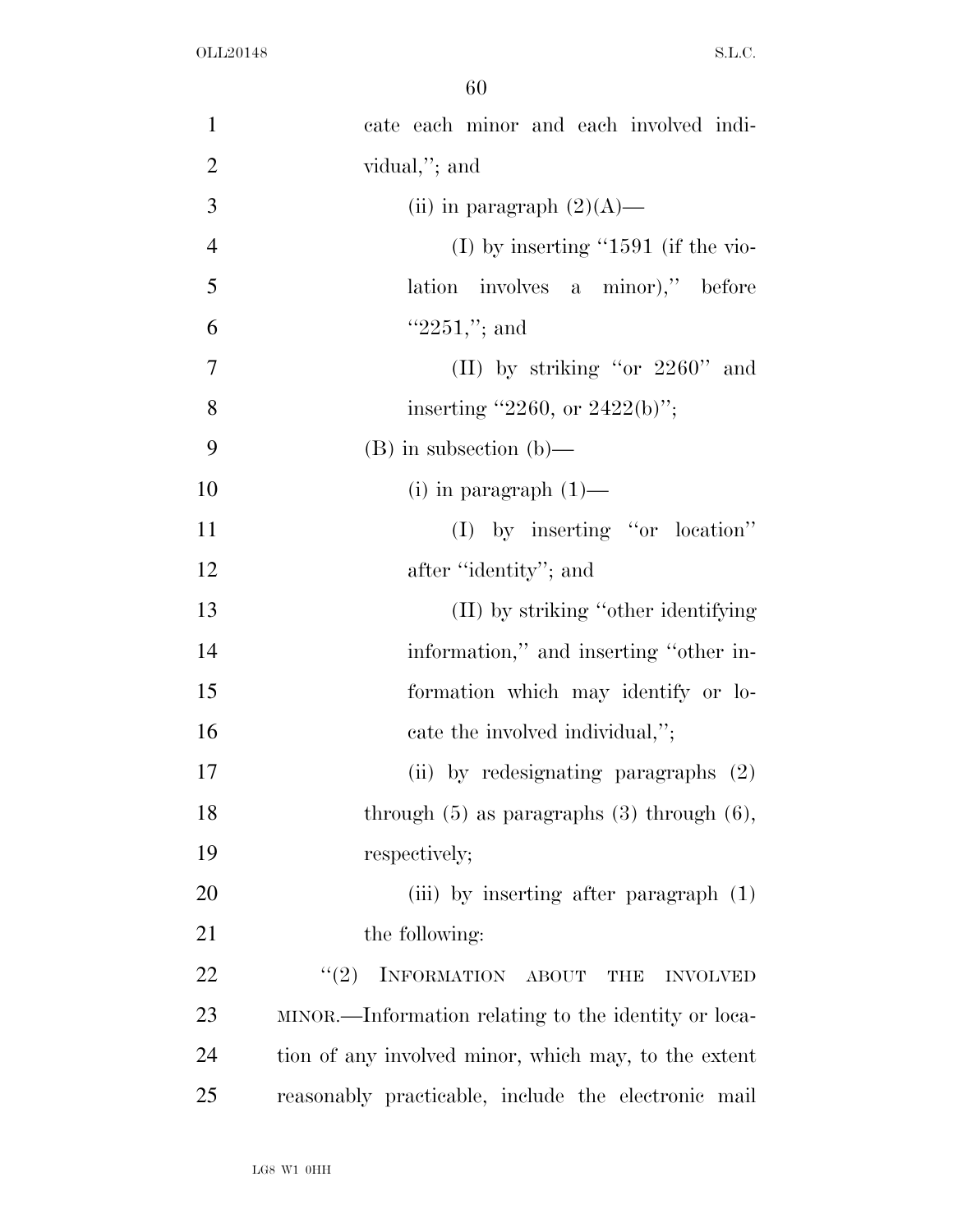| $\mathbf{1}$   | address, Internet Protocol address, uniform resource   |
|----------------|--------------------------------------------------------|
| $\overline{2}$ | locator, or any other information which may identify   |
| 3              | or locate any involved minor, including self-reported  |
| $\overline{4}$ | identifying information."; and                         |
| 5              | (iv) by adding at the end the fol-                     |
| 6              | lowing:                                                |
| 7              | "(7) FORMATTING OF REPORTS.—When in its                |
| 8              | discretion a provider voluntarily includes any content |
| 9              | described in this subsection in a report to the        |
| 10             | CyberTipline, the provider shall use best efforts to   |
| 11             | ensure that the report conforms with the structure     |
| 12             | of the CyberTipline."; and                             |
| 13             | (C) in subsection $(d)(5)(B)$ —                        |
| 14             | (i) in clause (i), by striking "for-                   |
| 15             | warded" and inserting "made available";                |
| 16             | and                                                    |
| 17             | (ii) in clause (ii), by striking "for-                 |
| 18             | warded" and inserting "made available";                |
| 19             | $(2)$ in section $2258B(a)$ —                          |
| 20             | $(A)$ by striking "arising from the perform-           |
| 21             | ance" and inserting the following: ", may not          |
| 22             | be brought in any Federal or State court if the        |
| 23             | claim or charge arises from—                           |
| 24             | $f'(1)$ the performance";                              |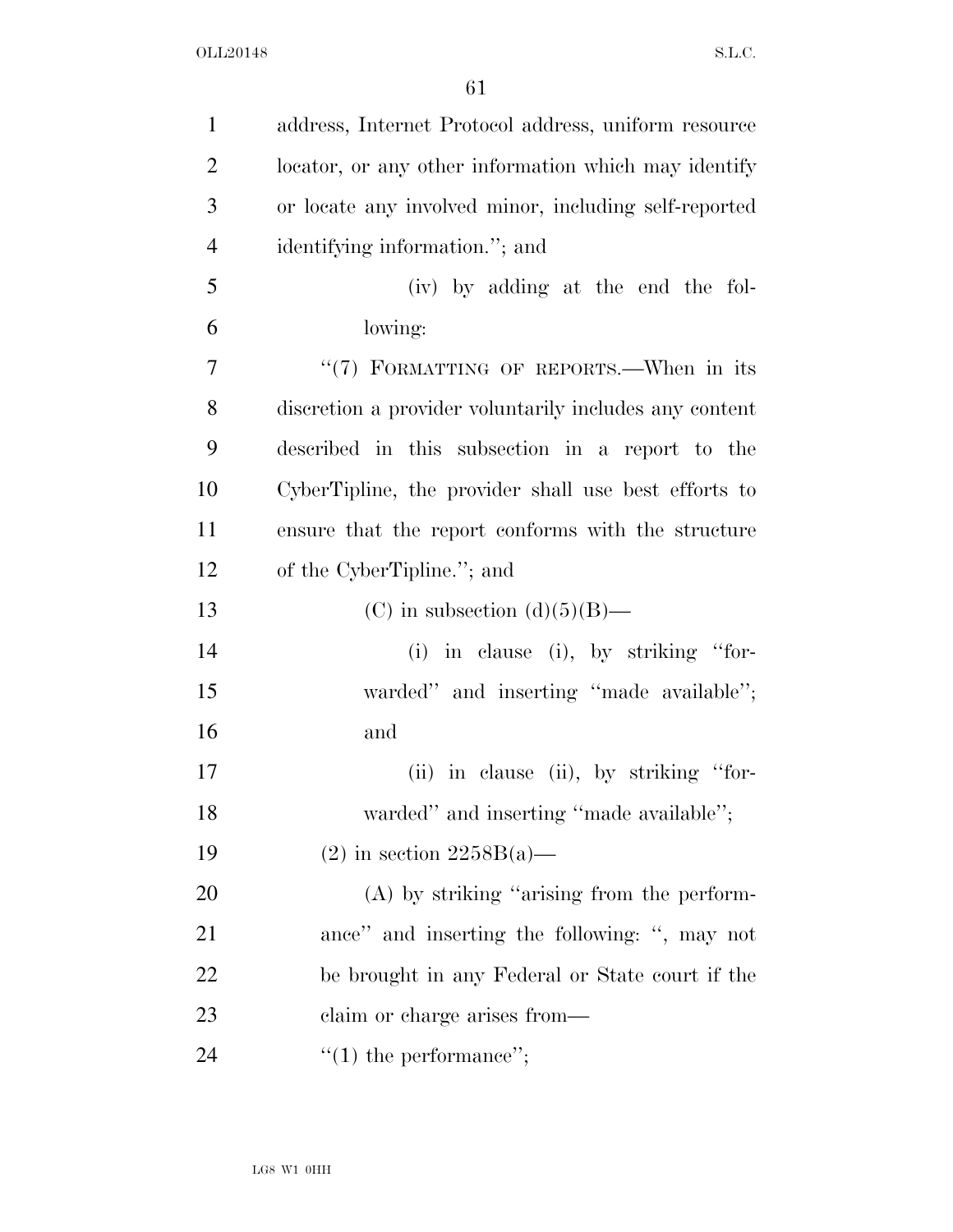| $\mathbf{1}$   | $(B)$ in paragraph $(1)$ , as so designated, by     |
|----------------|-----------------------------------------------------|
| $\overline{2}$ | striking "may not be brought in any Federal or      |
| 3              | State court." and inserting a semicolon; and        |
| $\overline{4}$ | (C) by adding at the end the following:             |
| $\mathfrak{S}$ | $(2)$ compliance with a search warrant, court       |
| 6              | order, or other legal process; or                   |
| 7              | "(3) research voluntarily undertaken by the         |
| 8              | provider or domain name registrar using any mate-   |
| 9              | rial being preserved under section 2258A(h), if the |
| 10             | research is only for the purpose of—                |
| 11             | $\lq\lq$ improving or facilitating reporting        |
| 12             | under this section, section 2258A, or section       |
| 13             | $2258C$ ; or                                        |
| 14             | $\lq\lq (B)$ stopping the online sexual exploi-     |
| 15             | tation of children."; and                           |
| 16             | $(3)$ in section 2258C—                             |
| 17             | (A) in the section heading, by striking             |
| 18             | <b>CyberTipline</b> " and<br>$``$ the<br>inserting  |
| 19             | "NCMEC";                                            |
| 20             | $(B)$ in subsection $(a)$ —                         |
| 21             | (i) in paragraph $(1)$ —                            |
| 22             | (I) by striking "NCMEC" and                         |
| 23             | inserting the following:                            |
| 24             | PROVISION TO PROVIDERS.<br>``(A)                    |
| 25             | $\text{NCMEC'}$                                     |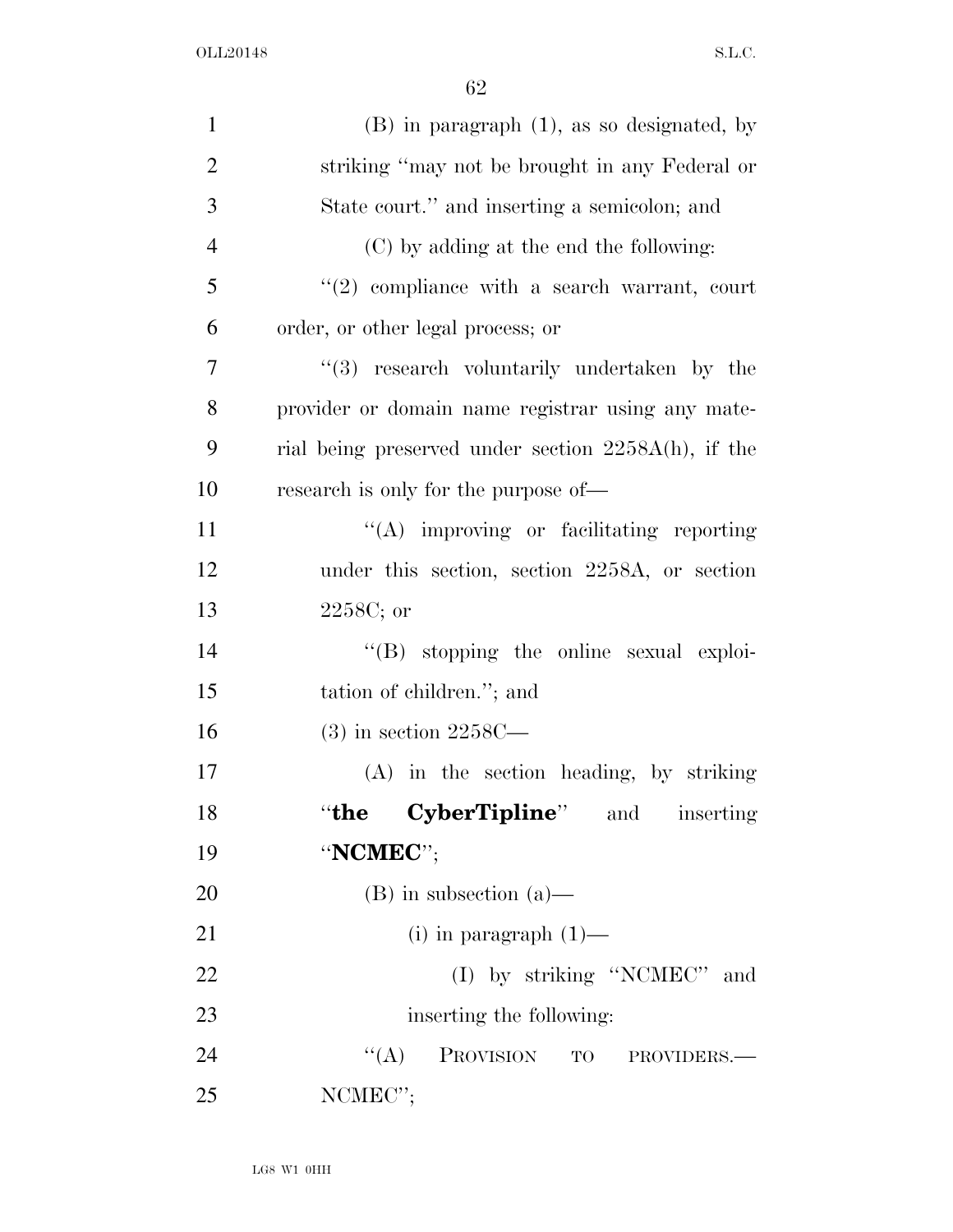| $\mathbf{1}$   | $(II)$ in subparagraph $(A)$ , as so               |
|----------------|----------------------------------------------------|
| $\mathfrak{2}$ | designated, by inserting "or submis-               |
| 3              | sion to the child victim identification            |
| $\overline{4}$ | described in<br>section<br>program                 |
| 5              | $404(b)(1)(K)(ii)$ of the Juvenile Jus-            |
| 6              | tice and Delinquency Prevention Act                |
| 7              | of<br>1974 (34)<br>U.S.C.                          |
| 8              | $11293(b)(1)(K(ii))$ "<br>after                    |
| 9              | "CyberTipline report"; and                         |
| 10             | (III) by adding at the end the                     |
| 11             | following:                                         |
| 12             | "(B) PROVISION TO NON-PROFIT ENTI-                 |
| 13             | TIES.—NCMEC may provide hash values or             |
| 14             | similar technical identifiers associated with vis- |
| 15             | ual depictions provided in a CyberTipline report   |
| 16             | or submission to the child victim identification   |
| 17             | program described in section $404(b)(1)(K)(ii)$    |
| 18             | of the Juvenile Justice and Delinquency Pre-       |
| 19             | Act of 1974 (34 U.S.C.<br>vention                  |
| 20             | $11293(b)(1)(K)(ii)$ to a non-profit entity for    |
| 21             | the sole and exclusive purpose of preventing       |
| 22             | and curtailing the online sexual exploitation of   |
| 23             | children."; and                                    |
| 24             | (ii) in paragraph $(2)$ —                          |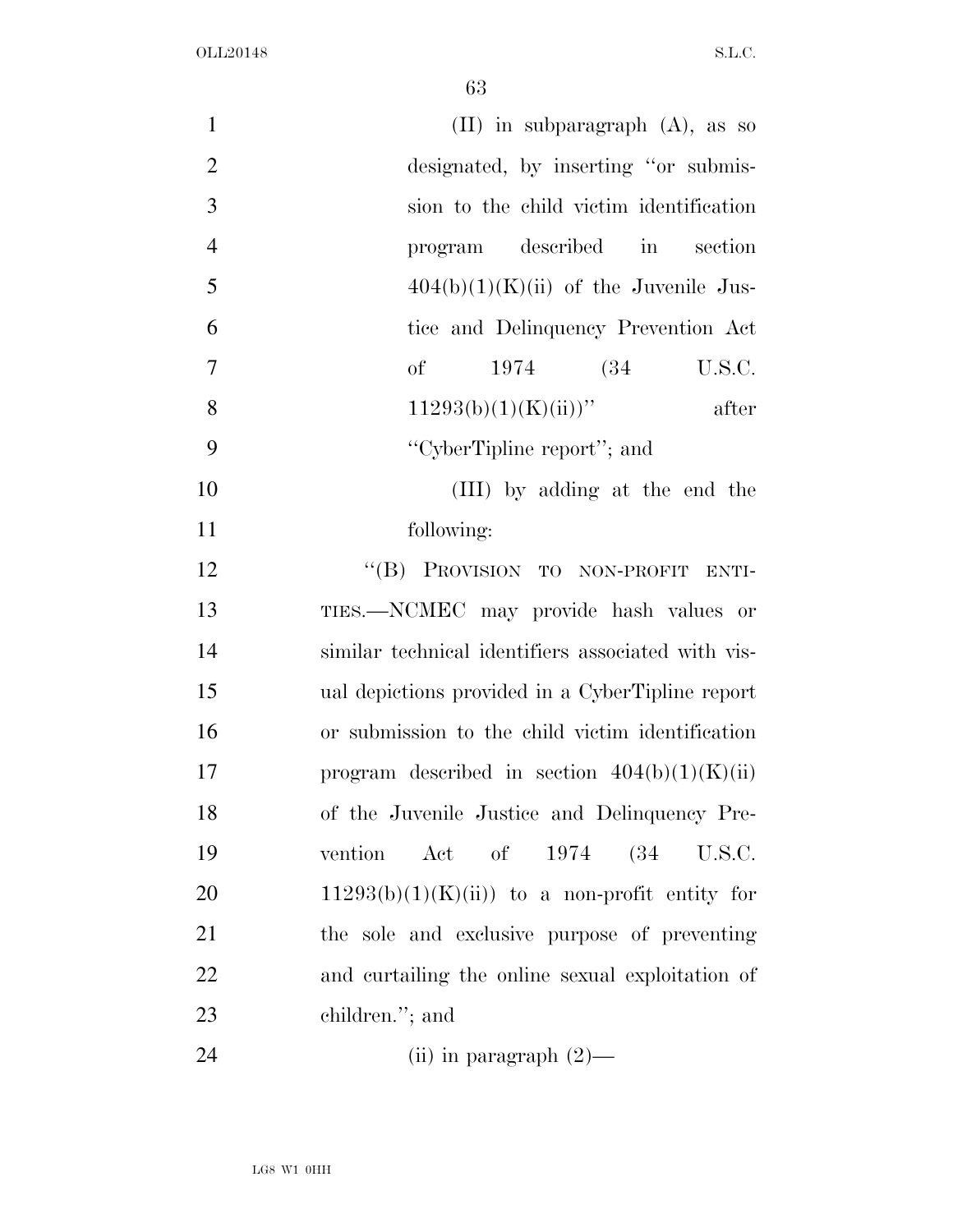| $\mathbf{1}$   | (I) by inserting $"({\bf A})"$ after               |
|----------------|----------------------------------------------------|
| $\overline{2}$ | $``(1)''$ ;                                        |
| 3              | (II) by inserting "or submission                   |
| $\overline{4}$ | to the child victim identification pro-            |
| 5              | described<br>section<br>$\sin$<br>gram             |
| 6              | $404(b)(1)(K)(ii)$ of the Juvenile Jus-            |
| $\tau$         | tice and Delinquency Prevention Act                |
| 8              | of<br>1974 (34)<br>U.S.C.                          |
| 9              | $11293(b)(1)(K(ii))$ "<br>after                    |
| 10             | "CyberTipline report"; and                         |
| 11             | (III) by adding at the end the                     |
| 12             | following: "The elements authorized                |
| 13             | under paragraph $(1)(B)$ shall be lim-             |
| 14             | ited to hash values or similar tech-               |
| 15             | nical identifiers associated with visual           |
| 16             | depictions provided in a CyberTipline              |
| 17             | report or submission to the child vic-             |
| 18             | tim identification program described               |
| 19             | in section $404(b)(1)(K)(ii)$ of the Ju-           |
| 20             | venile Justice and Delinquency Pre-                |
| 21             | vention Act of 1974 (34 U.S.C.                     |
| 22             | $11293(b)(1)(K(ii))$ ."; and                       |
| 23             | $(C)$ in subsection (d), by inserting "or to       |
| 24             | child victim identification program de-<br>the     |
| 25             | scribed in section $404(b)(1)(K)(ii)$ of the Juve- |